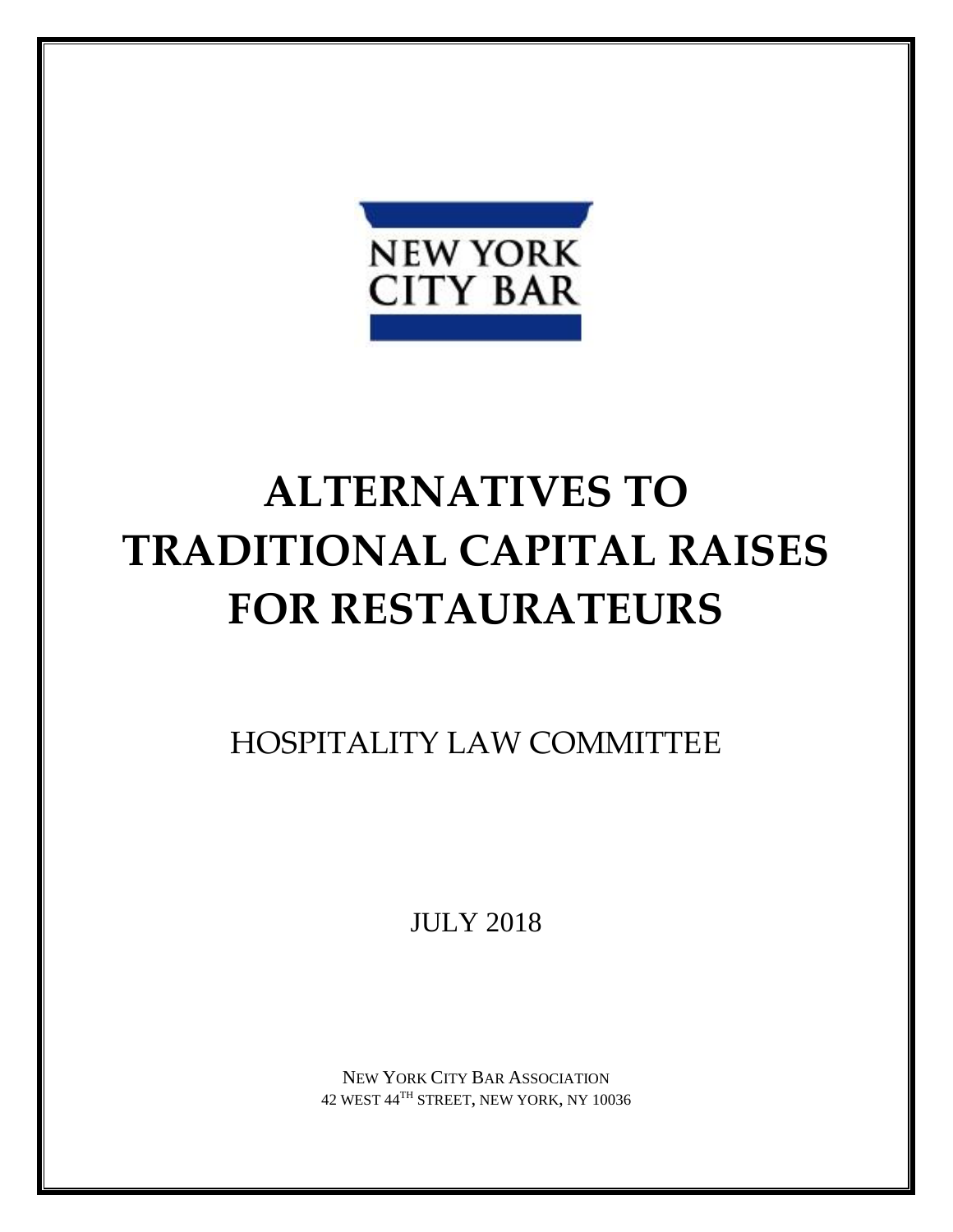# **TABLE of CONTENTS**

| I.                                  | <b>INTRODUCTION</b>                  |                                                                            | $\overline{2}$ |
|-------------------------------------|--------------------------------------|----------------------------------------------------------------------------|----------------|
| II.                                 | TRADITIONAL CAPITAL RAISE APPROACHES |                                                                            | $\overline{4}$ |
|                                     | A.                                   |                                                                            |                |
|                                     | <b>B.</b>                            |                                                                            |                |
|                                     | $\mathcal{C}$ .                      |                                                                            |                |
|                                     | D.                                   |                                                                            |                |
| III.                                |                                      | KICKSTARTER, INDIEGOGO, GOFUND ME, KIVA AND THE LIKE                       | 10             |
|                                     | A.                                   |                                                                            |                |
|                                     | <b>B.</b>                            | Food and Beverage Centric Platforms: PieShell, inKind, and Barnraiser.  13 |                |
|                                     | IV. THE JOBS ACT AND REGULATION CF   |                                                                            | 18             |
|                                     | A.                                   |                                                                            |                |
|                                     | <b>B.</b>                            |                                                                            |                |
| $V_{\cdot}$                         | ASSESSMENT OF THE MAJOR PORTALS      |                                                                            | 23             |
|                                     | A.                                   |                                                                            |                |
|                                     | <b>B.</b>                            |                                                                            |                |
|                                     | $\mathcal{C}$ .                      |                                                                            |                |
|                                     | D.                                   |                                                                            |                |
|                                     | E.                                   |                                                                            |                |
|                                     |                                      | VI. MULTIPLE INVESTORS & STATE LIQUOR AUTHORITY DISCLOSURE ISSUES          | 36             |
|                                     |                                      | VII. MULTIPLE INVESTORS AND COMMERCIAL REAL ESTATE LEASE ISSUES            | 39             |
| <b>VIII.LIMITATIONS OF JOBS ACT</b> |                                      |                                                                            |                |
|                                     | A.                                   |                                                                            |                |
|                                     | <b>B.</b>                            |                                                                            |                |
|                                     | $C$ .                                |                                                                            |                |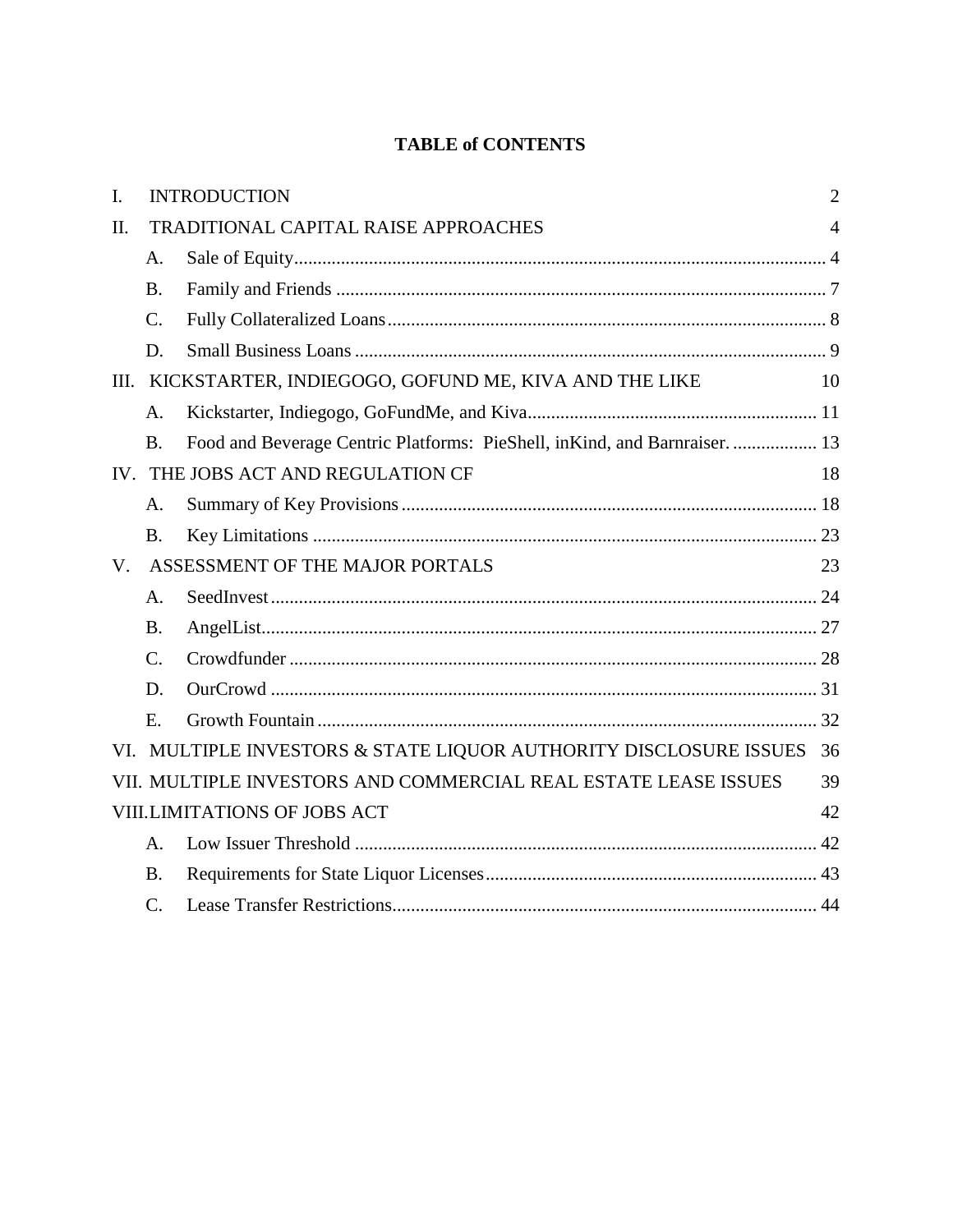### **I. INTRODUCTION**

 $\overline{a}$ 

One of the most common reasons restaurants fail, particularly during the first few years of operation, is undercapitalization. They either struggle to raise enough funds to open or to obtain the subsequent funds needed to sustain initial operations and support future growth. The restaurant industry is massive, with roughly one million restaurants across the country and approximately \$799 billion in sales each year, according to 2017 figures from the National Restaurant Association.<sup>1</sup> Studies vary, but a report on a 2005 study from Ohio State University published in the Cornell Hotel and Restaurant Administration Quarterly journal found that approximately 26% of restaurants close or change ownership in the first year of business and 60% percent closed by their third year. 2 This study focused on restaurants in the Columbus, Ohio area over a three-year period and restaurants that were sold but which remained open under new management were counted as "failures."

A more comprehensive study from 2014 by researchers at the University of California, Berkeley, used data from the Bureau of Labor Statistics to examine the lifespans of 81,000 restaurants in the western United States over a 20-year period. They found that contrary to popular belief and other studies, full-service restaurants actually had a higher survivability rate than other businesses. They found that 17% of restaurants failed in their first year.<sup>3</sup> Although most restaurants do not fail due to any one reason, difficulty in raising startup capital and meeting ongoing funding needs can be significant contributing factors.

Startup companies and small businesses, including restaurants, typically raise needed capital from friends and family, bank and small business loans, the sale of equity, angel investors or venture capitalists. We provide an overview of these traditional capital raise methods to provide context for a review and discussion of the alternatives to these methods created by the rise of donation, reward, and equity based crowdfunding available through online platforms and portals made possible by regulatory changes to federal securities laws.

The federal Jumpstart Our Business Startups Act (the "JOBS Act") was signed into law in 2012 with the intent to "democratize" investment opportunity by easing some of the securities regulations to permit persons, start-ups, and small businesses to raise funds for a business or project from a "crowd" of individuals in the public over the internet. The intent of the JOBS Act is to make it easier for small businesses to raise capital and, in turn, spur economic growth through job creation. Title III of the Act deals specifically with securities-based [crowdfunding.](https://www.investopedia.com/terms/c/crowdfunding.asp)

In 2015, the U.S. Securities and Exchange Commission ("SEC") adopted Regulation Crowdfunding ("Regulation CF") to implement Title III of the [JOBS Act,](https://www.investopedia.com/terms/j/jumpstart-our-business-startups-act-jobs.asp) opening up securities-

<sup>&</sup>lt;sup>1</sup> National Restaurant Association News and Research, Facts at a Glance [\(http://www.restaurant.org/News-](http://www.restaurant.org/News-Research/Research/Facts-at-a-Glance)[Research/Research/Facts-at-a-Glance\)](http://www.restaurant.org/News-Research/Research/Facts-at-a-Glance). Retrieved March 8, 2018. (All websites last visited July 11, 2018)

<sup>2</sup> Parsa, H.G., Self, John T., Njite, David & King, Tiffany (2005). "Why Restaurants Fail". *Cornell Hotel and Restaurant Administration Quarterly*, Vol. 46, No. 3, 304-322.

<sup>3</sup> Luo, Tian & Stark, Philip B. (2015). "Nine Out of 10 Restaurants Fail? Check, Please". [\(http://onlinelibrary.wiley.com/doi/10.1111/j.1740-9713.2015.00813.x/full\)](http://onlinelibrary.wiley.com/doi/10.1111/j.1740-9713.2015.00813.x/full) The Royal Statistical Society. Retrieved March 8, 2018.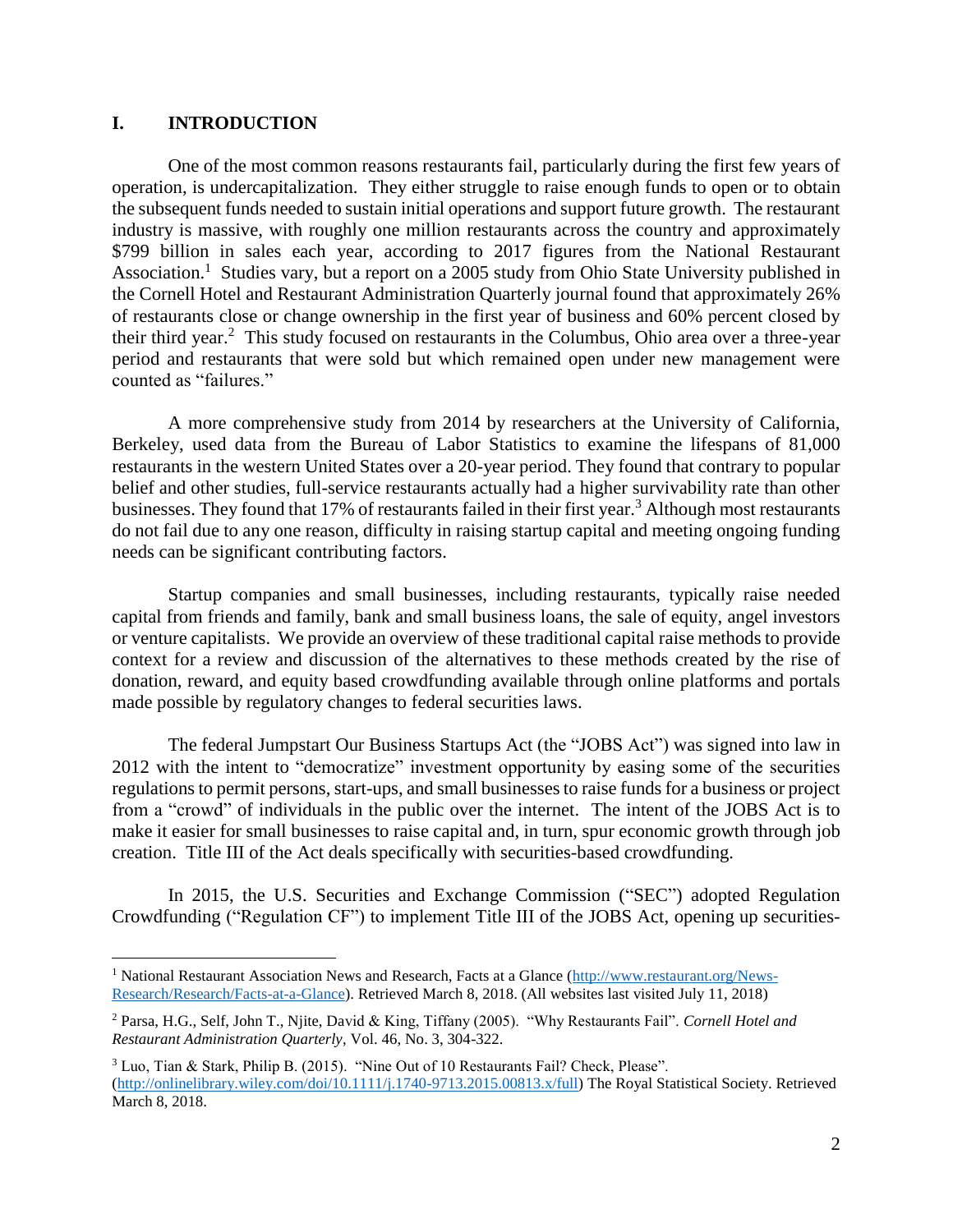based crowdfunding to [non-accredited](https://www.investopedia.com/terms/n/nonaccreditedinvestor.asp) investors with the intent of enabling startups and other early-stage companies looking to boost funding to sell investment securities to the general public through approved online platforms without having to undertake a full registration with the SEC, subject to certain SEC restrictions. The Regulation CF guidelines that went into effect on May 16, 2016 allow anyone (not just [accredited](https://www.investopedia.com/terms/a/accreditedinvestor.asp) investors) to make investments through crowdfunding platforms. Until this rule was enacted, typically only [accredited individual](https://www.investopedia.com/terms/a/accreditedinvestor.asp)  [investors,](https://www.investopedia.com/terms/a/accreditedinvestor.asp) as discussed in more detail in Section II, who meet specific regulatory wealth thresholds, and institutional investors, such as [venture capital](https://www.investopedia.com/terms/v/venturecapital.asp) (VC) firms and angel investors, were allowed to fund startups through the purchase of investment securities, subject to limited exceptions.

The website Crowdexpert.com, an informational website that tracks the crowdfunding industry, citing a 2015 industry report by Massolution<sup>TM</sup>, a research firm specializing in crowdfunding and affiliated with Crowdsourcing.org, states that \$34 billion was raised globally through crowdfunding in 2015, with \$5.5 billion from donation and reward based funding and \$2.5 billion from equity based funding and \$17.2 billion of that global amount raised in North America alone.<sup>4</sup> The World Bank in a 2013 commissioned report estimates that global investment through crowdfunding will reach \$93 billion by the year  $2025$ <sup>5</sup> Statista.com reports that the total crowdfunding volume worldwide from 2012-2015 was \$16.2 billion and that currently there are 375 crowdfunding platforms in North America.<sup>6</sup>

For new and early stage restaurants seeking capital, the alternative capital raise models created by Title III of the JOBS Act may be a game changer by enabling easier access to investor capital for businesses that would otherwise have had a hard time obtaining it, particularly given the targeted audience and social media marketing aspects of the fundraising campaigns. However, despite the seemingly "universal" access to capital and investment participation created by Title III of the JOBS Act, crowdfunding is not without costs, risks, and limitations for entrepreneurs, including those in the restaurant industry.

Title III of the JOBS Act, the capital raise alternatives it has created, and their utility and limitations for restaurateurs, as well as a survey of some of the online crowdfunding platforms and portals available to restaurateurs are the focus of this paper. Although the authors explore and discuss these topics, this writing is neither, (and is not intended to constitute) a comprehensive and in-depth analysis of these subjects, nor legal advice, nor an endorsement of any of the means of raising capital or the websites discussed herein. Without limiting the generality of the foregoing, this writing does not address state securities laws and regulations applicable to capital raises. Anyone considering raising capital, including by any of the means discussed in this writing, should consult with financial and legal counsel to assist in assessing the utility and appropriateness of any of the alternatives discussed to the circumstances of the project or business they wish to fund.

<sup>4</sup> "Crowdfunding Statistics 2015-2016" – Crowdexpert.com. Retrieved June 18, 2018 at <http://crowdexpert.com/crowdfunding-industry-statistics/>

<sup>&</sup>lt;sup>5</sup> Ibid.

<sup>6</sup> "Crowdfunding – Statistics & Facts" – Statista.com. Retrieved June 18, 2018 at [https://www.statista.com/topics/1283/crowdfunding/.](https://www.statista.com/topics/1283/crowdfunding/)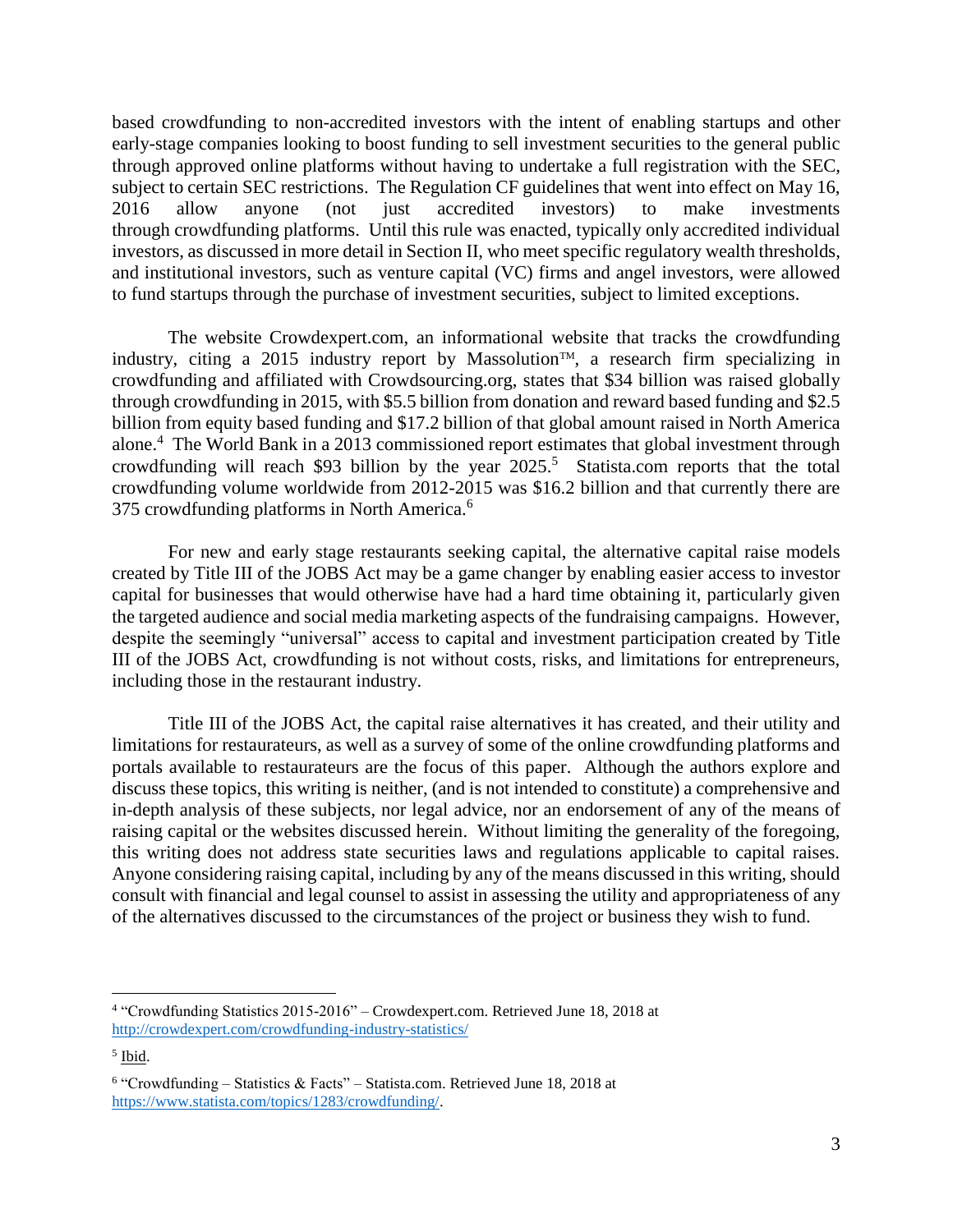#### **II. TRADITIONAL CAPITAL RAISE APPROACHES**

Crowdfunding portals have shifted the paradigm and opened up a new realm of possibilities for alternative sources of funding for restaurateurs. These and other websites, including reward and donation-based "crowd-funding" sites such as Kickstarter and GoFundMe, as well as angel investors and venture capitalists are becoming important funding sources for restaurateurs. Although the medium of raising capital is expanding, it is important for restaurateurs not to lose sight of traditional ways to raise capital because these traditional methods are still significant and viable alternatives. Some of these traditional methods are: (a) sale of equity, (b) loans from friends and family, and (c) fully collateralized loans. Each of these funding methods is discussed in greater detail below.

#### **A. Sale of Equity**

The sale of equity is one of the traditional methods for restaurateurs to raise money for their venture. Simply put, the sale of equity is when the owner of a restaurant raises capital needed by selling a percentage of the value or ownership interest in the restaurant. For example, if a restaurateur needs to raise \$100,000 for their restaurant business, an investor may agree to pay that amount in exchange for a certain percentage of equity (ownership) in the restaurant. Through such an investment, a "purchase" of equity, the investor becomes an owner in the restaurant entitled to a percentage of equity in the restaurant, based upon the value of the investment made and the value of the restaurant, and any profit participation, distribution, or dividend rights that may be attached to such equity. The acquired equity interests may or may not have voting or management rights depending on the terms of sale and rights attached to the equity interests. Typically, an investor acquires a minority ownership interest through the purchase of equity unless the owner wants to transfer control of the business to the investor(s). In most cases, an owner would want to maintain a majority percentage of equity (fifty-one percent), which enables them to keep control over the management of the restaurant. But majority ownership is not necessarily a prerequisite to maintaining control.

A limited liability company ("LLC") is often the preferred legal entity for restaurants because they are relatively easy to form and maintain, not subject to double taxation, and convenient and flexible for raising capital through equity sales or offerings, and they provide limited liability for the owners with protection against the loss of their personal assets if the restaurant is sued, absent fraud or criminal conduct. LLCs also allow flexibility in governance and management because owners agree by contract on how the entity is operated and who may be admitted as an owner (or member), among other terms. A restaurateur can maintain control of an LLC by being the managing member, even if s/he has to cede more than fifty percent of the membership/equity interests to raise capital. However, the cost of forming the LLC varies greatly from state to state. For example, New York LLCs have a publication requirement, so the entity must pay to publish notices of formation in accordance with New York's LLC law. This adds another \$750 to \$1,500 to the cost of entity formation.

Restaurateurs may also incorporate at the state level as a corporation ("c-corp") or scorporation ("s-corp") with ownership held by stockholders and management conducted through a board of directors and executive officers whom have limited liability protection from being held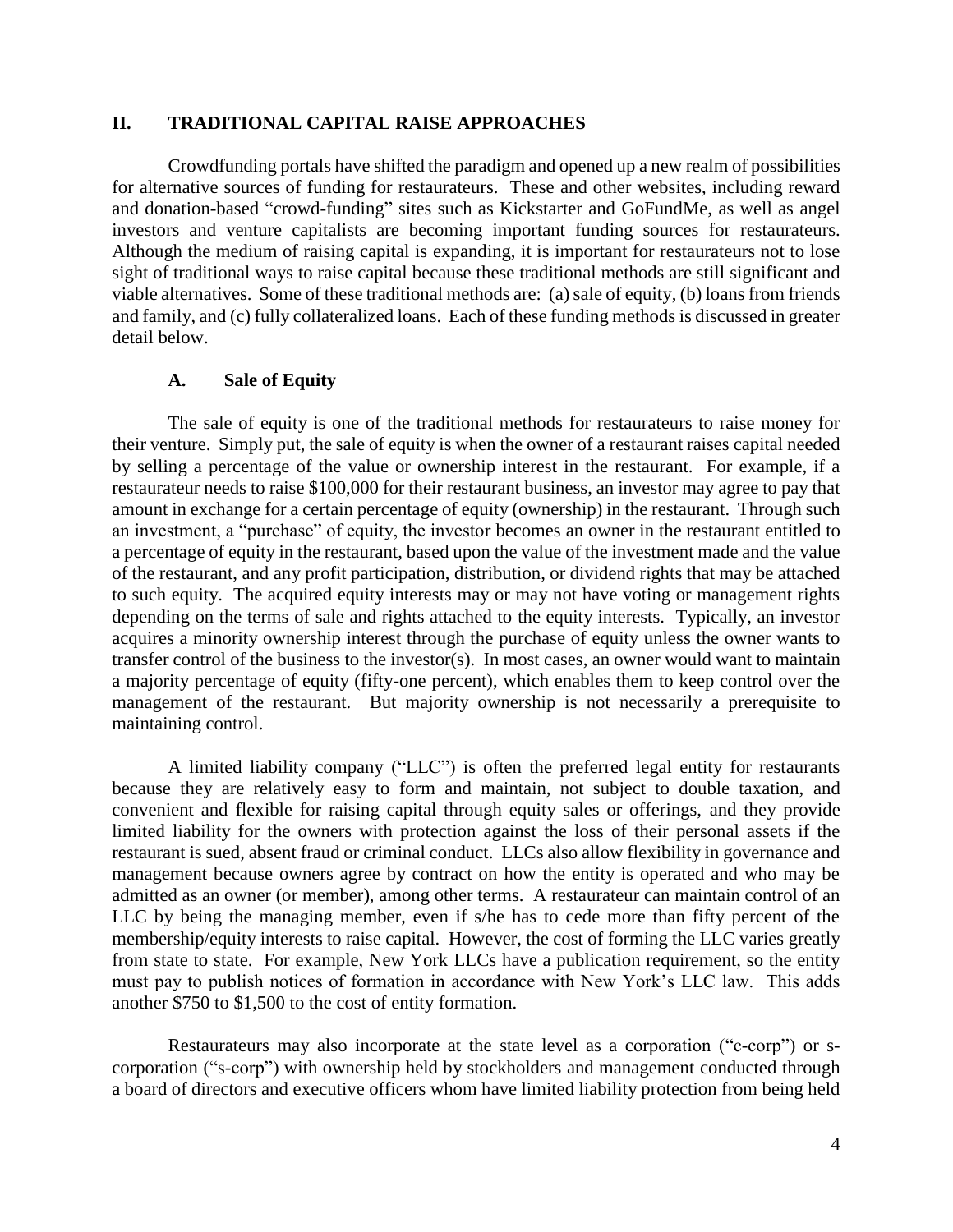personally responsible for the debts and obligations of the corporation, absent gross misconduct or fraud. An s-corp is similar to a c-corp, except that unlike a c-corp, it is a pass-through entity for tax purposes similar to a limited liability company. An s-corp is not subject to double taxation because its revenue is not taxed at the corporate level (like a c-corp) and only taxed at the individual level when paid out to employees as salaries or dividends to shareholders. The elimination of double-taxation can result in significant savings for a startup or small business while the s-corp structure enables it to attract investors through the sale of stock. A company elects s-corp status by filing with the U.S. Internal Revenue Service for subchapter s corp status and meeting all of the requirements to qualify for s-corp status. The requirements include that the corporation have fewer than 100 shareholders who are all individuals, not other corporations; have only one class of stock; and be owned only by US citizens or resident aliens. These restrictions, however, may limit an scorp's ability to bring in institutional investors or numerous crowdfunding participants.

Other common business forms used for restaurants are different types of partnerships including general partnerships, limited partnerships and limited liability partnerships. different partnership types involve different roles and responsibilities in the day-to-day operations of the restaurant, different legal liabilities for the partners and different tax consequences.

There are several ways equity deals can be structured. The sale of equity can range from as low as one percent to as high as 100% equity. The percentage of equity is determined by many means such as the valuation or estimated valuation of the restaurant and the risk involved. There are several ways to calculate valuation of a restaurant business. Finance professionals and companies provide business valuation services on a fee basis; however, a restaurant owner could calculate a valuation on his or her own as well. If a restaurateur is seeking to sell equity in a restaurant that is already operating, it is easier to calculate the valuation because there is an operating income and expense history. The valuation of the restaurant would involve evaluating earnings and whether there is a positive cash flow. The calculation would also include the restaurant's assets including equipment, furniture, etc., and can also include real property if the restaurant owns the building where it is located. If the restaurant is a new restaurant that has not yet opened for service, valuation is more difficult to determine.

The valuation calculation is more difficult for a restaurant that has not yet opened because there are several factors that are unknown about the restaurant's performance. One of the most practical and commonly applied ways to determine valuation for a new restaurant that has not opened is the market valuation method. This method evaluates the performance of restaurants that are in proximity to the geographical location of the new restaurant and comparable in other ways. The methodology seeks to compare restaurants that are similar in size and in concept  $(e.g.,$  cuisine type, fine dining or take out, ambiance, etc.). There are companies that compile and sell data regarding the clientele at these competing restaurants. The data typically includes information such as the age range of the customer, the average price per meal at the restaurant, etc. Restaurant owners can then utilize these projections to come up with a market valuation. The valuation of a restaurant is important for several reasons including the sale of the restaurant and/or sale of equity in the restaurant, potential disputes with tax authorities, and potential disputes between owners.

The sale of equity can prove to be a challenging way to raise capital for restaurant owners who are new to the industry. Selling membership interests in an LLC or equity in the form of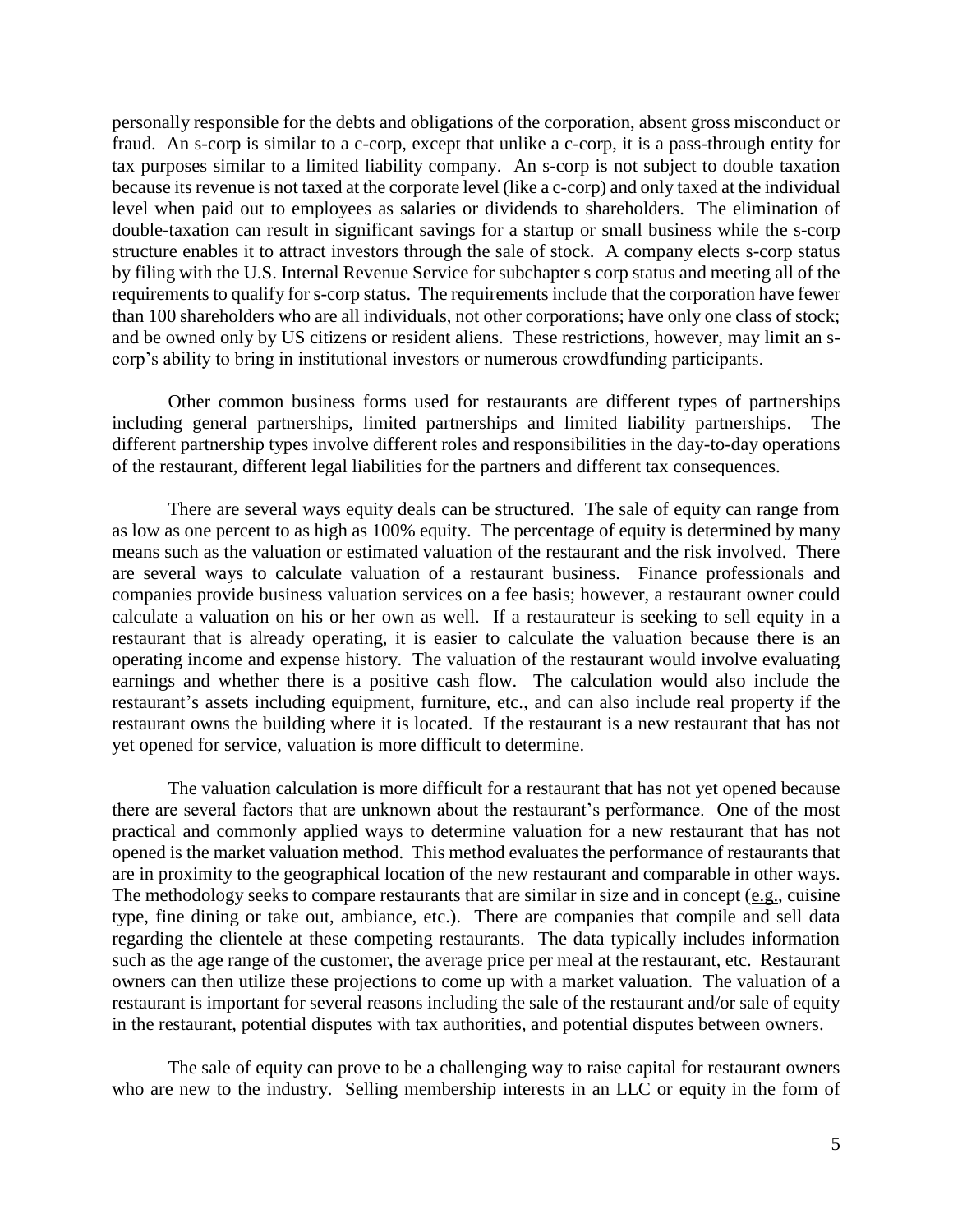stock in a c-corp or s-corp, are securities transactions that are subject to federal and state securities laws. Both federal and state laws have registration and reporting requirements for the sale of investment securities. Start-ups and small businesses often cannot or do not want to raise funds through public offerings of securities because of the stringency of these regulations and expense and complexity of compliance. Instead, they typically seek to rely on and comply with an exemption from the public offering regulations that enables them to make a private offering to a small targeted group of investors who meet certain qualification requirements. If a company can rely on an exemption, it may save time and expense because it will not be required to make detailed financial disclosures, file a prospectus or offering memorandum, or pay potentially significant filing fees based on the amount of funds raised.

Many startup and developing businesses rely on Rule 504, 505, or 506 under Regulation D that exempts many private securities offerings from the extensive and burdensome federal registration requirements for a public offering. Only Rule 506 also exempts an offering from any state registration requirement (although states can require a "notice" filing and filing fee).

The exemptions are generally only available to issuers that are not SEC reporting companies, and are subject to the equity securities-holder limits of the 1934 Exchange Act. Private offerings in reliance on a Regulation D exemption are still subject to certain compliance criteria, including limitations on the amount of funds that can be raised in any 12-month period, the number and type of investors to whom the offering may be made, including "accredited" and "nonaccredited" investors, and the extent of the information disclosures that have to be provided by the issuer to potential investors, depending on what Rule under Regulation D is relied on for exemption. Some of the exemptions limit or prohibit the offering of the equity securities to nonaccredited investors and/or require that a business take reasonable steps to determine whether the targeted investors are accredited or non-accredited.<sup>7</sup>

The term "accredited investor" is defined in Rule 501 of Regulation D and generally refers to investors who are financially sophisticated and therefore have a reduced need for the protection afforded by regulatory disclosure filings required with public offerings. An accredited investor is a person or entity that can invest in securities that are not registered with the SEC because they meet the requirements regarding income, net worth, asset size, governance status or professional experience.<sup>8</sup>

The SEC defines an accredited investor as:

A natural person who has individual net worth, or joint net worth with the person's spouse, that exceeds \$1 million at the time of the purchase, excluding the value of the primary residence of such person; or

A natural person with income exceeding \$200,000 in each of the two most recent years or joint income with a spouse exceeding \$300,000 for those years and a reasonable expectation of the same income level in the current year<sup>9</sup>.

 $<sup>7</sup>$  Federal and state securities laws are extensive and complex and a detailed discussion of such laws and regulations</sup> is beyond the scope of this writing. *See* 17 CFR 230.501-508 for the text of the Regulation D statute.

<sup>8</sup> 17 CFR §230.501.

 $9$  17 CFR §230.501(a)(5) and (a)(6).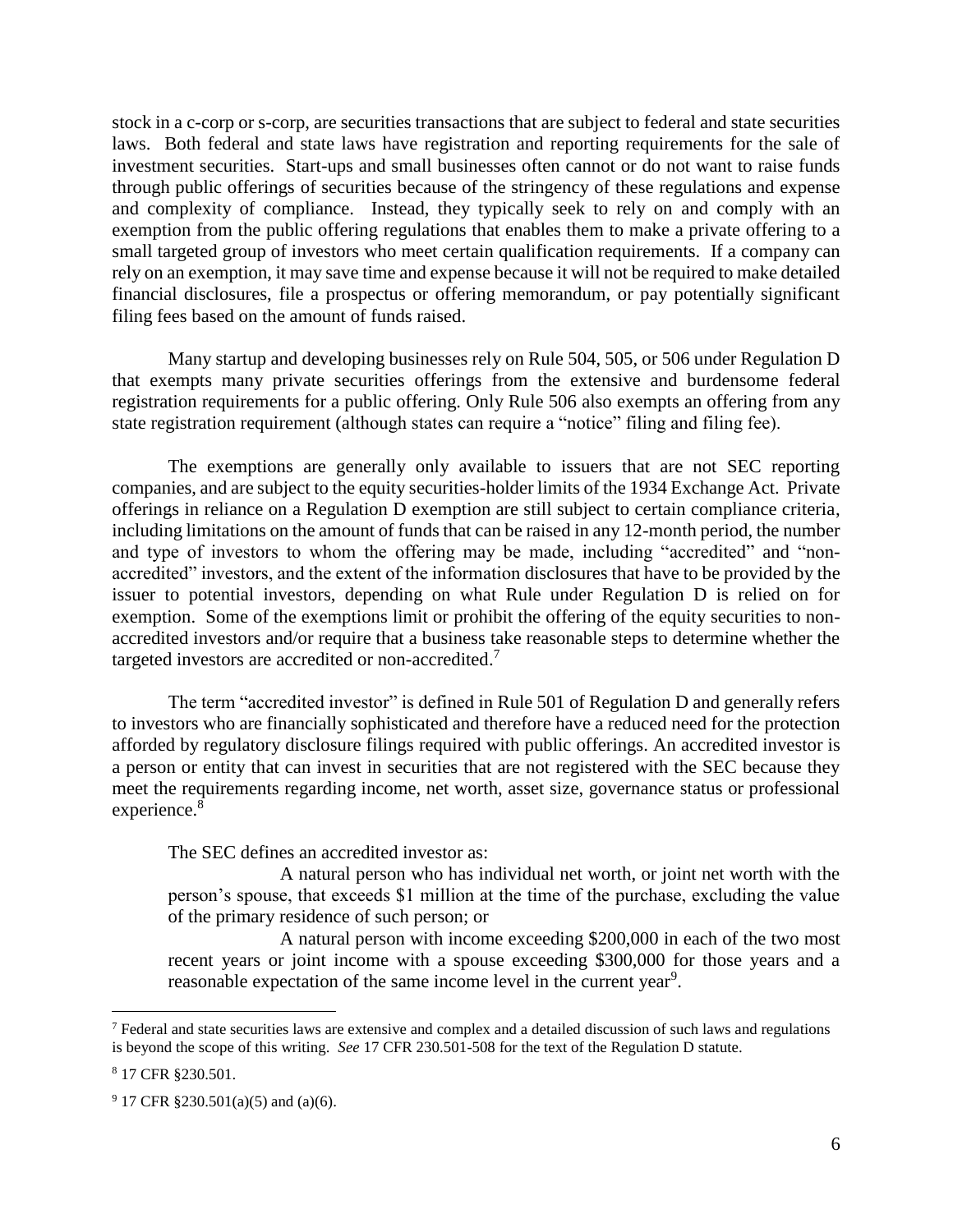A person who is a general partner, executive officer, director or a related combination thereof for the issuer of unregistered securities is also considered an accredited investor by the SEC.<sup>10</sup> An entity is an accredited investor if it is a private development company or an organization with assets exceeding \$5 million and it was not formed with a sole purpose of purchasing specific securities.<sup>11</sup> Also, if an entity consists of equity owners who are accredited investors, the entity itself is an accredited investor.<sup>12</sup>

Compliance with regulatory requirements (including federal and state exemptions) may take time, require the services of legal and tax counsel, and add complexity and significant expense. Potential investors are being asked to take a risk which could include the loss of their entire investment; consequently, they may negotiate or demand a hefty price tag in the form of more equity or control to compensate or to mitigate the risks involved in investing in a new restaurant with an unfamiliar restaurateur. On the flip side, a seasoned restaurateur that has developed a brand and is well known in the industry, will presumably not have trouble-attracting investors and may use the leverage afforded by his or her industry standing and recognized brand to offer lower equity for a larger capital investment.

#### **B. Family and Friends**

Another traditional way to raise capital for a restaurant business is to turn to family and friends. Family and friends of an owner are often the first investors in a business and seeking capital from them is much less formal and typically less complicated than raising capital from a third-party investor. This route of raising capital, like any method, has its pros and cons. Unlike third-party investors that are not familiar with the restaurant owner or their work ethic or business acumen, family and friends have this inside knowledge and know the restaurant owner as a person. Often, family and friends are investing in the restaurant as a family business or in the owner as a person they believe in and wish to support, rather than investing solely in the restaurant for profit or the "thrill" of being involved in a restaurant. There are different ways for family and friends to contribute capital to a restaurant business. They may choose a traditional method of loaning the money to the owner or to the restaurant. In this case, the parties will have to negotiate the terms of the loan such as the amount of the loan, the interest rate (if any), the length of the loan, etc. Even though the parties may be hesitant to formalize the loan in writing (such as in the case of parents loaning money to their child), the parties should put their feelings aside and formalize the terms of the loan in writing. Typically the legal agreements for such loans would include a loan agreement and/or promissory note; and if the loan is guaranteed or secured, there may also be a personal guaranty and/or security agreement, and U.C.C-1 financing statement filing. The loan agreement and/or note is considered the owner's promise to pay back the money lent and sets forth the terms of the arrangement, including the principal amount, the applicable interest rate, and terms of default. A security agreement and U.C.C.-1 filing are utilized to collateralize the loan by securing the assets of the business in the event of default; the UCC-1 statement also creates a

 $10$  17 CFR §230.501(a)(4).

<sup>&</sup>lt;sup>11</sup> 17 CFR §230.501(a)(1)-(3) and 501(a)(7).

<sup>12</sup> 17 CFR §230.501(a)(8).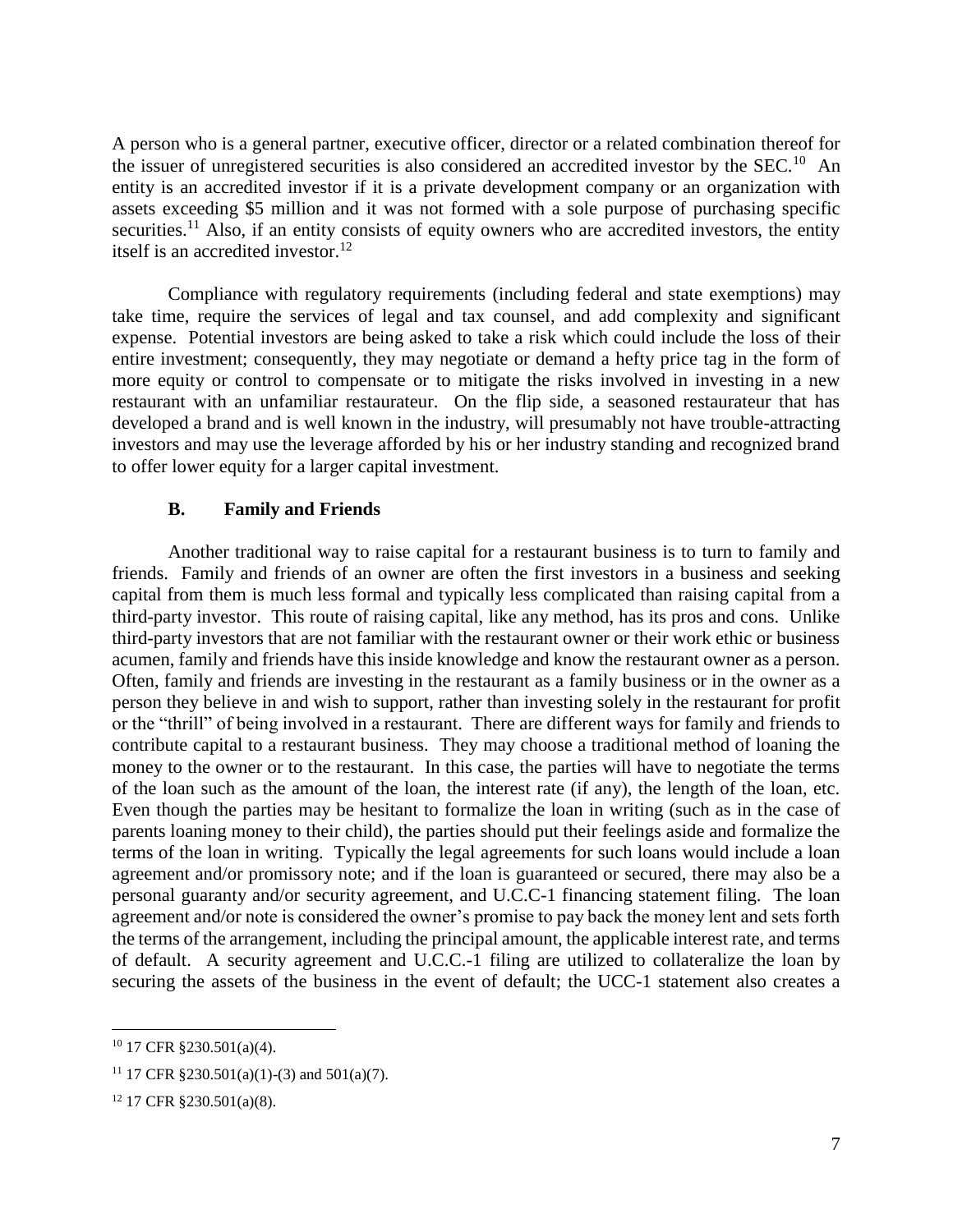public record that some or all of the assets of the restaurant are subject to a lien in favor of the lender created by the loan.

The other method of raising capital from family and friends is to sell a percentage of equity in the restaurant to them. A partnership with a family member or friend can prove to be rewarding and mutually beneficial. However, it also may prove to be difficult to work with someone close to you. Another consideration in partnering with family and friends is that this group is usually less sophisticated than third-party investors. In some cases, an owner may need and seek a sophisticated investor who has been in the industry for many years and who will bring expertise or attract other investors or industry interest. These investors can bring a wealth of knowledge that is an added value to the restaurant owner as well as contribute capital. In the case of family and friends, they can sometimes be sophisticated investors but oftentimes, they neither have, nor wish to have, experience in operating a restaurant. This is another factor to consider when deciding whether to obtain capital from a third-party investor or family and friends. In the event that something goes wrong, you could jeopardize and potentially ruin an important personal relationship. These transactions with family and friends, as with third-party investors, also are subject to federal and state securities laws (or exemptions).

## **C. Fully Collateralized Loans**

Generally, collateralization means securing a loan obligation through the use of assets or property of the borrower. Investopedia defines collateralization as, "the act where a borrower pledges an asset as recourse to the lender in the event that the borrower defaults on the initial loan. Collateralization of assets gives lenders a sufficient level of reassurance against default risk, which allows loans to be issued to individuals/companies with less than optimal credit history/debt rating."<sup>13</sup> Collateralized loans differ from unsecured loans because a collateralized loan is backed by some form of property or assets pledged by the borrower that the lender or bank has the right to take possession of and/or require the sale of in the event of default to satisfy the repayment obligations. It is virtually impossible for a start-up restaurant to borrow money from a bank to open a restaurant unless the loan is fully collateralized – i.e., the loan amount is secured by assets and/or property estimated or assumed to be equal in value to the full or principal amount of the loan.

In an unsecured loan, if a borrower defaults, the consequence is that the borrower's reputation and ability to borrow in the future or obtain credit may be negatively affected and the borrower and/or restaurant may be subject to a legal action by the lender for the loss of their money. In a collateralized loan, if a borrower defaults, the lender has recourse to claim ownership of the asset(s) that were pledged as collateral to secure the loan. The lender can take possession of and then sell off these assets to mitigate the loss and recover their capital. In determining the value of an asset a borrower is pledging as collateral, the lender usually reduces the value of the asset. Typically, collateralized loans allow for a better interest rate for the borrower than an unsecured loan because there is less risk involved for the lender. The collateral that is backing the loan ensures that in the event of default, the lender will not lose all of the amount loaned.

<sup>13</sup> [https://www.investopedia.com/terms/c/collateralization.asp.](https://www.investopedia.com/terms/c/collateralization.asp) Retrieved June 18, 2018.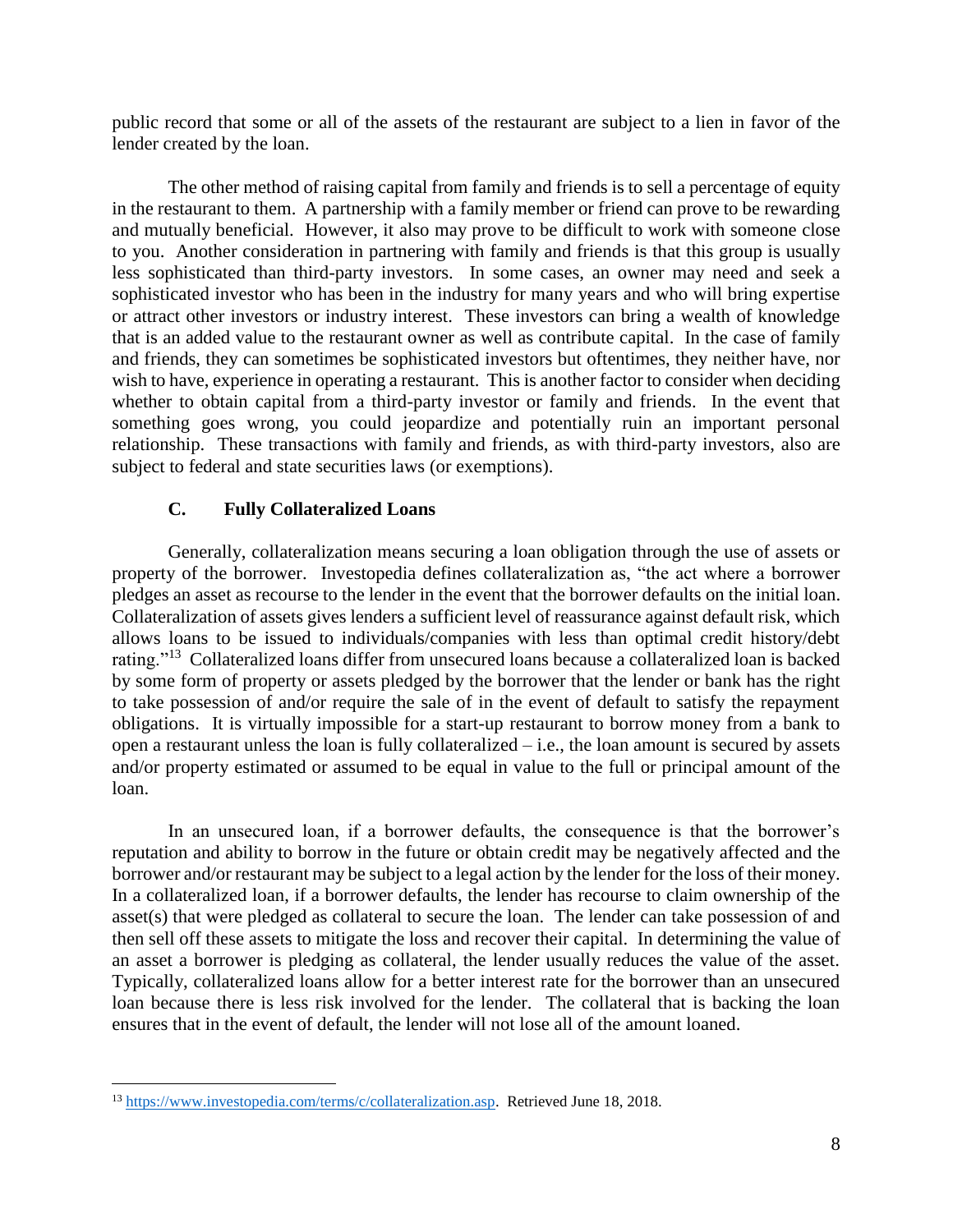Lenders prefer collateral that can easily be monetized. Types of collateral that a lender may accept to back a collateralized loan for a restaurant include: furniture, fixtures, and equipment; inventory, intellectual property, such as a tradename or logo; accounts receivable; bank accounts; a liquor license, leasehold, and real estate. Other forms of collateral accepted include automobiles, stocks and bonds, and insurance policies. For the borrower, in addition to the risk of the loss of the assets or property pledged to back the loan in the event of default, there is also the risk of over collateralization. Either intentionally or unintentionally the borrower pledges as collateral assets or property that have a value or appreciate to a value that significantly exceeds the amount of the loan. If there is an event default and the lender seizes the collateral, the borrower may lose any amounts in excess of the loan amount that lender receives from the sale or liquidation of the collateral. Employing legal and financial counsel to assist in negotiating the terms of a loan may help mitigate this risk, but this can be a significant added expense for a start-up.

It may be difficult for the owner of a new restaurant to obtain an unsecured loan because there is no operating history or proven source of income. Collateralized loans are an alternative means to provide such owners with a loan that they may not be able to acquire by other means, and they are also an option for restaurant owners with less than stellar credit. However, start-up restaurants with no 'track record' or no significant assets to speak of or assets that are not worth enough to fully collateralize the amount of funds needed, are unlikely to be able to borrow from a bank or similar financial institution the money needed to open and fund initial operations.

Overall, restaurant owners seeking to raise capital for their venture should consider these traditional methods as well as the modern alternative of crowdfunding. Restaurant owners should perform their due diligence and use a pros and cons analysis to determine what method of raising capital is the best option for their goals.

#### **D. Small Business Loans**

Small business loans are colloquially term loans from a private bank or commercial lending institution that partners with the U.S. Small Business Administration ("SBA") which in turn guarantees as much as 80 percent of the loan principal. The SBA guarantee helps reduce the lender's risk and facilitates financing that otherwise would not be available to the business on reasonable terms. The SBA is a U.S. government body, with the motive of providing support for small businesses and entrepreneurs. For each loan authorized, a government-backed guarantee offers serious credibility, since the lender knows that even if the borrower defaults, the government will pay off most of the balance.

The SBA's primary business loan program is the 7(a) General Business Loan Guaranty Program that provides loans of up to \$5 million to start a business or expand services; it also has a micro-lending program for short-term purposes that offers loans of up to \$50,000, among other programs. The SBA programs are intended to encourage lenders, who are reluctant to issue loans to entrepreneurs and businesses who do not have a strong credit report, a financial history, or assets for collateralization, to make lower-interest rate loans with lower processing fees to small businesses. SBA financing programs are for business start-ups and to meet various short- and longterm needs of existing businesses, such as equipment purchase, working capital, leasehold improvements, inventory, or real estate purchase. These loans are generally guaranteed up to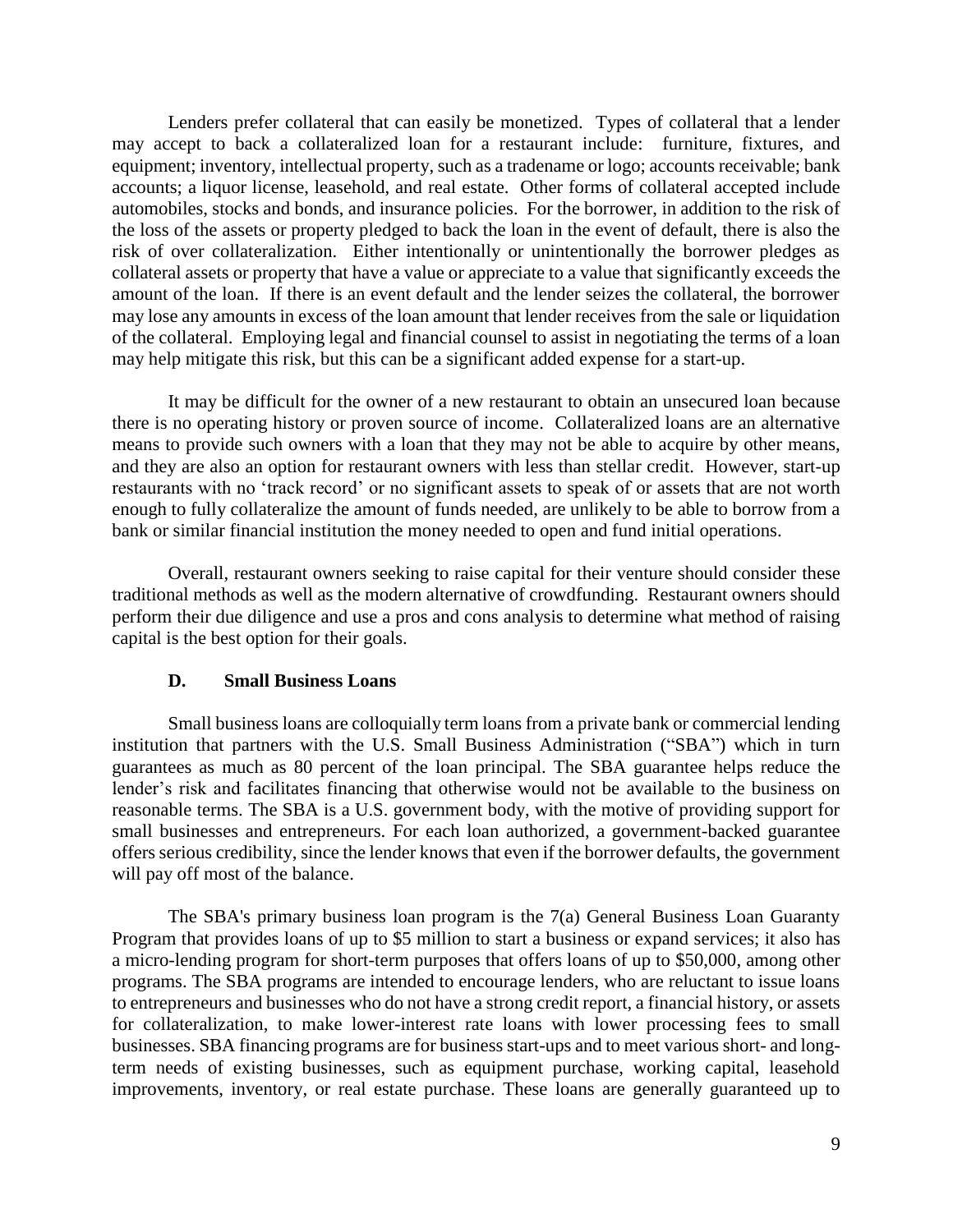\$750,000. The guaranty rate is 80 percent on loans of \$100,000 or less and 75 percent on loans more than \$100,000.<sup>14</sup>

Despite the SBA guarantee, getting a small business loan is often as involved as getting a regular collateralized bank loan and can be difficult to obtain. Lenders are reluctant to lend to small businesses, particularly start-ups, given that the underwriting costs for evaluating, verifying, and processing a small business loan can be approximately the same as for a regular one. Consequently, banks are incentivized to increase their profits by focusing on regular loans to established businesses. Financial institutions evaluate small business loan applications on the basis of many of the same criteria used to determine regular business loans. Credit rating, operating history, source of income, business plan, management, available collateral, vendor references, and personal finances may all be considered. Although a small business may have a better chance of getting an SBA loan, a bank is still concerned with risk management and the ability of the borrower to pay back the loan.

## **III. KICKSTARTER, INDIEGOGO, GOFUND ME, KIVA AND THE LIKE**

"Crowdfunding" generally refers to the use of the Internet by small businesses to raise capital from a large number of people through small pledges, donations, payments or investments made via Internet platforms and portals such as Kickstarter, Indiegogo, GoFundMe, Kiva and the like, as well as food and beverage centric platforms such as PieShell, inKind, and Barnraiser. Businesses use social media and word-of-mouth campaigns to generate interest and attract the public to their crowdfunding event.

As of May 2016, under Title III of the federal Jumpstart Our Business Startups (JOBS) Act of 2012, eligible companies are allowed to use Regulation Crowdfunding to raise capital through securities offerings, as discussed in Section IV below. However, prior to May 2016, the available options for crowdfunding did not allow for the purchase of securities, including an equity stake in the company. Instead, the most widely available options were generally rewards-based; offering specific rewards or experiences, e.g., dinner for two or a private dinner party at the start-up restaurant, in exchange for pledges of money, or donation-based — accepting pledges of money for stated causes without providing anything in exchange. The rewards-based model has its roots in arts patronage, recalling a time in when an artist would appeal directly to his or her audience in order to fund a project.<sup>15</sup> Both rewards-based and donations-based crowdfunding are discussed in this Section III.

<sup>14</sup> Information from SBA.gov. Retrieved on June 18, 2018 at [https://www.sba.gov/blogs/sba-loans-explained-101](https://www.sba.gov/blogs/sba-loans-explained-101-small-business-owners.%20See%20also%20SBA.com) [small-business-owners. See also SBA.com,](https://www.sba.gov/blogs/sba-loans-explained-101-small-business-owners.%20See%20also%20SBA.com) a non-government affiliated website, for additional information on SBA loans.

<sup>&</sup>lt;sup>15</sup> Garber, Megan (June 29, 2013) "Kickstarters of Yore: Mozart, Lady Liberty, Alexander Pope" [\(https://www.theatlantic.com/technology/archive/2013/06/kickstarters-of-yore-mozart-lady-liberty-alexander](https://www.theatlantic.com/technology/archive/2013/06/kickstarters-of-yore-mozart-lady-liberty-alexander-pope/277389/)[pope/277389/\)](https://www.theatlantic.com/technology/archive/2013/06/kickstarters-of-yore-mozart-lady-liberty-alexander-pope/277389/). The Atlantic. Retrieved June 18, 2018.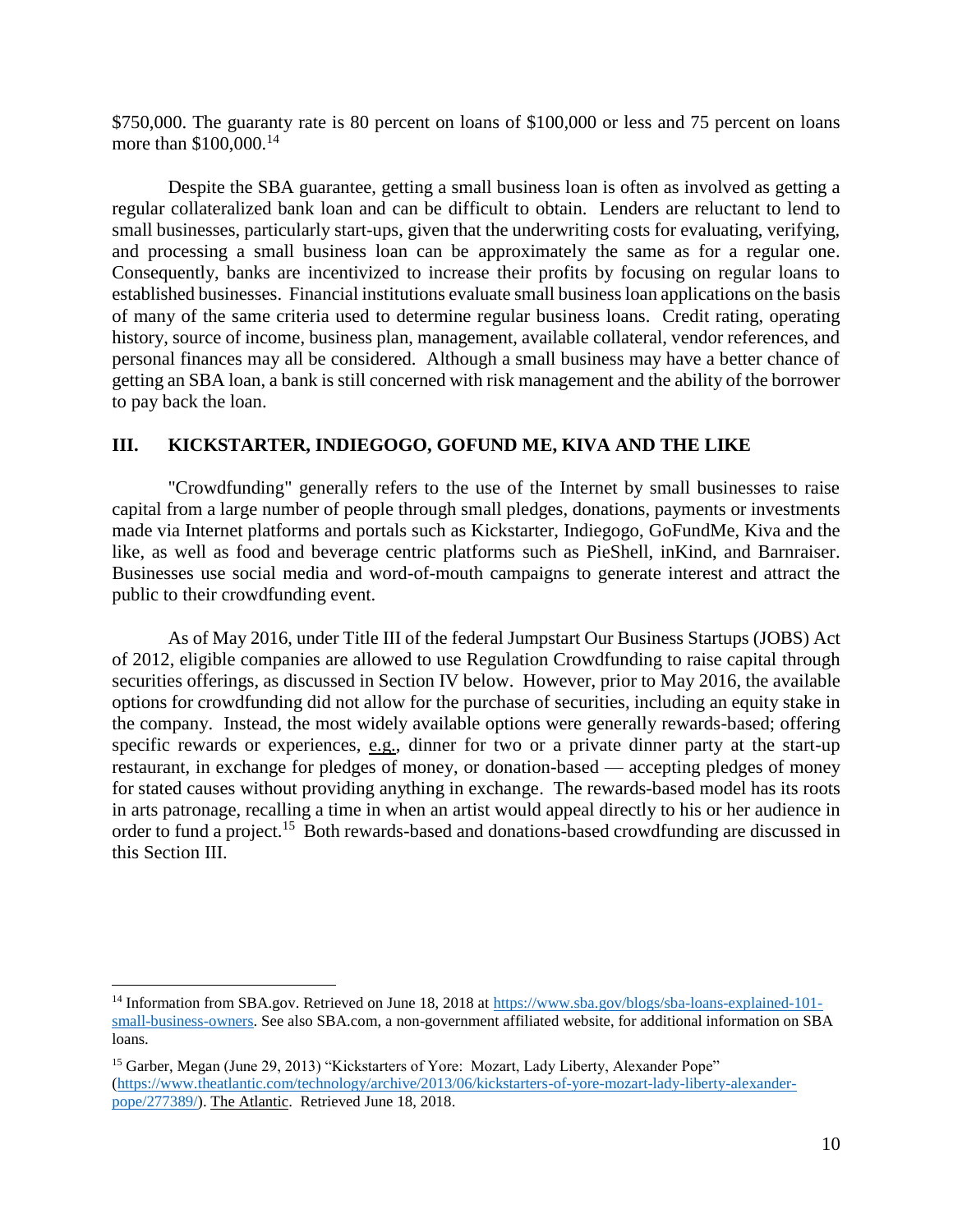## **A. Kickstarter, Indiegogo, GoFundMe, and Kiva<sup>16</sup>**

Of the available platforms for rewards-based crowdfunding, two of the largest and most widely recognized are Kickstarter and Indiegogo. These platforms are similar and both are used to fund creative endeavors in exchange for gifts to the investor as opposed to an equity share in a given company. Neither can be used to offer equity, financial returns nor to solicit loans. Their website graphics are nearly indistinguishable but both detail fundraising campaigns via the use of a single photograph, a brief description of the campaign, and numbers detailing the amount raised, percentage funded, and days remaining in the campaign.<sup>17</sup> Utilizing either platform is a very public process that places the reputation of the small business or entrepreneur firmly on the line; campaigners are expected to create promotional videos, a thorough backstory, project description, and mission statement, and a variety of reward levels, all while constantly promoting their campaign via social media and word of mouth. With hundreds of campaigns available for investment, and a limited timeframe of at most sixty days in which to raise the funds, successful campaigns on either Kickstarter or Indiegogo require a highly persuasive backstory and a significant base of backers to spread the word.

The rewards offered by a restaurant usually reflect the restaurant's cuisine, wares, or services at a variety of pledge levels. For example, in the case of "All Hands," a Williamsburg, Brooklyn seafood restaurant that utilized Kickstarter to successfully raise \$11,275 with a stated \$10,000 goal, a minimum pledge of \$10 rewarded the pledger with a postcard containing a unique recipe from the executive chef, while a \$25 pledge could be redeemed for one dozen oysters upon the restaurant's opening. On the higher end, a \$700 pledge could be redeemed for a six-course tasting menu with beverage pairing for four, while a \$5,000 pledge was rewarded with a six-course private party for fifteen.<sup>18</sup> In the case of the Brooklyn Cider House, however, their attempt at raising \$28,000 on Kickstarter wasn't solely for the purpose of providing the public with hard cider, but also to raise funds to adorn the walls of their cidery and restaurant with artwork. This goal was reflected to a certain extent in their reward levels, which focused on providing branded clothing and "an invitation to the mural unveiling party" as opposed to food products.<sup>19</sup>

Despite similarities, there are distinct differences between the Kickstarter and Indiegogo platforms; the most notable is their approach to disbursement of funds raised. Kickstarter is an 'all or nothing' platform; money will change hands only if the entire funding goal is reached, and

<sup>&</sup>lt;sup>16</sup> The platforms discussed, and websites cited, in this Section III appear in no particular order and are not meant to be and do not represent an exhaustive list of options or available platforms. This paper is not an endorsement of any of the platforms discussed in this Section III and is not intended to address whether one or more than one platform can or should be considered or used.

<sup>&</sup>lt;sup>17</sup> "New & Noteworthy in Food & Craft" [\(https://www.kickstarter.com/discover/advanced?section=food](https://www.kickstarter.com/discover/advanced?section=food-craft&sort=newest&staff_picks=1)[craft&sort=newest&staff\\_picks=1\)](https://www.kickstarter.com/discover/advanced?section=food-craft&sort=newest&staff_picks=1) Kickstarter; "Results for Food" [\(https://www.indiegogo.com/search#/?q=food\)](https://www.indiegogo.com/search#/?q=food) Indiegogo, both retrieved June 18, 2018.

<sup>&</sup>lt;sup>18</sup> "All Hands Restaurant – Now Open in S. Williamsburg, Brooklyn" [\(https://www.kickstarter.com/projects/1789032811/all-hands-restaurant-coming-soon-to-williamsburg](https://www.kickstarter.com/projects/1789032811/all-hands-restaurant-coming-soon-to-williamsburg-b?ref=category_location)[b?ref=category\\_location\)](https://www.kickstarter.com/projects/1789032811/all-hands-restaurant-coming-soon-to-williamsburg-b?ref=category_location) Kickstarter. Retrieved June 18, 2018.

<sup>&</sup>lt;sup>19</sup> "Brooklyn Cider House: Craft Cidery with Restaurant and Bar" [\(https://www.kickstarter.com/projects/457498676/brooklyn-cider-house-restaurant-bar-and](https://www.kickstarter.com/projects/457498676/brooklyn-cider-house-restaurant-bar-and-cidery?ref=category_location)[cidery?ref=category\\_location\)](https://www.kickstarter.com/projects/457498676/brooklyn-cider-house-restaurant-bar-and-cidery?ref=category_location) Kickstarter. Retrieved June 18, 2018.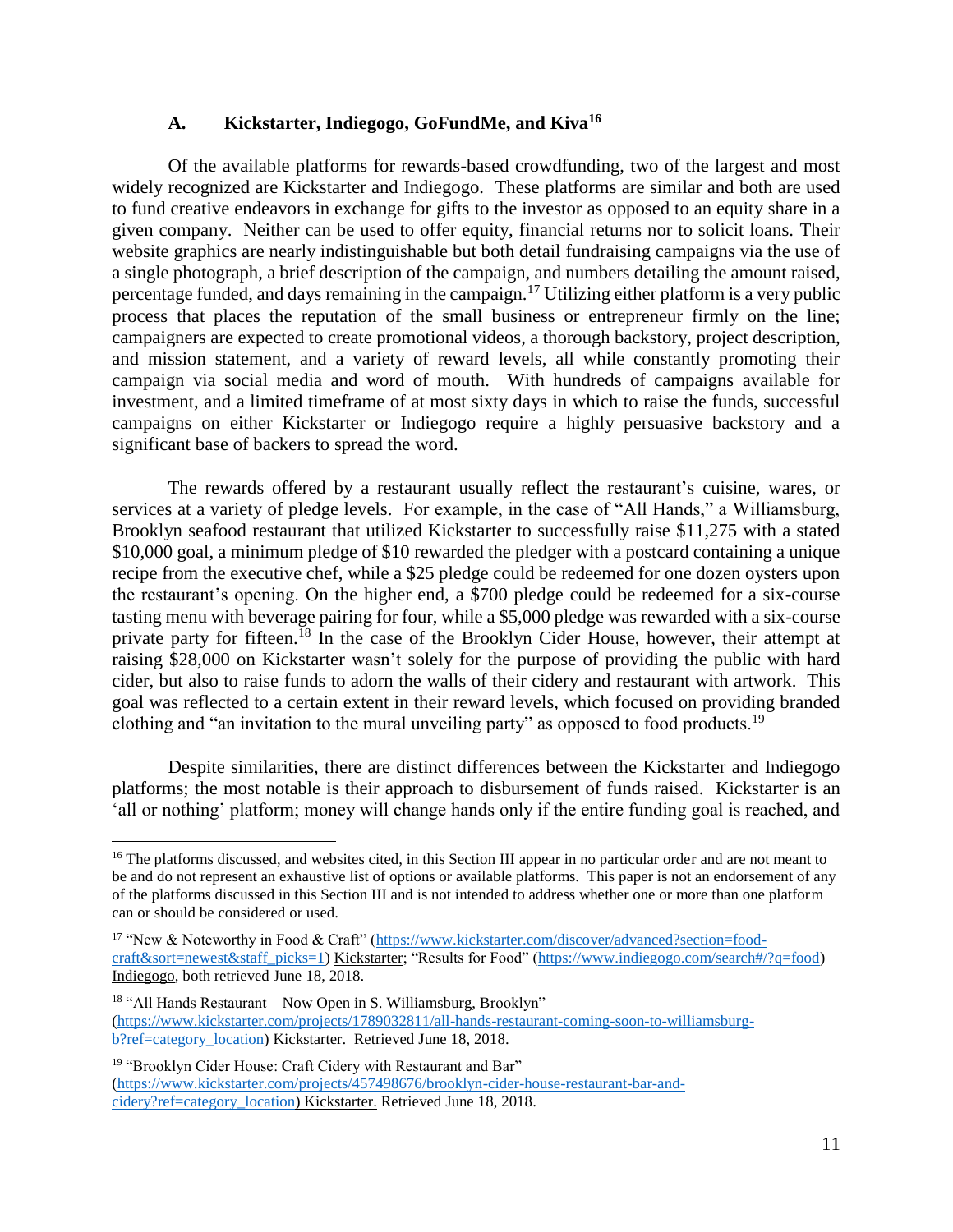the funds will not be released until the end of the campaign. If a project does not meet its stated funding goal, the committed backers are not charged. Generally, this makes Kickstarter a more attractive platform for backers as it comes with less risk because money pledged will only be utilized if the project is fully funded, although the campaigners must still make good on their promise of rewards.<sup>20</sup>

In contrast, Indiegogo offers users the option of fixed or flexible funding; while the fixed model is essentially identical to that of Kickstarter, the flexible approach allows one to keep all of the money raised irrespective of whether or not the campaign goal is met. This model can be useful as a punch-up of sorts for projects that could make a restaurant better, but are not essential to opening if the funds are not raised in full. For example, Petit Loulou, a Parisian-style café in Purcellville, Virginia, successfully opened in 2016 despite raising only \$3,205 of a \$20,000 goal with the flexible funding model. The \$20,000 was less than ten percent of the restaurant's budget and would have been used for items such as tables and chairs and decorations; all of which may have helped from an aesthetics standpoint, but were ultimately not crucial to getting the doors open.<sup>21</sup> Another difference between the two platforms is that in contrast with Kickstarter's method of cutting off funding at the campaign deadline, Indiegogo allows successful campaigns the option of continuing to raise funds after said deadline via their "InDemand" program.<sup>22</sup>

A third option, and currently the largest crowdfunding platform in terms of dollars raised, is GoFundMe, which is distinct from Kickstarter and Indiegogo in that it is not an incentive based crowdfunding website — i.e., nothing is provided in exchange for funds received. Instead, it allows individuals to raise donations for small businesses as well as for personal life events such as tuition costs, medical bills, and challenging life circumstances, in addition to personal creative endeavors such as self-publishing books and music albums. Unlike Kickstarter or Indiegogo, there are no set deadlines or time limits for one's fundraising campaign; it will remain live until the user elects to stop donations or removes the campaign entirely. Furthermore, reaching the fundraising goal is not required; the user gets to keep every donation received. And while both Kickstarter and Indiegogo require a defined category in which to fundraise, GoFundMe essentially allows fundraising for any personal cause that one can think of, provided it isn't against the law. A five percent processing fee is deducted from each donation received; a percentage comparable to the fees assessed by the other two platforms previously discussed.<sup>23</sup>

The microfinance platform, Kiva, is another method of crowdfunding that is not rewardsbased. Kiva is a non-profit organization that crowdfunds interest-free loans to individuals and entrepreneurs across the globe. The loan contributions can be as small as \$25 ("micro"), and loans

<sup>&</sup>lt;sup>20</sup> "Kickstarter Basics" [\(https://www.kickstarter.com/help/faq/kickstarter+basics?ref=faq\\_subcategory#Kick\)](https://www.kickstarter.com/help/faq/kickstarter+basics?ref=faq_subcategory#Kick) Kickstarter. Retrieved June 18, 2018.

<sup>&</sup>lt;sup>21</sup> Krystal, Becky (February 9, 2016) "Restaurateurs Want Your Crowdfunding Money, But What Are They Using it For?" [\(https://www.washingtonpost.com/news/going-out-guide/wp/2016/02/09/restaurateurs-want-your](https://www.washingtonpost.com/news/going-out-guide/wp/2016/02/09/restaurateurs-want-your-crowdfunding-money-but-what-are-they-using-it-for/?utm_term=.126020a1804c)[crowdfunding-money-but-what-are-they-using-it-for/?utm\\_term=.126020a1804c\)](https://www.washingtonpost.com/news/going-out-guide/wp/2016/02/09/restaurateurs-want-your-crowdfunding-money-but-what-are-they-using-it-for/?utm_term=.126020a1804c) Washington Post. Retrieved June18, 2018.

<sup>22</sup> "InDemand – How it Works" [\(https://entrepreneur.indiegogo.com/how-it-works/indemand/\)](https://entrepreneur.indiegogo.com/how-it-works/indemand/) Indiegogo. Retrieved June 18, 2018.

<sup>&</sup>lt;sup>23</sup> "Pricing and Fees" [\(https://www.gofundme.com/pricing\)](https://www.gofundme.com/pricing) GoFundMe. Retrieved November 20, 2017.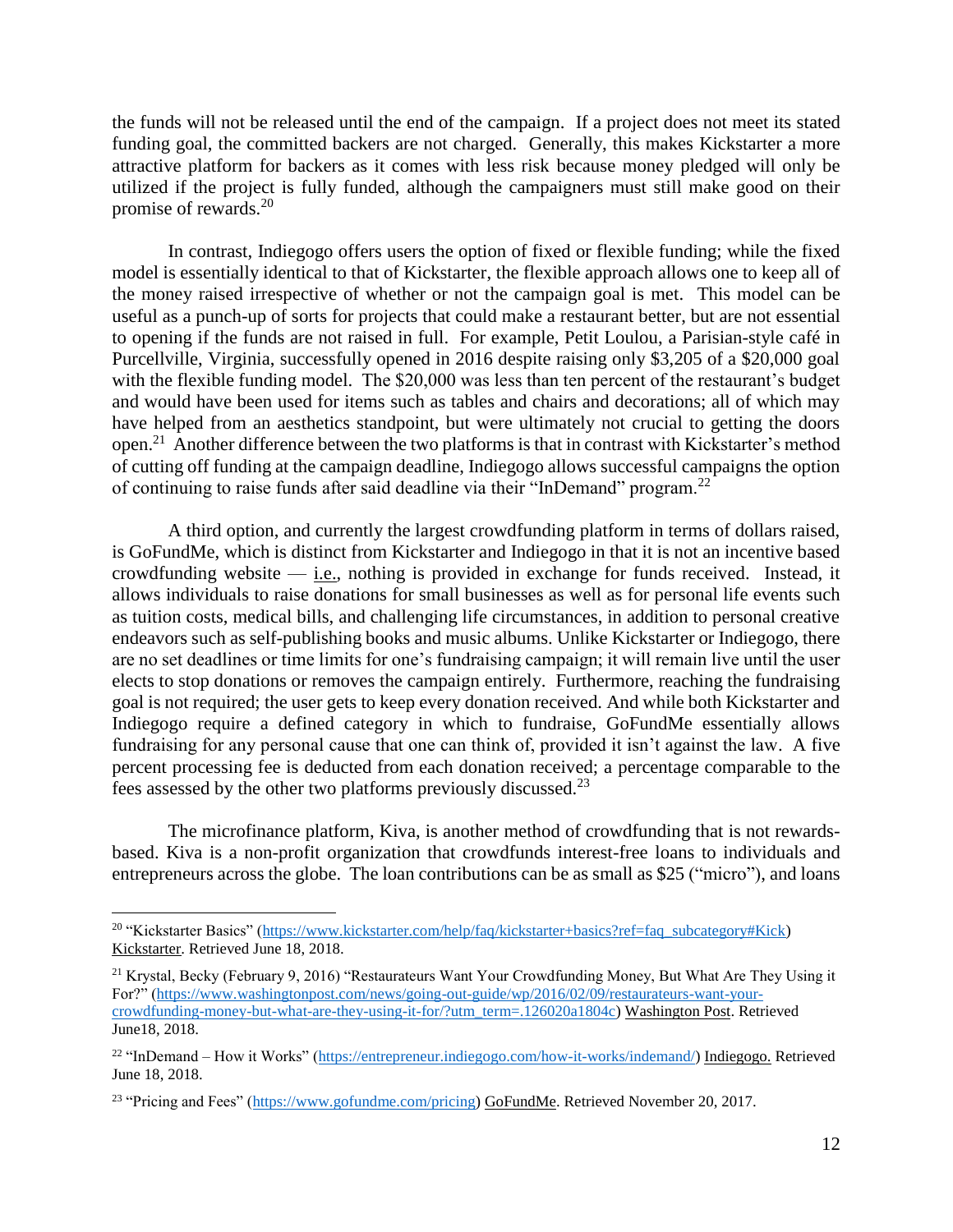have a historical repayment rate of 97%. Working in conjunction with a network of field partners, Kiva is active in 83 countries and has funded \$1.06 billion in loans since its inception in 2005, fulfilling its mission statement "to connect people through lending to alleviate poverty."<sup>24</sup> On a world scale, Kiva funds loans for individuals that may be financially excluded or without access to fair and affordable credit in a number of categories, some of which include agriculture, education, social enterprises, and conflict zones, the latter of which entails supporting small business owners in regions affected by violence and instability. The loans can vary in amount and be for a variety of causes including personal hardships and emergency aid for refugees. In contrast, in the United States, Kiva is restricted to businesses, offering interest free small business loans of up to \$10,000 to entrepreneurs that Kiva determines will make a social impact in their community.<sup>25</sup>

Refocusing on Kickstarter and Indiegogo, for an enterprising restauranteur, some of the immediate advantages to utilizing a rewards-based crowdfunding platform is the absence of both traditional bank loans accruing interest and of private investors demanding both updates on the project and a share of the profits. The campaigner won't be taking on any debt or giving up any ownership of its business, and gains immediate capital, in addition to a built-in community of enthusiastic supporters. One would seemingly only need to be concerned about fulfilling the reward levels, and not promising any rewards they will be unable to provide.<sup>26</sup>

However, while Kickstarter has raised approximately \$125 million in food-related projects since its inception, less than 25% of campaigns in the category of food were successfully funded. Raising awareness of a campaign will essentially be a full-time job for the thirty or sixty days it is active, the competition is fierce, and as of November 20, 2017, of the 6,030 successfully funded Kickstarter food projects, only 70 raised over \$100,000; just barely over one percent. Given the often six to seven figure costs of opening a restaurant, even a successful Kickstarter campaigner may still need to chip in from personal funds, take out bank loans or seek private investors.<sup>27</sup>

## **B. Food and Beverage Centric Platforms: PieShell, inKind, and Barnraiser.**

As of this writing, there are notably a few reward-based crowdfunding sites exclusively for food and beverage entrepreneurs, including PieShell, inKind, and Barnraiser.

# *i. PieShell*

PieShell [\(www.pieshell.com\)](http://www.pieshell.com/) is a rewards-based platform devoted to food and beverage businesses that also seeks to provide a community for people who are passionate about food, innovation, and giving. The platform welcomes a spectrum of food and drink related projects, "big or small, restaurant or truck, fresh or packaged, app or website." Although at the time of this writing (June 2018) PieShell does not list any restaurant projects (past or present), they do raise

 $\overline{a}$ <sup>24</sup> Waghorn, Terry (November 4, 2014) "Premal Shah: Loans That Change Lives" Forbes. Retrieved June 18, 2018.

<sup>25</sup> Kiva U.S. [\(https://www.kiva.org/lend/kiva-u-s\)](https://www.kiva.org/lend/kiva-u-s) Kiva. Retrieved June 18, 2018.

<sup>26</sup> Tatti, Emily (June 10, 2015) "Crowdfunding for Restaurants: How it Works" [\(http://blog.typsy.com/crowdfunding-for-restaurants-how-it-works\)](http://blog.typsy.com/crowdfunding-for-restaurants-how-it-works) Typsy. Retrieved June 18, 2018.

<sup>&</sup>lt;sup>27</sup> Kickstarter Stats [\(https://www.kickstarter.com/help/stats\)](https://www.kickstarter.com/help/stats) Kickstarter. Retrieved June 18, 2018.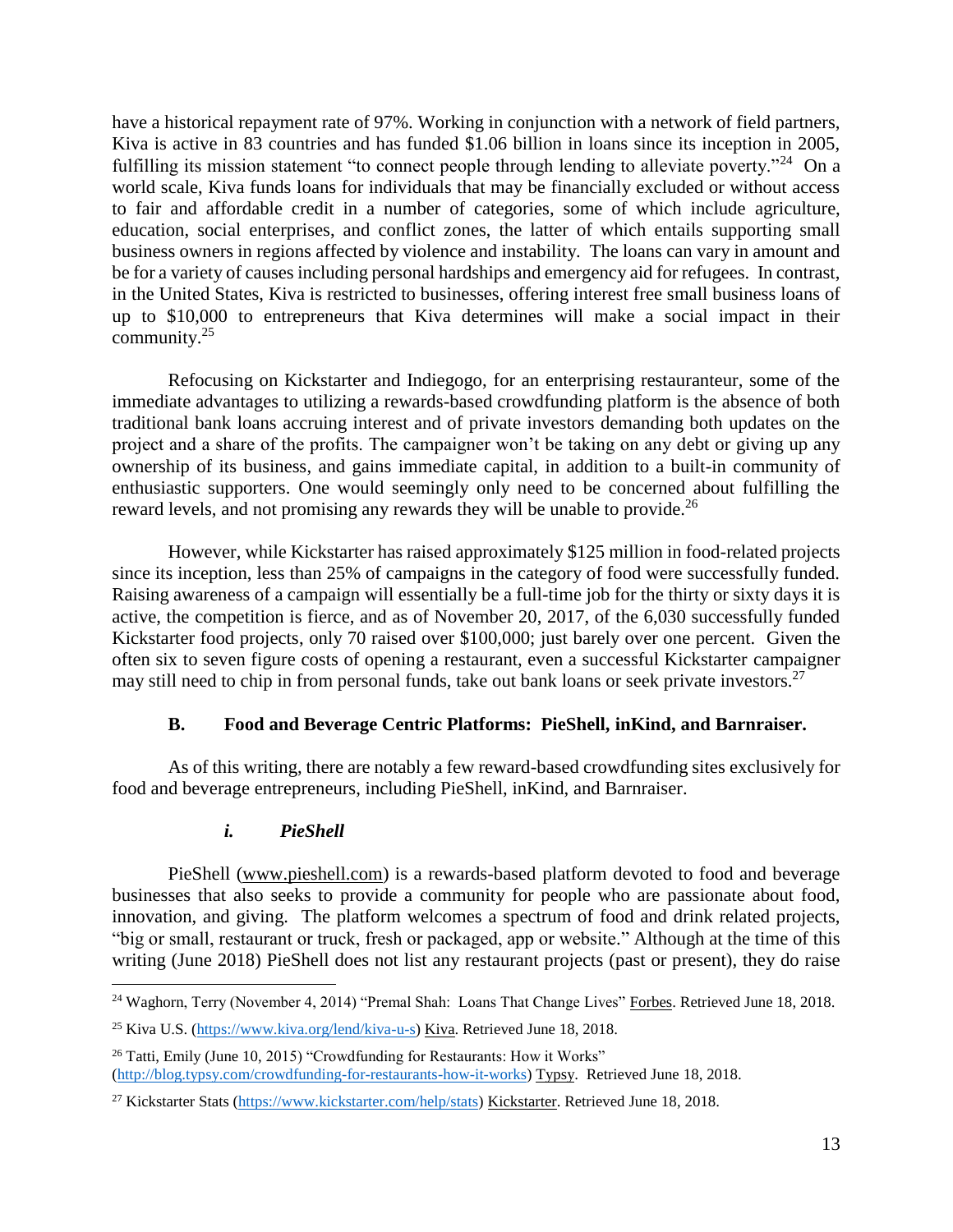funding for specific food products, online food courses, and food apps. The platform clearly states that contributions made through PieShell to businesses are considered gifts. PieShell claims that "75% of food projects fail on today's crowdfunding sites," and that it is changing this statistic by improving the chances for success through its three-pronged approach of pre-launch incubation, stepping-stone model, and supportive community. It prides itself on being a "food-centric community" that "delivers an undiluted pool of supporters to each project." The company uses a "stepping-stone" model, which lets the entrepreneur set realistic and obtainable goals on his/her way to funding a complete project. As soon as a stepping-stone's goal is met, the entrepreneur is guaranteed to receive those funds when the project is over. All projects must follow PieShell's pre-launch step-by-step blueprint, which is an incubation approach intended to ensure that each project has all the necessary elements (for example, video, social media, gifts, etc.) in place before the project launches.

Campaigners are charged a 6% fee on successfully raised funds. The project raising the funds is deemed "successful" as soon as it reaches each "stepping-stone" goal. In addition, PieShell donates 1% of that 6% fee to a food or beverage non-profit organization that shares PieShell's commitment to building a diverse and inclusive community through food via training programs, mentorships, etc. Standard credit card fees also apply, as imposed by the credit card processor used by the company: 30¢ per transaction and 2.9% of the value of the transaction.

Little additional information about the application and launch process is presented on PieShell's public website, and various questions posed by the public have been posted on the site with limited or no responses. They ask that persons with an idea or project submit contact information through an interface so that a member of the PieShell team may directly contact such person to discuss the idea. As of June 13, 2018, the company lists one current project/campaign, and approximately sixteen past projects, all of which met or exceeded their stated fundraising goal. None of the projects listed are restaurants, and the past projects have raises ranging between \$2,000 and \$25,000. The examples provided on PieShell's website, including in its promotional video, are mainly regarding packaged food and beverage products as opposed to restaurants. As a whole, therefore, it appears that PieShell, while promising, is still too new to form much of an assessment of its model for use by restaurateurs.

#### *ii. inKind*

inKind [\(www.inkind.com\)](http://www.inkind.com/) distinguishes and promotes itself as presenting the opportunity to "expand one's business with financing designed by fellow restaurant owners," and "0% financing for growing restaurants." This platform aims to enable a restaurateur to harness the power of their customer base through selling high dollar gift cards. The idea is that the restaurateur gets the capital they need up front, and their customers get to enjoy more of the restaurateur's products and services. inKind claims to have helped dozens of companies all over the United States, financing more than 50 local businesses, deploying capital in over 20 states, and deploying over \$3 million for growth and expansion.

After owning their own restaurant in Washington, D.C., the team behind inKind realized how difficult it is for a local business to obtain "fair financing." At their own restaurant, they started selling high dollar gift cards. They perceived that their biggest supporters in the community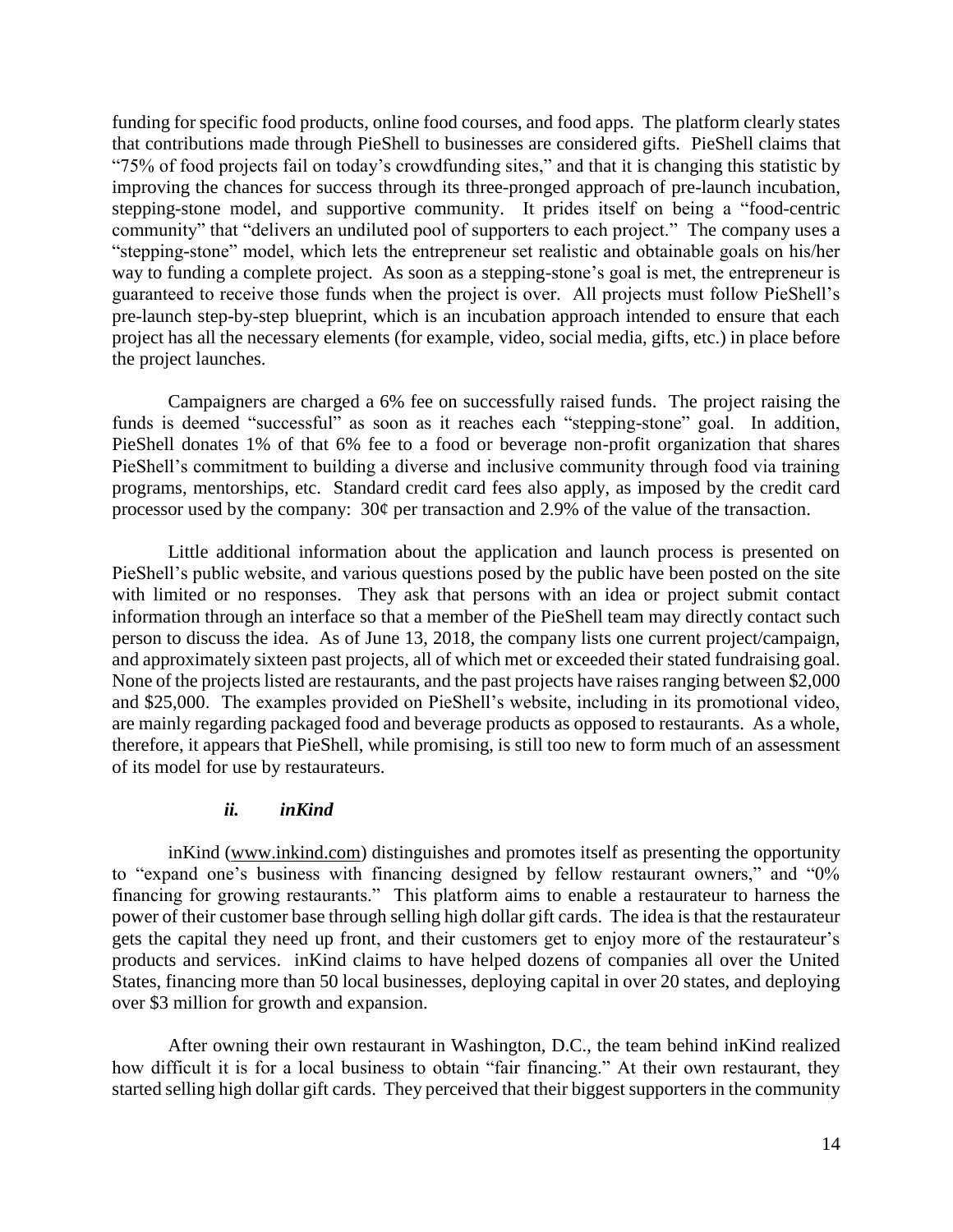were happy to receive large amounts of food rather than cash returns as investors. Based on the success of that project, the idea for inKind was born. inKind claims that its model not only provides a business with funding, but also targets customers at the right time, which can significantly increase the customers' lifetime value to the business, increase check averages, and bring in repeat or long-term customers while building the brand.

inKind was formerly known as "Equity Eats," and previously had a founding mission to allow anyone to become an equity investor in a restaurant. But in 2015, it changed its model, finding that the tax implications of equity investing in restaurants were too burdensome on all parties involved. In 2016, Equity Eats began encouraging investors to convert their equity investments into food and drink credits, which is in line with its current mission as "inKind" (which became its new name in May of 2017).

In its current incarnation, the company expressly focuses on restaurants. It neither follows an equity crowdfunding model, nor debt funding model, but rather promotes itself as providing cash up front to restaurateurs and helping the restaurateur build a loyal customer base through its innovative financing structure designed by fellow restaurateurs. inKind directly provides between \$5,000 and \$250,000 in funding to the restaurant by "purchasing" advance credit for goods and services from the restaurant, and does not take any equity in the business being funded. The entrepreneur gets cash in exchange for credit for its goods and services. inKind then divides and sells that credit as high-dollar value gift cards in the form of "House Accounts" to people in the local community to recoup its money, using its marketing expertise in that area. Customers who purchase credits for the restaurant can then redeem the credits at the establishment. The restaurant business incurs a cost when the credits are redeemed by the customers for goods and services.

According to inKind, this model allows a restaurateur to keep their equity, as well as their cash, since inKind's primary source of repayment is through its sale of House Accounts to the restaurateur's own customer base rather than through an interest bearing loan, and through leveraging inKind's marketing and promotional experience, particularly in local communities. The amount of credit inKind takes is a multiple of the capital inKind provides which enables inKind to offer bonus credits to customers purchasing House Accounts. inKind states that they never take more than 8% of a restaurant's annual sales in credit, which they claim should limit the number of tables using House Accounts to one or two tables per night. The cost to the restaurant when a customer redeems a House Account credit is supposed to be just the cost of the ingredients the restaurateur uses to make the food served, according to inKind, which inKind claims is typically around 30%. So if inKind takes \$20,000 in credit, the cost to the restaurateur is approximately \$6,000; the actual cost might be lower, according to inKind if customers do not use all of their House Account credits.

inKind provides a custom-built website for the restaurateur where customers can establish a "House Account" to load with credits to redeem at the restaurateur's establishment. A customer is incentivized with bonus credits for purchasing and loading credits – thereby helping to establish their loyalty to, and long-term patronage of, the restaurant. inKind provides a mobile app through which customers can manage, redeem, and gift the credits the customers have accumulated. The mobile app also tracks and manages the usage of customer credits so the restaurant does not have to do so.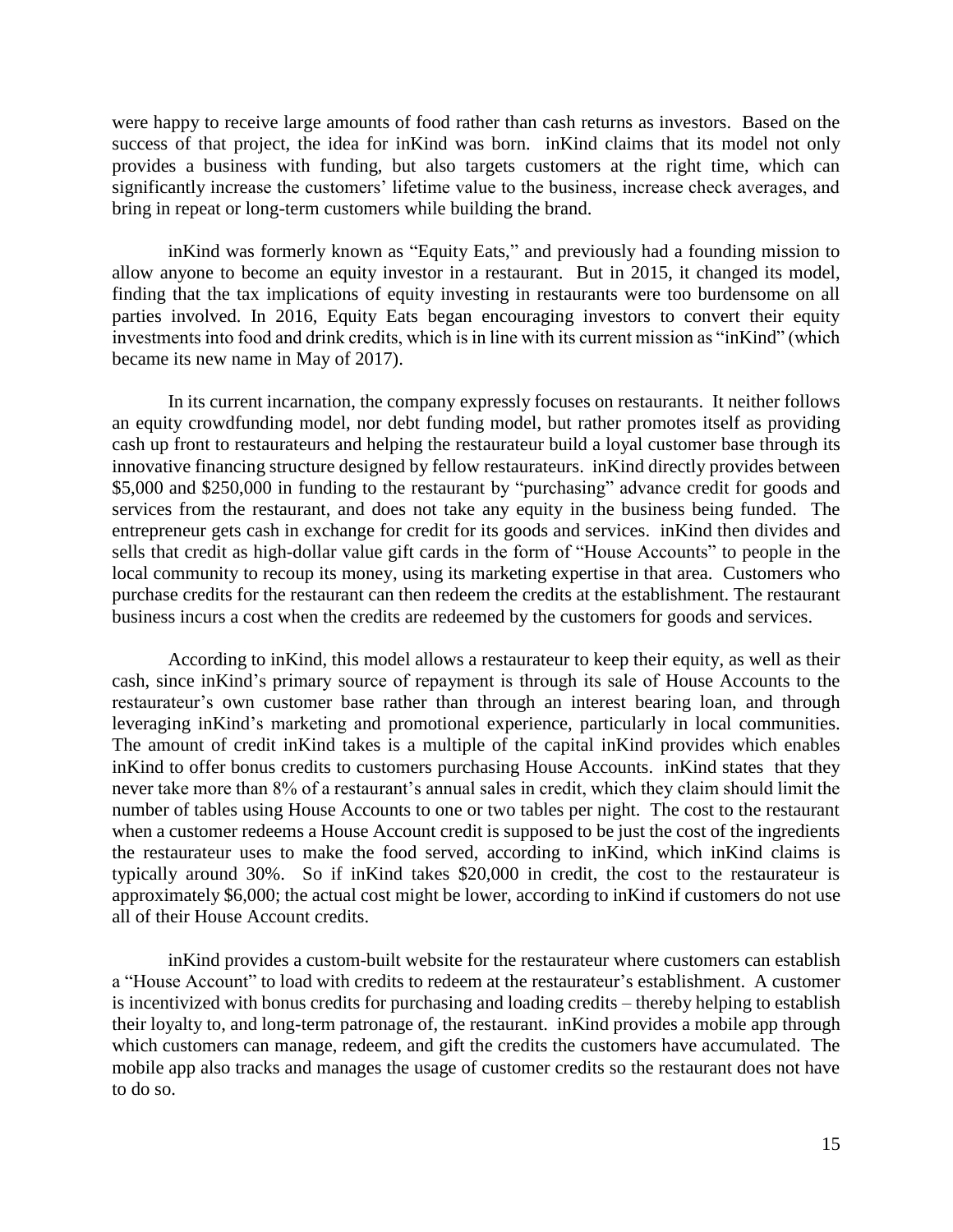inKind is a registered "B corp," which, according to [www.bcorporation.net,](http://www.bcorporation.net/) means it is a for-profit company certified by the nonprofit organization B Lab to meet "rigorous standards of social and environmental performance, accountability, and transparency." It is operated by a group of small business owners, and on its website states that since launching it has financed 61 local businesses for a total of \$3.6 million across 22 states.<sup>28</sup> The platform's marketing methods include on-table check presenters explaining the House Accounts and offers, posters, email campaigns targeting the restaurant's customer list, and social media messaging. The platform charges an additional fee for check presenters, posters or similar materials provided by platform.

The application process for restaurateurs involves initially applying online through www.inkind.com, and providing information about the business and its goals for inKind's underwriters to evaluate the business. The initial questions ask, among other things: (1) if the business is open and how many years it has been open, and if it is not open, whether it has entered into a lease; (2) how much funding is sought; (3) what goal will be achieved with the additional capital; (4) for the location and name of the business and the name of a contact person; (5) for a phone number and email address; (6) whether the business is behind on rent; (7) what was revenue last year; (8) what is the average check size for one person; (9) how many customer email addresses does the it have; and (9) how does your business improve your community. The company then reviews the initial information provided and responds to the restaurateur. Based on the restaurateur's timeline and his or her responses, inKind may then provide funding. In the application process, inKind considers various factors in determining whether it will provide funding and how much, such as the terms of the restaurant's lease, the menu, its existing social media presence, brand recognition, community footprint, and health inspection status.

inKind is the most experienced restaurant-focused crowdfunding site reviewed. That said, its model is very different from most crowdfunding platforms, and offering credits and House Accounts may not appeal to all restaurateurs. inKind claims that another part of its value added has to do with "gift card breakage." When a restaurateur sells their own gift cards, the restaurateur is less able to take advantage of what inKind states is 20-30% typical gift card breakage. Most states require a business to give left-over card amounts to the state after a few years. However, inKind claims that its gift card structure allows the restaurateur to reclaim those benefits and thereby save thousands of dollars. The platform also claims to have a predictive model for selling gift cards which allows inKind to be confident in its ability to sell a restaurateur's gift cards and to give the restaurateur a lump sum upfront, before inKind even starts marketing the restaurateur's business. According to inKind, utilizing this model does not hurt a restaurateur's cash flow and results in an effective interest rate of less than 1%.

inKind's website includes a blog that is updated with useful articles for restaurateurs about such subjects as "Word of mouth: getting the right people through your door" and "Tips for Applying for an SBA [U.S. Small Business Administration] Loan," as well as posts on ways to increase revenue and employment matters.

<sup>&</sup>lt;sup>28</sup> Information provided at **InKind.com/about**.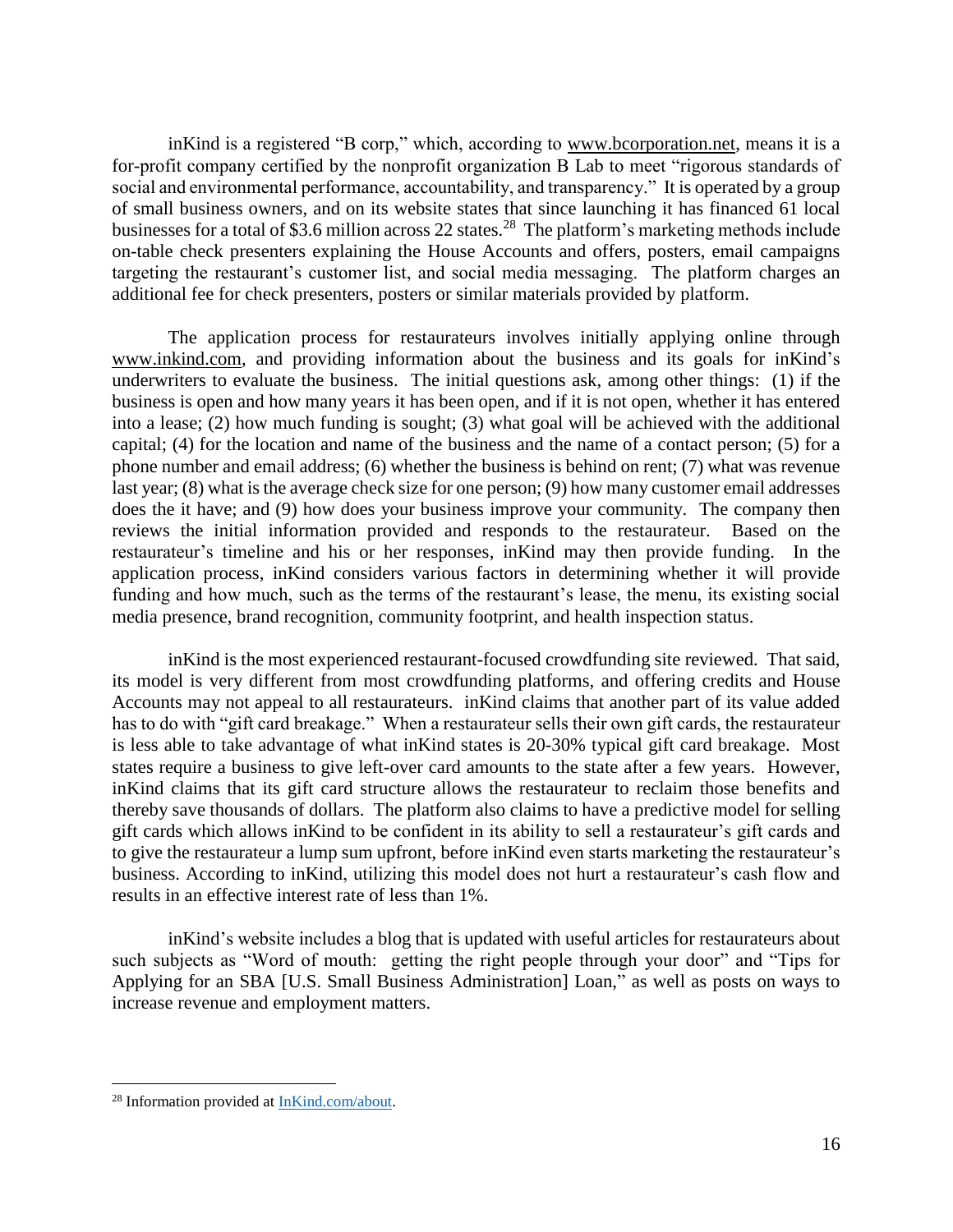#### *iii. Barnraiser*

Barnraiser (www.barnraiser.us) was launched in 2013 and is not just a crowdfunding website, although crowdfunding is a feature contained within the site. Barnraiser focuses on "healthy food and living," and markets itself as "the ultimate place to get discovered by fans of good food and healthy living." It provides an online profile of businesses that fit that description, with the aim of showcasing the business's story to connect with millions of people who are seeking a healthy lifestyle and making it easy for such people to "discover, share, connect, and fund businesses that are shaping the way we eat and live." Barnraiser's underlying philosophy is that consumers want to be more connected with their food and its origins. Consumers can engage with Barnraiser brands as funders, customers or simply as persons interested in healthy living and sustainable food sources. Businesses can engage consumers and build their brand on the platform through their stories and profiles even if the businesses don't need immediate funding.

Through Barnraiser, project organizers may, but don't have to, offer gifts and rewards to funders as incentives. Barnraiser encourages businesses to offer rewards that will help establish and maintain a relationship with the funder, such as an organic farm that offers a seasonal cookbook to use the farm's produce throughout the year, rather than just one-off gifts. Each project must seek to raise a minimum of \$2,000 (although, the site is not consistent in this regard and on another page of its site indicates that the minimum is \$1,000).

The site strives to be inclusive and claims that since its launch millions of dollars have been raised through the site to support approximately 30,000 food projects of all kinds—artisan food businesses, farming and sustainability projects, edible education, food apps, nonprofit policy and advocacy groups, among others, across 40 states, and that 65% of those have succeeded in reaching their funding goals. As of this writing, approximately 199 crowdfunding projects are listed with funds raised ranging from approximately \$1,500 to \$93,000.

Barnraiser's business model combines revenue from premium services, such as better placement in search engine results, and sponsored content with revenue from the 5% transactional fees charged to all successful crowdfunding projects. Barnraiser's payments processor also applies payment processing fees of between 3-5%. However, if funding is not successful, no fees are charged. There is no fee to list a profile of a food business, farm or product or to list a project for a fundraising campaign.

Finding success through Barnraiser, according to the site, depends on how well a project's story is articulated. The better the story, the better the connection to the audience of potential funders. The challenge is presented as finding and inspiring a community, and letting the appeal and impact of a business' story spread primarily through social media sharing. The site provides significant support through web-page guides, webinars and offers one-on-one phone consults to farmers and entrepreneurs. One also can search existing and previous campaigns based on location, type of food, and maker, as well as most popular, successful, or recent campaigns for ideas and guidance.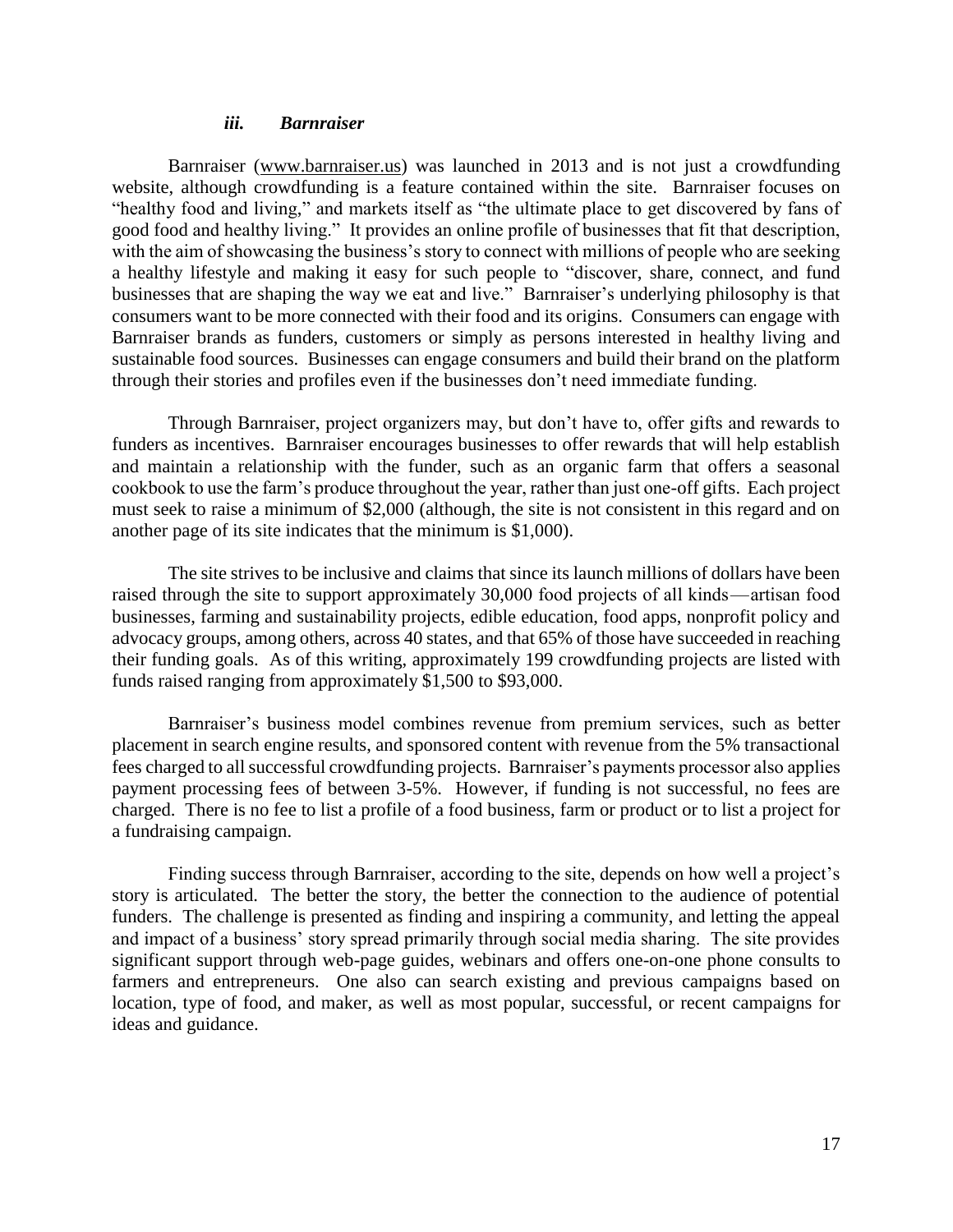The platform welcomes projects from around the world and states that it is [a]ny project that moves the needle forward toward healthy, sustainable and soulful and humane food and farming is welcome." Categories included on the site, without limitation are:

- Farms & Food Hubs (Urban Farming, Small & Family Farms, Cooperatives, Young Farmers, Sustainable & Organic Farming, Heirlooms, Exchanges, Gleaning, and more)
- Community Based Projects (Food Justice, Community Gardens, Cooperative Kitchens, and more)
- Artisan, Local, Farm-to-Table, Healthy Foods (Craft Spirits / Beer, Cafes, Bakeries and Sweets Shops, Artisan Producers, Restaurants & Food Trucks, New & Healthy Foods, Food Systems & Distribution, and more)
- Food & Farming Education (Educational Farms, School Gardens, Healthy Lunch, Curriculum, and more)
- Food Media (Art, Books, Television, mobile applications, and more)

From a scan through a random sampling of approximately 30 of the project descriptions, the majority of the projects were not for funding restaurants, although a few of them were (for example, funding a community room to be built within an existing restaurant; or funding a "farm to fork" kitchen).

# **IV. THE JOBS ACT AND REGULATION CF**

# **A. Summary of Key Provisions**

Under the federal securities laws, every offer and sale of securities, even if made to just one person, must either be registered with the Securities and Exchange Commission ("SEC") or conducted pursuant to an exemption from registration. Section 5 of the Securities Act of 1933, as amended (the "Securities Act"),  $29$  requires a restaurant entity looking to raise capital through the offer and sale of securities, such as its own stock or LLC membership interests, to register such offering, unless an exemption applies. While some restaurants are able to conduct exempt (nonpublic) offerings such as private placements under Section 4(a)(2) of the Securities Act and/or Regulation D, others cannot meet the stringent exemption requirements or cannot afford the legal and financial counsel needed to take advantage of these exemptions. In recognition of these limitations, Congress passed the Jumpstart Our Business Startups (JOBS) Act of 2012 (the "JOBS Act")<sup>30</sup> that provides, pursuant to its Title III, an additional exemption from registration in the form of Securities Act Section 4(a)(6). The SEC thereafter adopted regulations, specifically Regulation Crowdfunding<sup>31</sup> ("Regulation CF"), to implement Title III requirements, in 2015, effective 2016. As noted by the SEC, Title III and Regulation CF are expressly "intended to help alleviate the funding gap and accompanying regulatory concerns faced by small businesses by making relatively low dollar offerings of securities less costly and by providing crowdfunding platforms,

<sup>29</sup> 15 U.S.C. 77a. *et seq*.

<sup>30</sup> Pub. L. No. 112-106 (2012).

<sup>31</sup> 17 CFR § 227.100 *et seq*.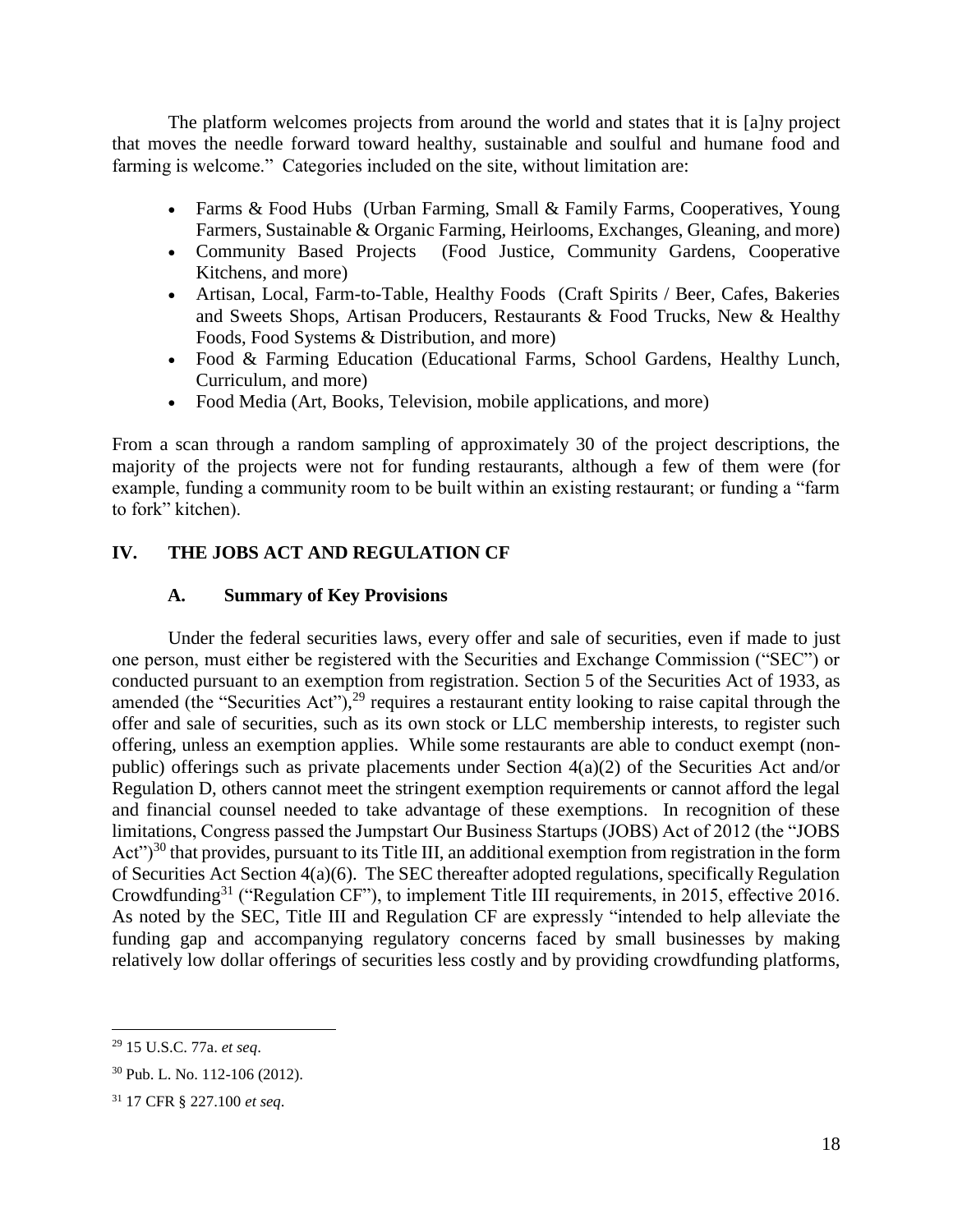a means by which to facilitate the offer and sale of securities without registering as brokers, with a framework for regulatory oversight to protect investors."<sup>32</sup>

## *i. Eligibility*

Generally speaking, an offering made pursuant to and in reliance on Title III and Regulation CF ("Crowdfunding Offering") must (1) be undertaken only by an eligible restaurant company (an "Issuer"), (2) comply with certain dollar and time limitations, (3) raise funds from investors themselves subject to certain dollar and time limitations, and (4) be conducted online only through a registered broker-dealer or funding portal.<sup>33</sup> Each of these requirements is discussed below:

- (1) A restaurant company is eligible to make a Crowdfunding Offering as an Issuer only if it is a U.S. company that (i) is not subject to the reporting requirements under Sections 13 or 15(d) of the Securities Exchange Act of 1934, as amended (the "Exchange Act"), (ii) is not an investment company under the Investment Company Act of 1940, as amended, or excluded from such definition under Section 3(b) or 3(c) thereof, (iii) is in compliance with Regulation CF's annual reporting requirements for the immediately preceding two years, (iv) has a specific business plan that does not contemplate a merger or acquisition with an unidentified company(ies), and (v) is not a 'bad actor' and subject to disqualification under Regulation CF.<sup>34</sup>
- (2) An Issuer can raise no more than \$1,070,000 in a Crowdfunding Offering in any twelve month period. This dollar limit includes amounts raised by companies controlled by or under common control with the Issuer and predecessor of the Issuer in Crowdfunding Offerings during such time period. This dollar limit does not include amounts raised by the Issuer in offerings made in reliance on other exemptions from registration under the Securities Act.
- (3) An investor's ability to invest in any Crowdfunding Offering is subject to net worth and income requirements<sup>35</sup> (each eligible person, an "Investor") that cap investment amounts across all Crowdfunding Offerings in any twelve month period (the "Investment Cap"). If an Investor's annual income or net worth is less than \$107,000, then the Investment Cap is the greater of  $(x)$  five percent  $(5%)$  of the lesser of his/her annual income and net worth and (y) \$2,200. If both an Investor's annual income and

 $32 \frac{\text{https://www.sec.gov/rules/final/2015/33-9974.pdf}}{9 \text{pts}}$  $32 \frac{\text{https://www.sec.gov/rules/final/2015/33-9974.pdf}}{9 \text{pts}}$  $32 \frac{\text{https://www.sec.gov/rules/final/2015/33-9974.pdf}}{9 \text{pts}}$  pgs. 528-529

<sup>&</sup>lt;sup>33</sup> 17 CFR § 227.100. Note the dollar limits for both Issues and Investors are subject to adjustment for inflation every 5 years.

<sup>&</sup>lt;sup>34</sup> 17 CFR § 227. 503 The disqualification provisions of the Regulations are substantially similar to those in Rule 506(d) of Regulation D.

<sup>&</sup>lt;sup>35</sup> An Investor's net worth and income are calculated using the rules for determining if a person is an 'accredited investor' (as such term is defined in Rule 501 of Regulation D). An Issuer's net worth and income may be calculated jointly with his/her spouse, but their joint investments in Crowdfunding Offerings will be capped at that related level. If an Investor is an entity rather than an individual, annual income and net worth are replaced with revenue and net assets as of the most recent fiscal year.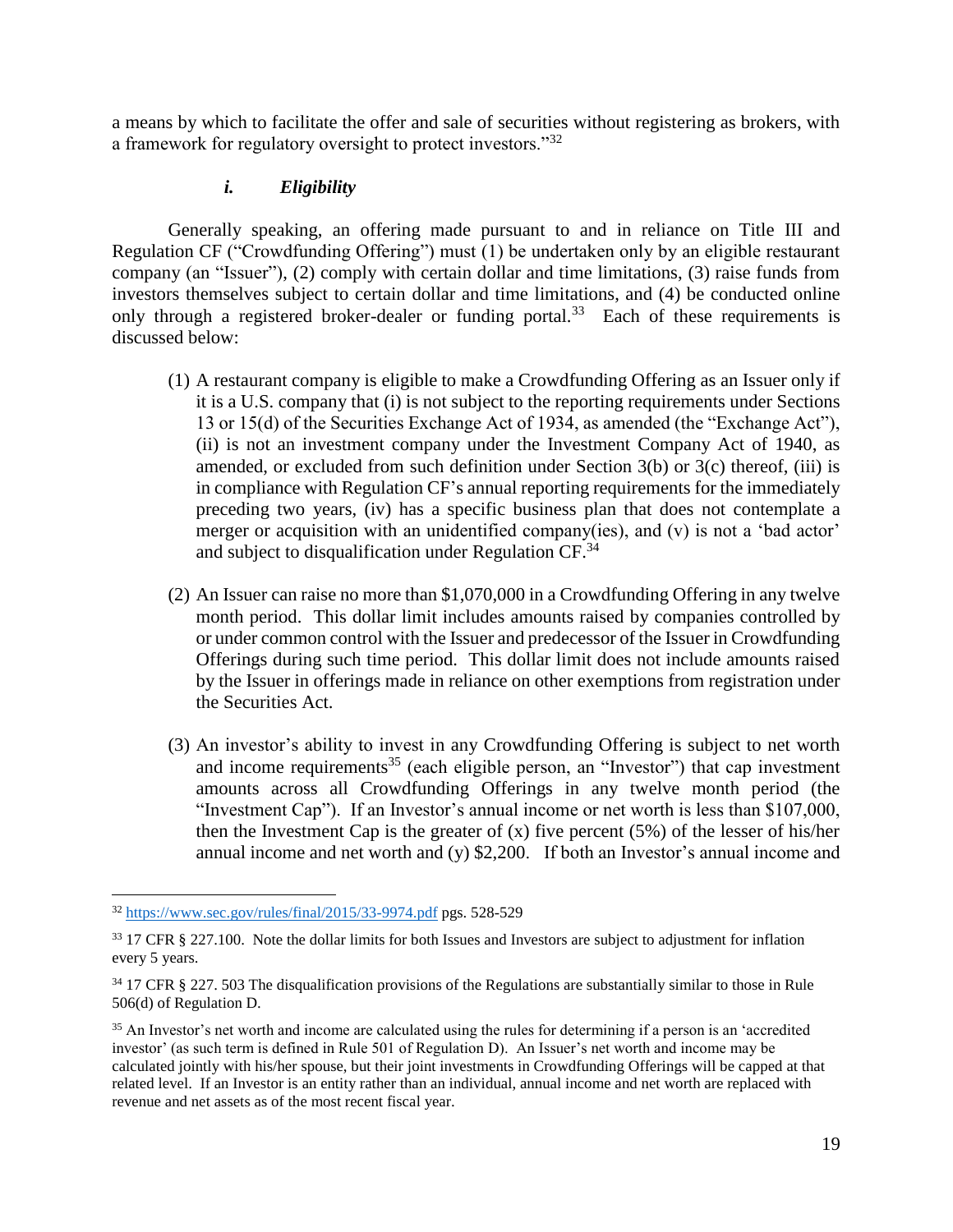net worth are greater than or equal to \$107,000, then the Investment Cap is the lesser of  $(x)$  ten percent (10%) of the lesser of his/her annual income and net worth and  $(y)$ \$107,000. An Issuer may rely on its Intermediary (defined and discussed below) to determine that the Investor's investment in the Issuer's Crowdfunding Offering will not cause the Investor to exceed its applicable Investment Cap so long as the Issuer does not know otherwise.

(4) A Crowdfunding Offering must be conducted through an online platform, such as certain of those discussed in Section V below, run by an SEC and Financial Industry Regulatory Authority ("FINRA") registered intermediary that is ether a broker-dealer or funding portal and complies with the requirements of Section 4A(a) of the Securities Act and Regulation CF (an "Intermediary").<sup>36</sup>

### *ii. Reporting*

Once an Issuer decides to make a Crowdfunding Offering, it must provide and file certain initial and ongoing reports required by Section 4A of the Securities Act and Regulation  $CF^{37}$ 

An Issuer must file the initial report, known as a Form  $C<sup>38</sup>$ , with the SEC and provide the same to its Intermediary and Investors at least 21 days before it commences the Crowdfunding Offering. This report must contain certain information,<sup>39</sup> including without limitation (1) identifying information regarding the Issuer, (2) identifying information regarding the Issuer's directors, officers and record holders<sup>40</sup> of  $20\%$  or more of the Issuer's voting securities, (3) the Issuer's capitalization and ownership, (4) the Issuer's proposed business and business plan, (5) the type, amount and price of securities to be offered in the Crowdfunding Offering, the target and maximum offering amount and the deadline for the Issuer to reach the target, and if and how oversubscriptions will be accepted, (6) the purpose of the Crowdfunding Offering and the proposed use of funds raised, (7) risks associated with the Crowdfunding Offering, (8) the Intermediary's name and identifying registration numbers, the compensation paid to the Intermediary in connection with the Crowdfunding Offering, and the interest in the Issuer held or to be held by the Intermediary (if any), (9) exempt offerings by the Issuer within the past three years, (10) transactions between the Issuer and related parties, and (11) a description of the financial condition of the Issuer and certain other financial information on the Issuer. An Issuer may use the "Question and Answer" format included in the Form C or it may use another compliance format of its choosing to provide the required information and disclosures. All Issuers must also include certain legends in their Form C regarding, among other things, the risks involved, no evaluation, approval or endorsement of the offering by the SEC, and the Investors' reliance on their own examination and evaluation of the risks and merits of the offering and the information provided by the Issuer.

<sup>36</sup> 17 CFR § 227.300, 227.400 [https://www.sec.gov/divisions/marketreg/tmcompliance/cfintermediaryguide.htm;](https://www.sec.gov/divisions/marketreg/tmcompliance/cfintermediaryguide.htm) <http://www.finra.org/industry/funding-portals>

<sup>37</sup> 17 CFR § 227.201; 17 CFR § 227.203.

<sup>38</sup> 17. CFR § 239.900. <https://www.sec.gov/about/forms/formc.pdf>

<sup>39</sup> For a complete list, *see* 17 CFR § 227.201.

<sup>40</sup> 17 CFR § 240.12g5-1.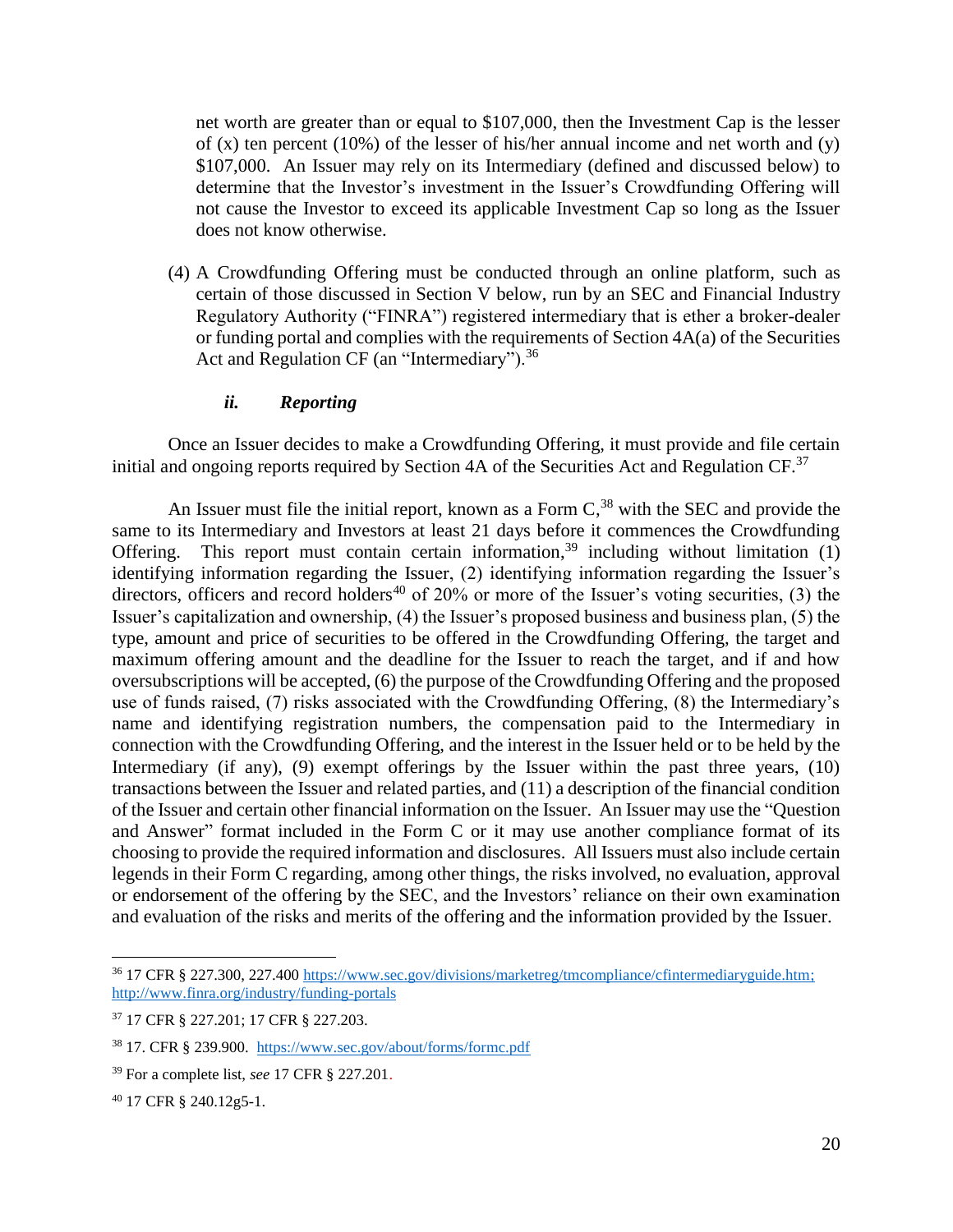Crucially, an Issuer must provide certain financial statements with its Form C, with the level of required outside review of such statements based on the aggregate amounts sold in Crowdfunding Offerings by the Issuer in the immediately preceding twelve months, including the maximum offering amount in the contemplated Crowdfunding Offering. If this aggregate amount is less than or equal to \$107,000, the Issuer must provide either (1) the Issuer's financial statements that have been reviewed or audited by an independent public accountant or (2) if the foregoing is unavailable, the Issuer's financial statements and the amount of total income, taxable income and total tax from the Issuer's federal tax returns, as certified by the Issuer's principal executive officer. If  $(x)$  the aggregate amount is greater than \$107,000 but less than or equal to \$535,000 or  $(y)$  the aggregate offering amount is greater than \$535,000 and the Issuer has not previously made a Crowdfunding Offering, the Issuer must provide either (1) the Issuer's financial statements that have been audited by an independent public accountant or (2) if the foregoing is unavailable, the Issuer's financial statements that have been reviewed by an independent public accountant. If the aggregate amount is greater than \$535,000 and the Issuer has previously made a sale in a Crowdfunding Offering, the Issuer must provide the Issuer's financial statements that have been audited by an independent public accountant. All financial statements must be prepared in accordance with U.S. generally accepted accounting principles (GAAP) and cover the past two (2) fiscal years.

Once the Crowdfunding Offering has launched, either (1) the Intermediary must post frequent updates on its online platform on amounts sold to date or (2) the Issuer must file a Form C-U with the SEC, its Intermediary, and its Investors within five business days of reaching each of fifty percent (50%) and one hundred percent (100%) of its stated target offering amount. Regardless, the Issuer must file a Form C-U disclosing the total amount sold in the Crowdfunding Offering within five business days of the offering deadline disclosing the total amount sold.

In addition, an Issuer may file a Form C/A with the SEC, its Intermediary and its Investors to provide other updates or changes to the original Form C and information provided to Investors through the online platform. If these updates are 'material,' the Issuer must file a Form C/A and cancel and return any outstanding commitment from any investor who does not reconfirm his/her investment within five (5) business days of receipt of the notice.

An Issuer must file an annual report on Form C-AR and its financial statements on EDGAR (the "Electronic Data Gathering, Analysis, and Retrieval" which is the online SEC public database and filing system) and post the report on its website within one hundred twenty (120) days of the end of its fiscal year. This report must contain certain of the information provided in the initial Form C, including without limitation (1) identifying information regarding the Issuer, (2) identifying information regarding the Issuer's directors, officers and record holders of 20% or more of the Issuer's voting securities, (3) the Issuer's capitalization and ownership, (4) the Issuer's proposed business and business plan, (5) risks associated with the Crowdfunding Offering, (6) exempt offerings by the Issuer within the past three years, (7) transactions between the Issuer and its related parties, and  $(8)$  a description of the financial condition of the Issuer.<sup>41</sup> The Issuer must also provide either (1) its financial statements that have been reviewed or audited by an

<sup>41</sup> For a complete list, *see* 17 CFR § 227.202(a).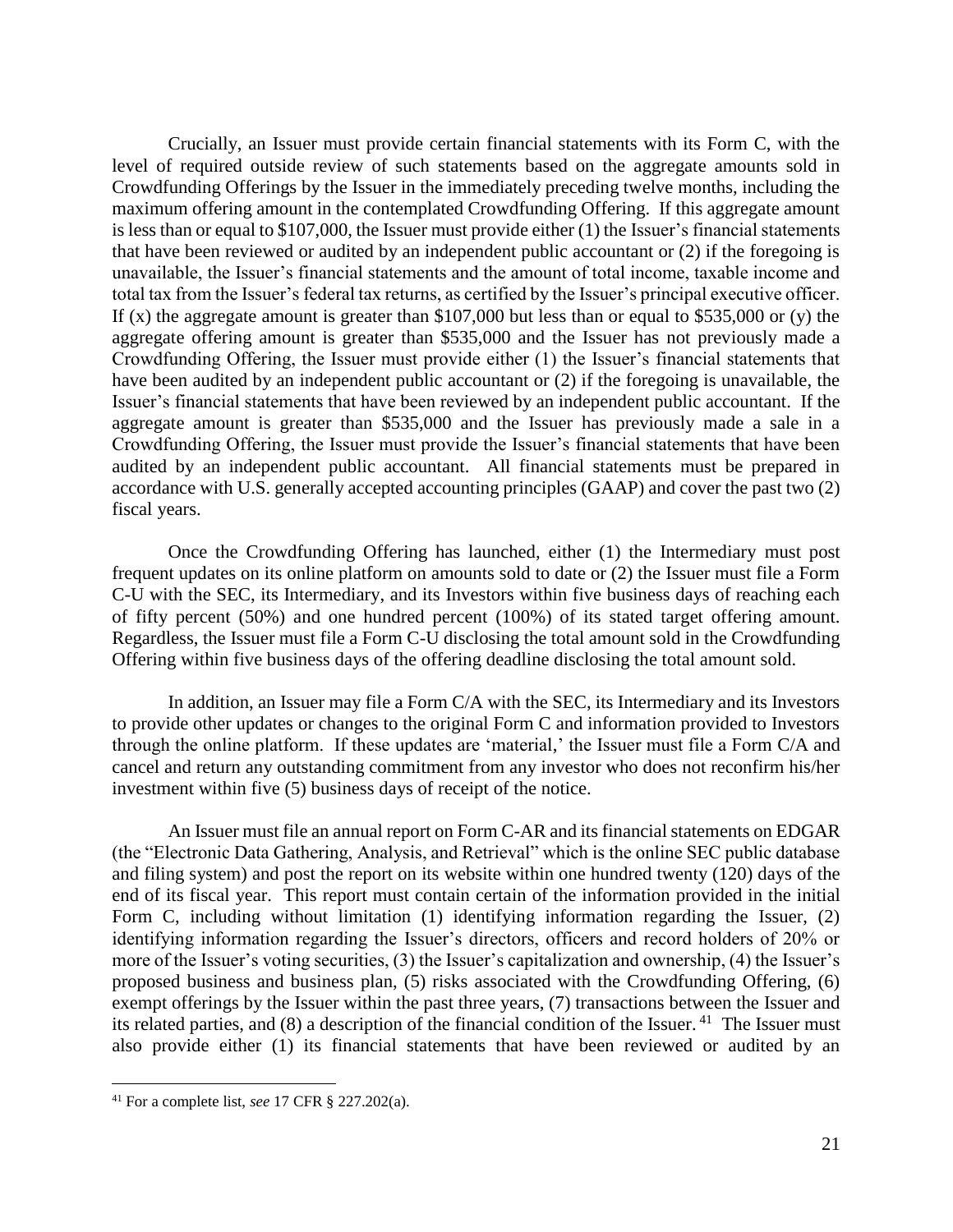independent public accountant or (2) if the foregoing is unavailable, its financial statements, as certified by the Issuer's principal executive officer. An Issuer must file a Form C-AR/A with the SEC to disclose material changes to its prior Form C-AR as soon as practicable following discovery.

A Form C-AR must be filed annually by an Issuer until either the Issuer (1) has fewer than 300 record holders and has filed at least one Form C-AR since its last sale under the Crowdfunding Offering, (2) has fewer than \$10,000,000 in total assets and has filed at least three Form C-ARs since its last sale under the Crowdfunding Offering, (3) becomes subject to the reporting requirements under Sections 13(a) or 15(d) of the Exchange Act, (4) repurchases all the securities previously sold in the Crowdfunding Offering, (5) liquidates or dissolves under applicable state law, at which time it must file a Form C-TR with the SEC within five business days announcing the same.

## *iii. Other Restrictions*

In addition to the above eligibility and reporting requirements, a Crowdfunding Offering is subject to certain other restrictions relating to advertising, closing process, subsequent sales, registration exemptions, and anti-fraud provisions, discussed in brief below:

- Advertising<sup>42</sup> An Issuer many not advertise its Crowdfunding Offering prior to launch. Following launch, an Issuer may advertise its Crowdfunding Offering only via a 'notice' that states only the existence and basic terms of the Crowdfunding Offering and Issuer and directs potential Investors to its Intermediary's online platform. An Issuer may communicate directly with potential and actual Investors on its Intermediary's online platform so long as it identifies itself as the Issuer. Others, including promoters, may also communicate directly with potential and actual Investors on the Intermediary's platform as long as they properly identify themselves and the Issuer takes 'reasonable steps' to ensure that they disclose any commission or compensation they may have been or be receiving in connection with the Crowdfunding Offering.
- Closing Process<sup>43</sup> A Crowdfunding Offering must last and an Issuer must accept investment commitments for at least 21 days. A potential Investor may cancel and withdraw its investment commitment for any reason at any time before the 48 hours preceding the stated offering deadline for a Crowdfunding Offering. After that 21 day period, at or (if it provides five business days' prior notice) prior to the stated offering deadline, the Issuer may only close on the sale of offered securities and access committed capital if it receives (and maintains) investment commitments from potential Investors at least equal to the stated target offering amount.
- Resale Restrictions<sup>44</sup> Securities purchased in a Crowdfunding Offering also may not be resold for one year, unless sold to the Issuer, an 'accredited investor' or a

<sup>42</sup> 17 CFR § 227.204. § 227.205; [https://www.sec.gov/divisions/corpfin/guidance/reg-crowdfunding-interps.htm.](https://www.sec.gov/divisions/corpfin/guidance/reg-crowdfunding-interps.htm) 

<sup>43</sup> 17 CRF § 227.304.

<sup>44</sup> 17 CRF § 227.501.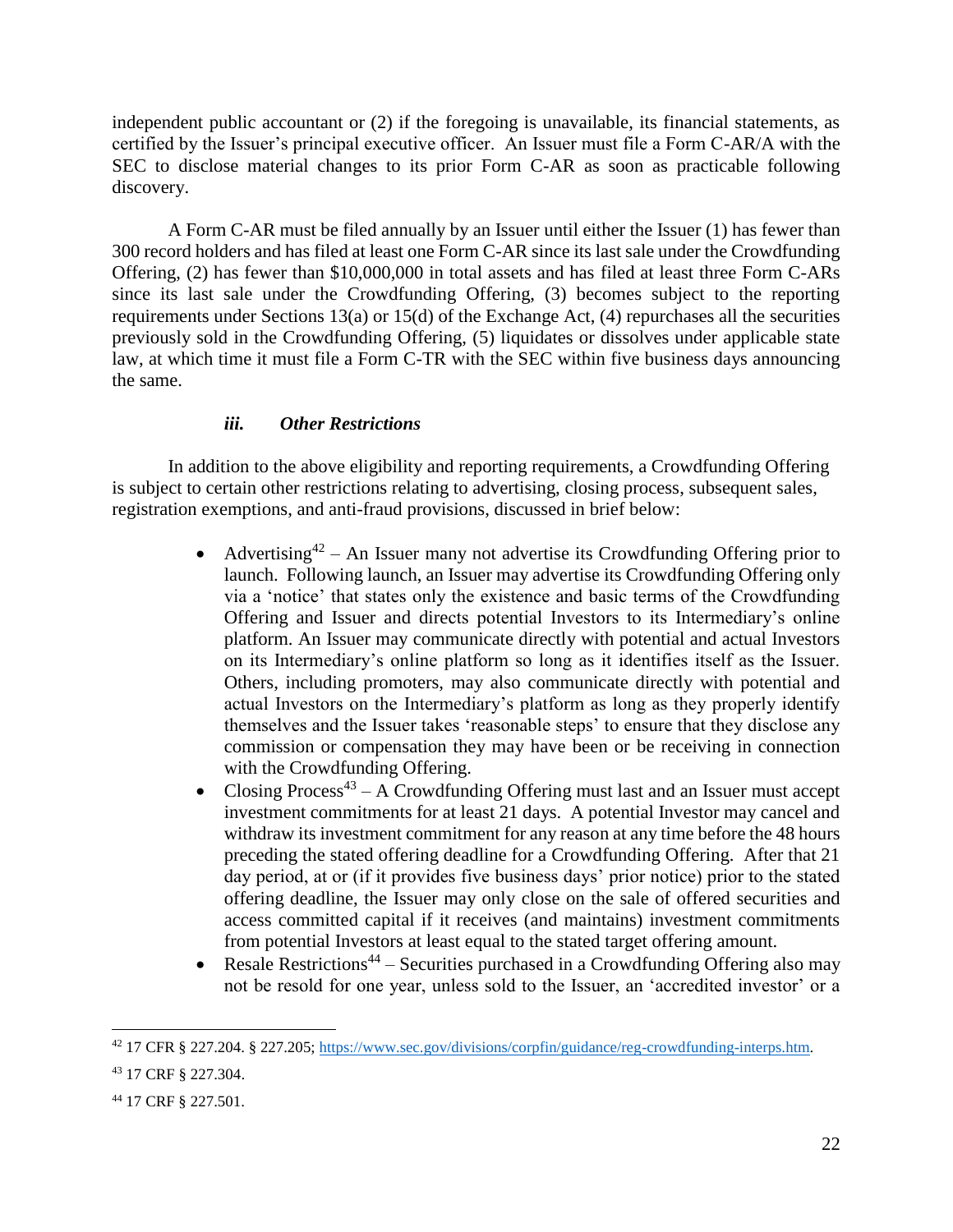family member, family trust or in connection with a death or divorce of the Issuer, or in an offering registered with the SEC.

- Registration Exemptions<sup>45</sup> In order for securities issued in a Crowdfunding Offering to remain exempt from the registration requirement of Section 12(g) of the Exchange Act, <sup>46</sup> the Issuer must timely file all required Form C-ARs, have \$25,000,000 or less in total assets at the end of its most recent fiscal year and engage a SEC-registered transfer agent. If at any time the Issuer does, in fact, have more than \$25,000,000 in assets, so long as it continues to file its Form C-ARs, it has two years to register its applicable class of securities.
- Anti-Fraud<sup>47</sup> The purchase and sale of securities in Crowdfunding Offerings are subject to the same anti-fraud provisions and impose the same potential liabilities on Issuers (and Intermediaries) as other securities offerings.

#### **B. Key Limitations**

While Crowdfunding Offerings provide a new means to access capital, they are inherently limited (and limiting) by Regulation CF as described above and as discussed in greater detail in Section VIII below. For one, an Issuer engaged in a Crowdfunding Offering can raise only \$1,070,000 in any twelve-month period, which may not provide sufficient funding for its current and anticipated needs. In addition, an Issuer who raises small amounts from multiple Investors may end up with an unwieldy capitalization table that could prove unattractive to future investors. The required use of an Intermediary in a Crowdfunding Offering will also impose a cost on an Issuer, whether in the form of a portion of the Offering proceeds or securities of the Issuer. Lastly, the offering and ongoing reporting processes of a Crowdfunding Offering itself may divert time and resources from other business of the Issuer.

#### **V. ASSESSMENT OF THE MAJOR PORTALS<sup>48</sup>**

Equity crowdfunding is the type of crowdfunding with which Title III of the JOBS Act is primarily concerned. With this type of investment, multiple investors pool money into a specific startup or developing business in exchange for equity ownership. As discussed in Section IV, the JOBS Act permits equity offerings over the Internet and allows non-accredited investors to participate through small investments. Such offerings must be made through registered brokerdealers or through portal intermediaries – online services that allow individual investment, and which must be registered with the SEC.

<sup>45</sup> 17 CFR § 240.12g-6.

 $46$  Under Section 12(g), an Issuer must register its class of securities with the SEC if such class is held by more than either 2,000 record holders or 500 record holders who are not accredited investors and it has more than \$10,000,000 in total assets.

 $47$  Section  $4A(c)$ .

<sup>&</sup>lt;sup>48</sup> The portals discussed, and websites cited, in this Section V appear in no particular order and are not meant to be and do not represent an exhaustive list of options or available portals. This paper is not an endorsement of any of the portals discussed in this Section V and is not intended to address whether one or more than one portal can or should be considered or used.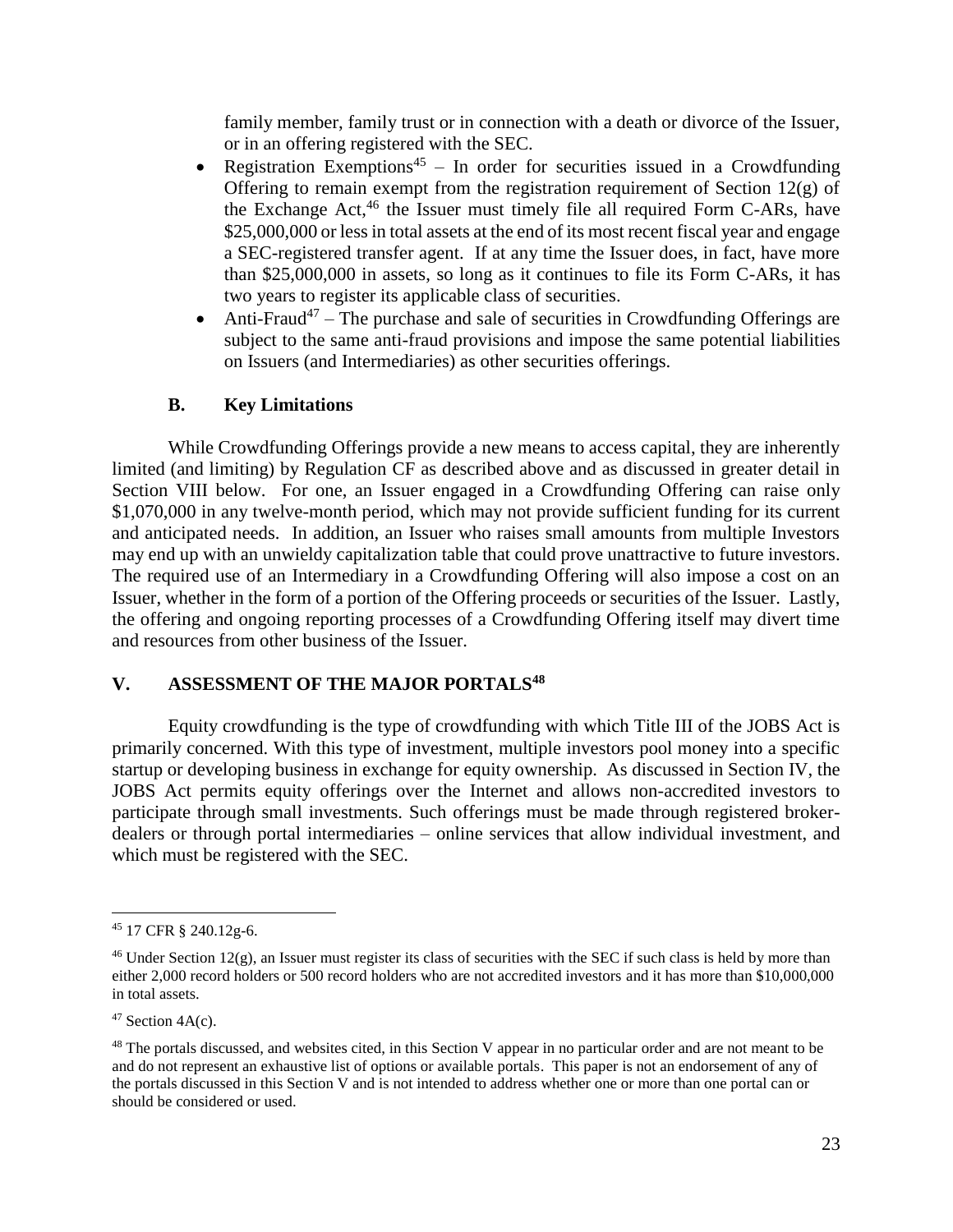The term "crowdfunding" conflates a variety of very different business models, primarily the reward/donation-based platforms discussed in Section III, Regulation CF portals that allow non-accredited investors to invest in securities offerings discussed in this Section V, and investment marketplaces such as AngelList. The term "equity crowdfunding" although used colloquially to refer to online capital raises through equity is a confusing and often misleading term. The ability to raise capital through equity offerings has moved online, but that does not mean a "crowd" is needed or targeted to raise funds for a company looking to raise funds over the Internet. Some companies seek, and some online platforms only permit, funding support that is focused on and targeted to a specific few identified or group of investors.

The following is a discussion of some of the most well-known portals for Regulation CF equity crowdfunding and a few platforms, namely OurCrowd and AngelList, that are well known for equity funding, but are restricted to accredited investors and therefore are not Regulation CF crowdfunding sites, as well as a few that are less well known but are more focused on restaurant/food related businesses. Each one is summarized and assessed in terms of its fees, application/listing process, experience relevant to restaurants, assistance with legal documentation, assistance with promotion, funds transfer, and any other value added other than simply being a portal to raise capital.

## **A. SeedInvest**

SeedInvest describes itself as "a startup investing platform providing its members access to vetted investment opportunities…founded by a team of experienced investment professionals involved in the passage of the 2012 JOBS Act." 49 For companies seeking to raise capital, SeedInvest claims it helps such companies:

- Simplify and speed up the fundraising process
- Access a network of accredited investors from around the world
- Host virtual fundraising sessions from one's desk (i.e., over the Internet)
- Streamline investor pitches, execution of legal documents, and processing of investments. 50

SeedInvest's process involves at least two entities: (1) SI Securities, LLC ("SI Securities"), an affiliate of SeedInvest, a registered broker-dealer and member of FINRA/SIPC; and (2) North Capital Private Securities Corporation ("NCPS"), an unaffiliated entity, registered broker-dealer, and member of FINRA/SIPC. All private placement offerings under Regulation D, CF, and A on SeedInvest are conducted through SI Securities and/or NCPS. Regulation CF offerings occur through SI Portal, LLC, a SEC-registered funding portal.

SeedInvest, according to its website, seedinvest.com, has a dynamic community of over 224,000 investors. Its companies can raise not only from crowd investors, but also from SeedInvest's network of tech angels, venture capital funds, and family offices.

 $\overline{a}$ <sup>49</sup> [https://www.seedinvest.com/faqs.](https://www.seedinvest.com/faqs)

<sup>50</sup> Ibid.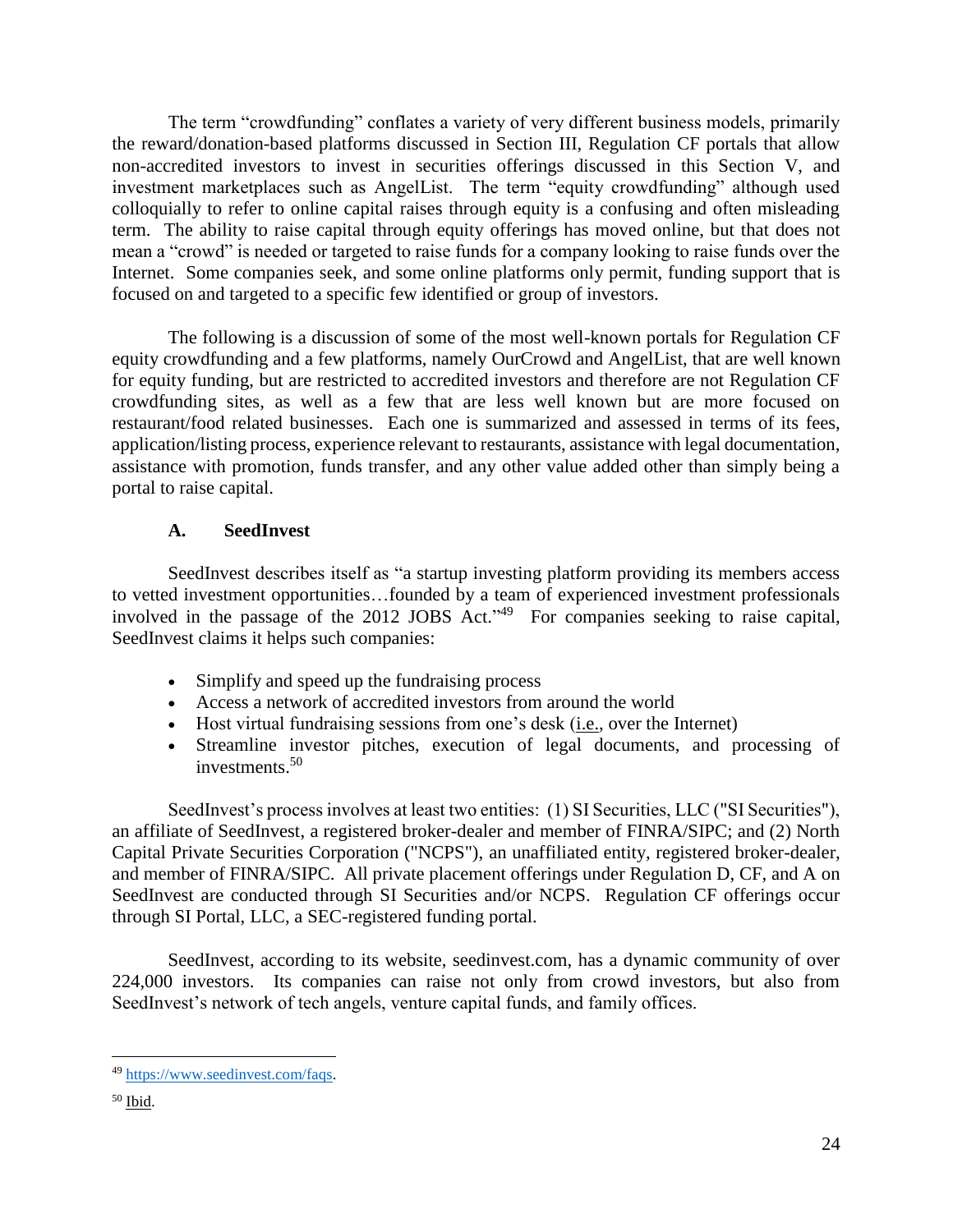SeedInvest welcomes entrepreneurs looking for outside investment for the first time, as well as those raising a growth equity round. SeedInvest invests in pre-seed rounds as small as \$500,000 (which may make it more accessible to many restaurateurs), through later stage growth rounds as large as \$30 million.

According to SeedInvest, over 150 companies have been funded through it, and the typical amount of time to raise funds was 30 to 60 days, with an average raise of approximately \$616,000.

## *i. Fees*

For companies raising under \$5 million (offerings pursuant to Regulation D and Regulation CF), the company pays no up-front costs to raise capital on SeedInvest. The company only pays if its raise on SeedInvest is successful; otherwise, SeedInvest will be responsible for the costs.

The following fees and reimbursable expenses are costs listed on SeedInvest's website, and may vary depending on offering type.

- 7.5% placement fee; charged on the total amount raised through SeedInvest in the round, paid only upon the successful completion of the company's offering.
- 5% warrant coverage or equity; based on the total amount raised on SeedInvest in the round.
- From \$0 \$10,000 in due diligence, escrow, marketing and legal expense reimbursements.

SeedInvest charges investors a 2% non-refundable processing fee (up to \$300) per investment. This fee will be refunded to the investor if the company does not reach its fundraising goal.

#### *ii. Application/Listing Process*

Companies featured on the "Vetted" section of the SeedInvest website have successfully completed the "vetting" process by SI Securities and/or NCPS, and are offering their securities under Regulation D or A. The offering must first be accepted ("vetted") by SeedInvest before it can be listed on the SeedInvest website. SeedInvest uses a third party service to verify the identities of the founding team members of each applicant company. Being vetted by SeedInvest also involves a complete due diligence process, including internal business due diligence and outsourced legal and confirmatory due diligence. The business due diligence process focuses on assessing the company's viability as an investment opportunity and the key risks associated with that opportunity. This may include reviewing (among other things) the company's historical financials, financial projections, and reference checks.

In the case of an offering under Regulation D or A, the findings of the foregoing review are presented to an internal investment committee comprised of senior executives of SI Securities or NCPS, which may approve, reject, or require additional information for the offering. Upon approval by the investment committee, an offering can be listed as "vetted" and can begin accepting investments online.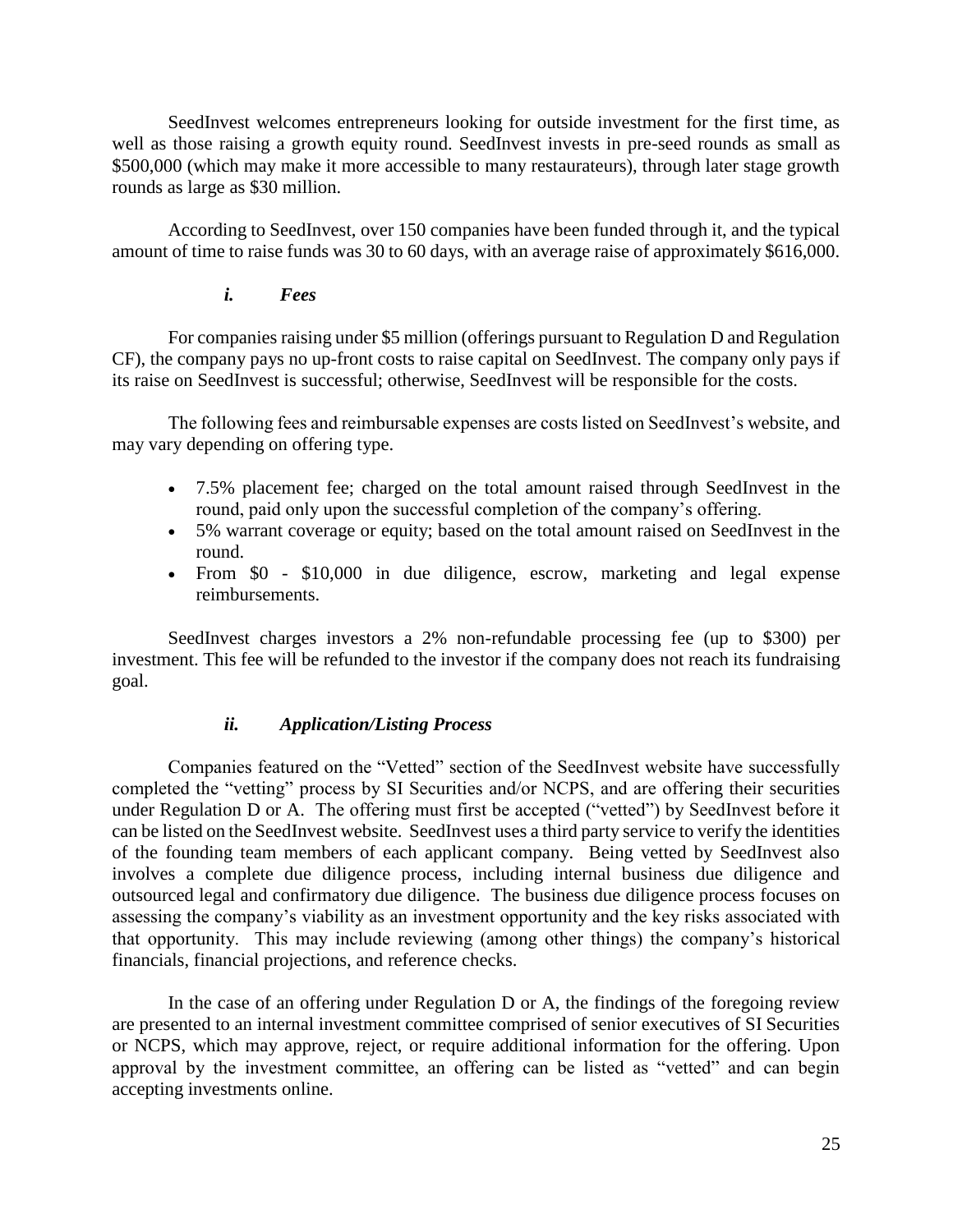Both accredited investors and non-accredited investors may register to invest through SeedInvest, although some offering types are limited to only accredited investors.

The company seeking to raise capital determines the minimum and maximum amounts permitted for investment. The SeedInvest portal includes functionality allowing prospective investors to view the documents uploaded, to ask questions publicly and/or to exchange messages privately with the company.

If investors wish to invest anonymously in a company, SeedInvest provides website functionality allowing investors to do so.

In order to protect investors, companies may be required by SeedInvest to reach a minimum funding target to have a successful fundraise. Therefore, investments are not finalized until the company raises enough money to meet its funding target and completes all other closing conditions. If it fails to do so, then the money deposited by investors in an escrow account gets returned to the investors.

#### *iii. Experience Relevant To Restaurants*

SeedInvest claims that there is no typical company on SeedInvest, but that companies that have been successful thus far generally share the following characteristics:

- Technology and consumer facing businesses
- Startups raising between \$100,000 \$50,000,000 (including offline)
- Companies looking to raise Seed Rounds, Series A Rounds, Bridge Rounds, and Growth Rounds
- Companies that already have funding terms and have attracted a lead investor

The typical restaurateur may not fit the above description, depending upon their level of experience and the size of their enterprise.

SeedInvest's website does not include a search function permitting the general public to search and see whether restaurants have been funded through SeedInvest. While SeedInvest provides several case studies on a dedicated page on its website, none of the case studies are in the restaurant or food industry. An overarching common theme of the companies described in the case studies is high-tech. While the lack of restaurant or food service examples on the portal may discourage a restaurateur, general searches on the internet do bring up food-service related companies offering investment through the SeedInvest platform.

SeedInvest does not generally provide assistance with the legal documentation required. A restaurateur seeking to use SeedInvest should consult its own legal counsel. At a minimum, key documents typically include an investor presentation, term sheet, and subscription agreement and/or note purchase agreement.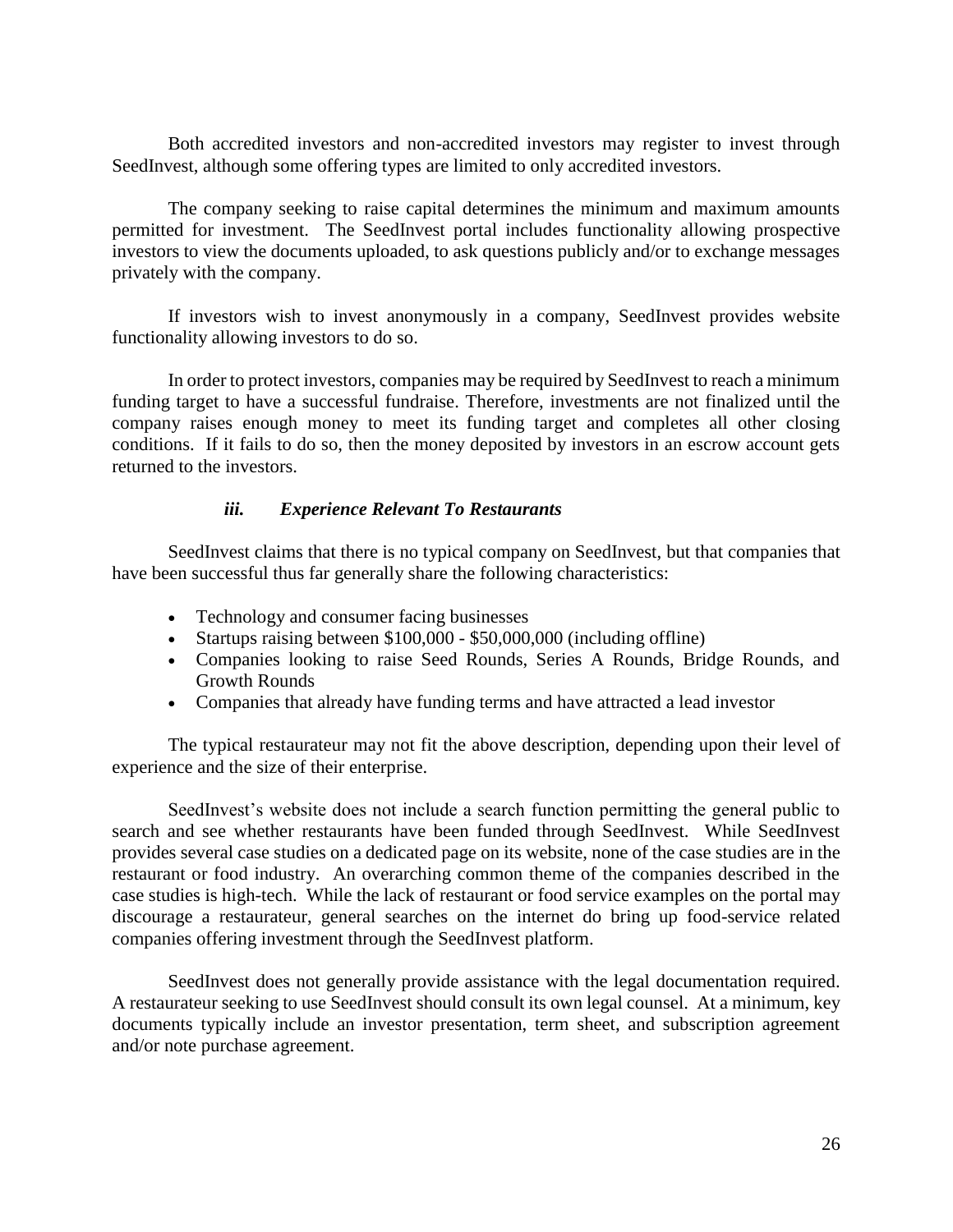SeedInvest does have the law firm of Inventus Law [\(www.inventuslaw.com\)](http://www.inventuslaw.com/) perform an independent review of the transaction documents that a company uploads to its site, to check for red flags and conformance with stated terms.

### **B. AngelList**

AngelList [\(https://angel.co\)](https://angel.co/) describes itself as a platform for startups to raise money online, recruit employees, and apply for funding. Older than most crowdfunding sites, it was started in January 2010. From reviewing their website, it is evident that AngelList is designed to serve many purposes for both investors and companies, such as connecting companies with incubators, providing professional networking connections (similar to LinkedIn but for investors), and more. Crowdfunding is by no means presented as the main purpose of the site. The investing portion of the web site may only be accessed by accredited investors. For companies seeking to be connected with investors, the basic categories of deal terms from which one is permitted to choose are equity; convertible debt; or SAFE (simple agreement for future equity) instruments – which is a form of agreement intended to be used as a superior alternative to a convertible note.<sup>51</sup>

## *i. Fees*

We saw no evidence on the AngelList site of fees that the site charges to the company seeking to raise funds. Rather, the fees mentioned are to the investors, depending on the category of investment and investor. For investors, the site presents three choices for type of investment: (1) deal-by-deal investments done alongside proven and notable lead investors; (2) investing in the AngelList Access Fund (which is a diversified fund similar to an index fund); and (3) professional investors who are provided personal support and broad access to the investment opportunities on the site (this last option being "for family offices, institutions and active investors"). The fees that the site charges to the investor, and the minimum investment amounts, vary by type listed.

Of the categories presented, in our view, the category of investment and investor most likely to be relevant to crowdfunding for a restaurant is the "deal-by-deal investments" category. This is a category where an investor can invest alongside notable lead investors to access "deals." The investor reviews each deal to build their own "portfolio," and the minimum investment is \$1,000. According to AngelList, the typical check size of these "private single-deal VC funds led by top angels" (a.k.a. "syndicates") is \$200,000 - \$350,000 (on which the investor would be piggybacking their smaller investment amount).

In terms of the flow of funds, once the investment documents are signed by the investors, AngelList collects the funds and wires them to the founders. AngelList claims that it can close deals in as quickly as  $72$  hours.<sup>52</sup>

<sup>51</sup> With a "Simple Agreement for Future Equity" or SAFE investment instrument, an investor makes a cash investment in a company, but gets company stock or membership interests at a later date, in connection with the occurrence of a specific event (e.g., a business or product launch). A SAFE is not a debt instrument and is intended as an alternative to the convertible note often used by startups during the seed stage or as a short-term bridge between equity rounds.

<sup>52</sup> https://angel.co/syndicates/for-founders#how it\_works.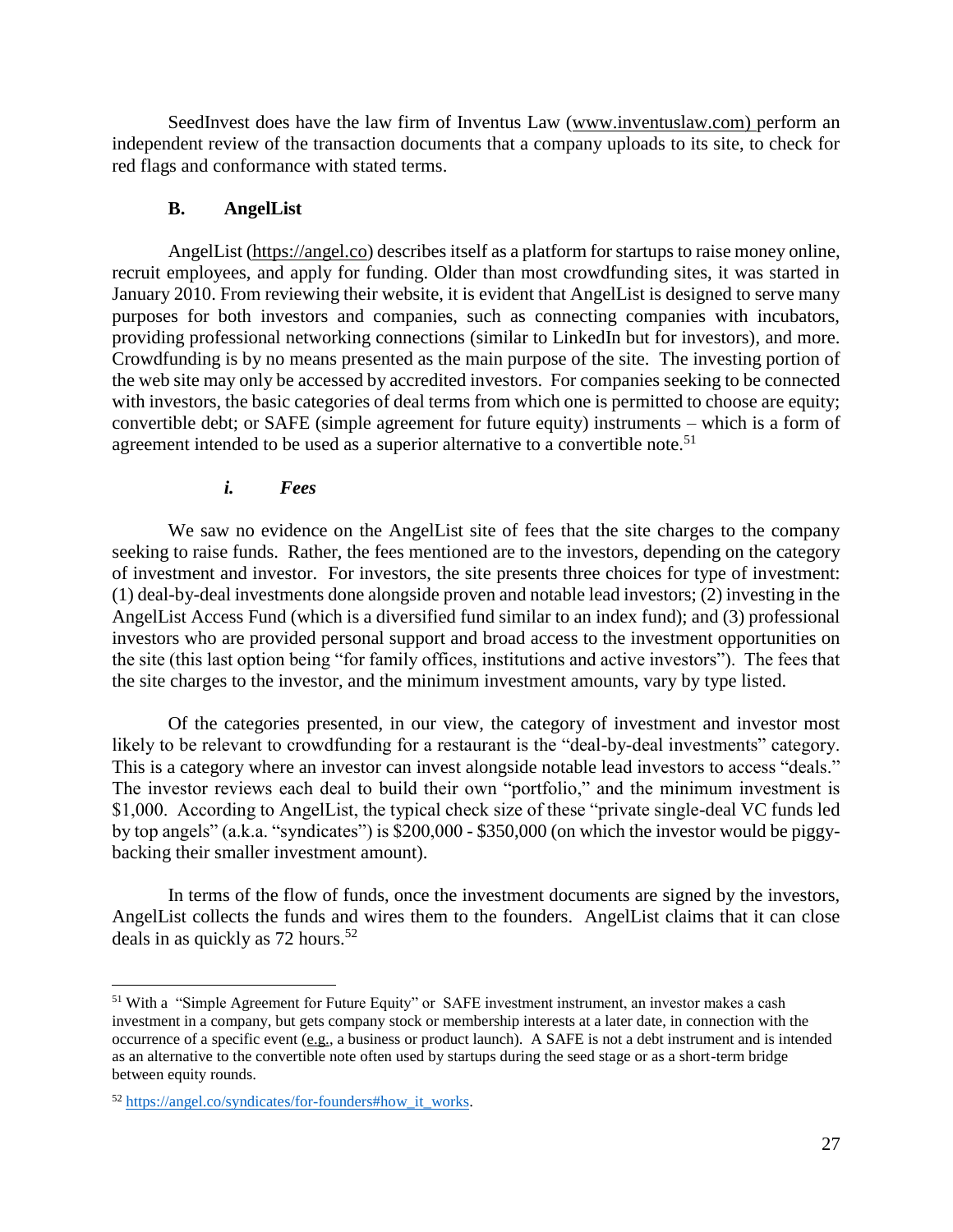## *ii. Application/Listing Process*

Going through the process of registering on the AngelList site is very mechanical. Unlike most other crowdfunding sites, the site is not designed with many photos, video, success stories and the like to get the reader excited about the opportunities presented. Rather, it is a series of forms asking for information to set up a profile and basic information about the business to be funded. The forms are generic for any business; there is nothing restaurant-specific about them.

The company seeking to be connected with investors is asked to specify the deal terms: currency; amount to be raised; the equity basis (whether equity; convertible debt; or SAFE (instruments); the pre-money valuation; any previous funding of the company; and any other deal terms. The company is also asked to list key metrics of "traction data"; key customers; key partners; technology; to provide a "deck" (presentation pitching the company); information about the product offered; past funding and investors; and the current company team (including attorneys and other service providers). When all of this information has been entered, one can decide to "publish" one's company profile, to be included in the search results presented to investors who browse the site.

The design of the AngelList site appears to be search-engine based, with a substantial amount of search functionality for the investor who is browsing opportunities. It also has functionality in regard to finding connections between individuals involved in a particular business who may be involved in other businesses listed on the site. In addition, it claims to draw lead angel investors who are well established and able to typically invest much larger sums than the typical amounts seen on most of the other crowdfunding sites discussed in this paper. Other than the sophisticated search functionality and the angel investors, however, the portal does not appear to have any major promotional assistance functions to help a business owner promote their business.

#### *iii. Experience Relevant to Restaurants*

AngelList does not appear to have any particular restaurant-specific experience or niche in the crowdfunding space. A search for restaurants on its site brings up various restaurant businesses, some of which are incomplete skeleton profiles of businesses rather than full-fledged crowdfunding projects or rounds.

## **C. Crowdfunder**

Crowdfunder [\(www.crowdfunder.com\)](http://www.crowdfunder.com/) launched in Los Angeles in 2012 and promotes itself as an equity crowdfunding solution for ["high-impact ventures.](https://blog.crowdfunder.com/about-crowdfunder/)" Crowdfunder's investment platform allows for accredited investors only and explicitly targets at entrepreneurs and startups with high growth potential. A review of the projects listed as of this writing reveals that most companies are tech startups, but the platform also accepts social enterprises, small/local businesses and film/entertainment offerings. Crowdfunder lists on its blog a number of figures relating to the company and its crowdfunding:

• \$160,000,000 investment commitments on the platform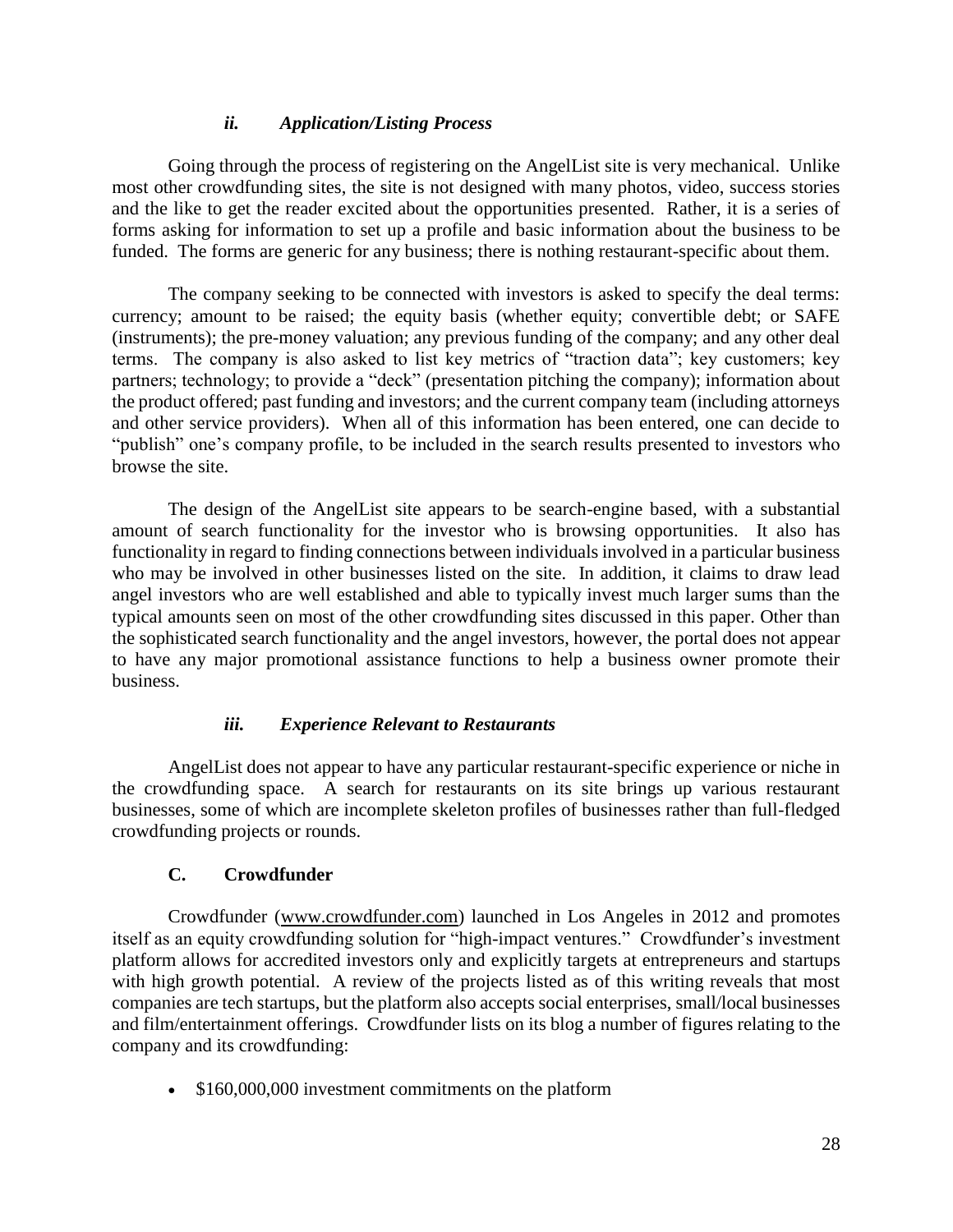- 12,000 individual & institutional investors
- 36,000 companies
- Funded 100+ deals at an average deal size of  $$1.8M^{53}$

Crowdfunder offers a wide selection of Regulation D investment offerings, covering a range of industries and funding stages (from "pre-seed" through "Series C"). Details vary by investment, with companies listed on Crowdfunder offering equity, convertible notes, debt, simple agreements for future tokens (SAFTs), and revenue shares. Crowdfunder also offers a "VC Index Fund" for investors who want someone else to choose the investments. A key distinction from other platforms is that Crowdfunder isn't technically an online investment platform, as they do not handle any of the actual documentation or transaction details (like funds transfers or reporting) for a fundraiser. A fundraiser has to actually collect the funds raised from the investors offline themselves. Crowdfunder has a lot in common with AngelList, including a reliance on lead investors for deal curation and diligence, although AngelList seems to have more tools available for reporting and deal execution.

Crowdfunder operates under the keep-what-you-raise model of crowdfunding — the business keeps what it raises, regardless of whether or not it meets its stated funding goal. There is no cap on the amount of funds that can be raised through Crowdfunder's platform, but Crowdfunder recommends a minimum investment of \$5,000 to \$25,000 and a campaign period of 60-90 days, although it allows flexible deadlines.

#### *i. Fees*

Crowdfunder has a different fee structure compared to most equity platforms. While Crowdfunder doesn't charge a percentage fee off the amount raised by a campaigner like most crowdfunding sites, a business that wishes to fund through the site will have to pay a subscription fee of at least \$299/month to use Crowdfunder's platform. This may be a significant barrier to entry that discourages businesses and entrepreneurs who lack resources. But in exchange for high monthly fees, Crowdfunder promises access to its network of elite accredited investors. Once a business has created its "Deal" for the site – which must include a term sheet, executive summary, and investor pitch deck, it must subscribe to a monthly package of services from Crowdfunder for fees ranging from \$299 to \$499 per month<sup>54</sup>. There are two available plans at the time of this writing described on their site, a "starter" plan at \$299 per month that provides for a deal room setup for sharing with one's existing network, a public profile (the deal becomes viewable and searchable), and deal alerts; a "premium" plan at \$499 per month that includes the basic services plus deal analytics, ability to view publicly, search and connect with investors, and monthly personalized support from the Crowdfunder team.<sup>55</sup> A business can opt to pay \$999 up front for three months of the premium plan.

Crowdfunder's fee structure reflects their stated target demographic of a subset of entrepreneurs confident enough in their eventual success at raising funds that the notion that the

<sup>53</sup> [https://blog.crowdfunder.com/about-crowdfunder/.](https://blog.crowdfunder.com/about-crowdfunder/)

<sup>54</sup> [https://www.crowdfunder.com/choose-package.](https://www.crowdfunder.com/choose-package)

<sup>55</sup> Ibid.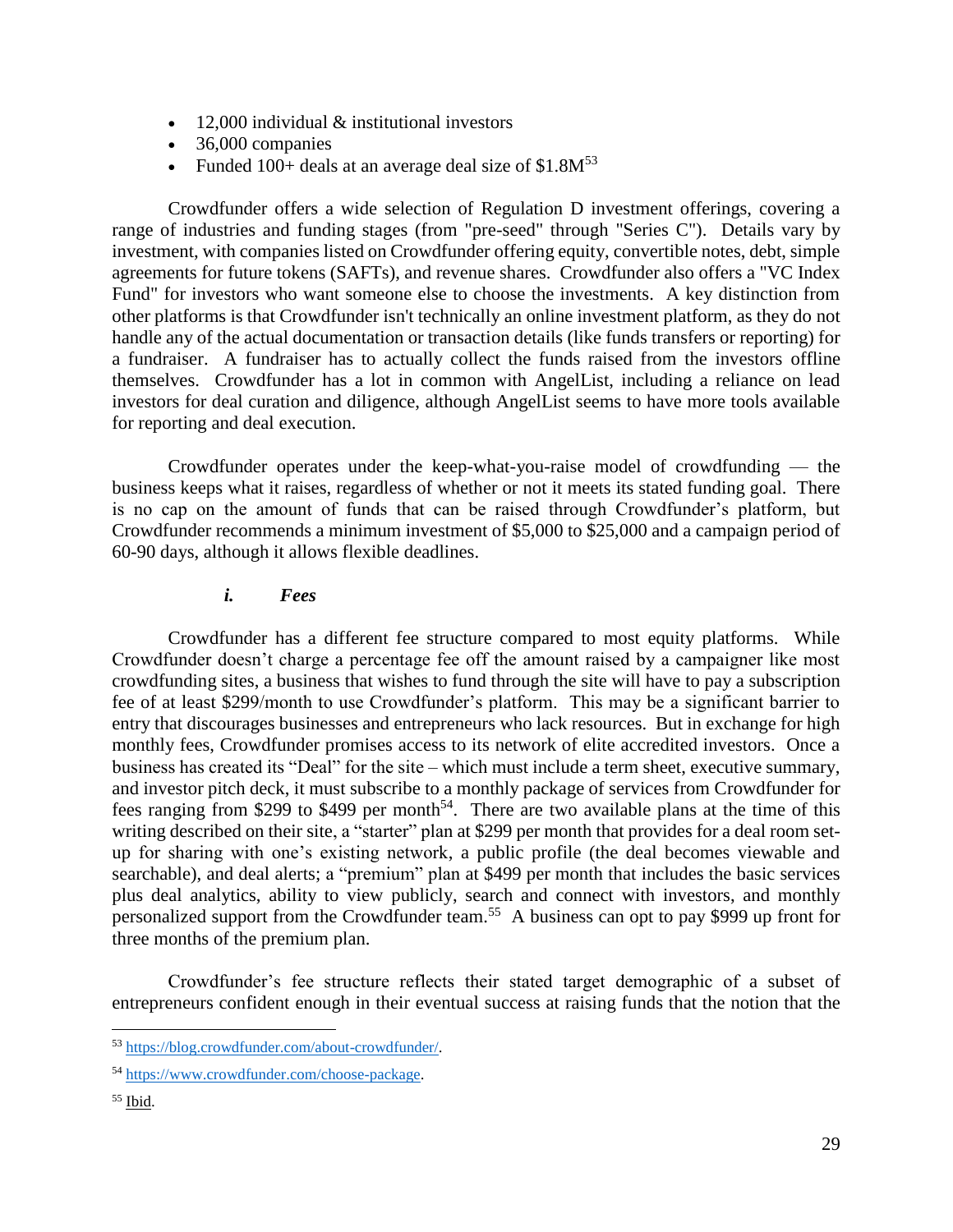entrepreneur might lose money to Crowdfunder while their deal fails is not a deterrent. The company does not charge any fee to create a company profile and upload offering documents ahead of a fundraise. In addition to the monthly fees charged for use of their platform, Crowdfunder [states:](https://blog.crowdfunder.com/crowdfunding-faqs/crowdfunder-account-basics/) "We charge a one-time fee to make your Deal discoverable to our network of accredited investors."<sup>56</sup> A search of the website did not reveal the amount of, or how, this onetime fee is calculated.

## **ii.** *Application/Listing Process*

Crowdfunder's application process is substantial. Setting up the required personal and Deal profiles is free, but in order to actually launch a deal on Crowdfunder, the business must complete various documents, including a: Term Sheet, Executive Summary, and Investor Pitch Deck. These documents are complex. In particular, Crowdfunder requires the business seeking funds to disclaim expressly receiving any legal advice from Crowdfunder, and recommends that when putting together a Term Sheet, the business "consult and work with an experienced attorney to create the right financial offering that makes sense both for the company, and for investors." Presumably, a business also needs the legal counsel to ensure that it is in compliance with applicable securities laws, since Crowdfunder does not take steps, beyond an initial selfverification questionnaire for accredited investor verification, to determine compliance with applicable securities laws. The business listing is responsible for ensuring that its offering meets exemption requirements or is in compliance with applicable securities laws and for properly documenting steps that it has taken, in the case of a private sale, to determine that its investors are accredited.

Crowdfunder has extensive entrepreneur and investor FAQ sections on its site and numerous support articles covering every aspect of the equity crowdfunding process (some of which are out of date). The platform also offers what it calls a "Knowledge Center." The Knowledge Center is free and consists of do-it-yourself tools like templates, webinars and Google Hangouts on topics such as "Crowd Expert Secrets to Crowdfunding Success" and "Equity Crowdfunding & the Future of Investing Online," which may be interesting, if of limited technical utility to businesses trying to raise funds. Crowdfunder does not assist with automating the fundraising tasks, but offers articles with fundraising information, such as an "Equity Crowdfunding Market Checklist."

Crowdfunder seeks entrepreneurs with a high degree of sophistication regarding business and startup financing and who are confident that they, as entrepreneurs, have substantial growth potential. The comparatively high monthly fees of the platform combined with the need for legal counsel given the complex nature of equity crowdfunding in addition to the fact that Crowdfunder does not assist with the collection of funds, limits the appeal of the platform for small startups or mom-and-pop ventures. There are less expensive and less complex, more straightforward crowdfunding options available for start-ups and small businesses that are not prepared or able to start on the level offered by Crowdfunder.

 $\overline{a}$ <sup>56</sup> https://blog.crowdfunder.com/crowdfunding-faqs/crowdfunder-account-basics/.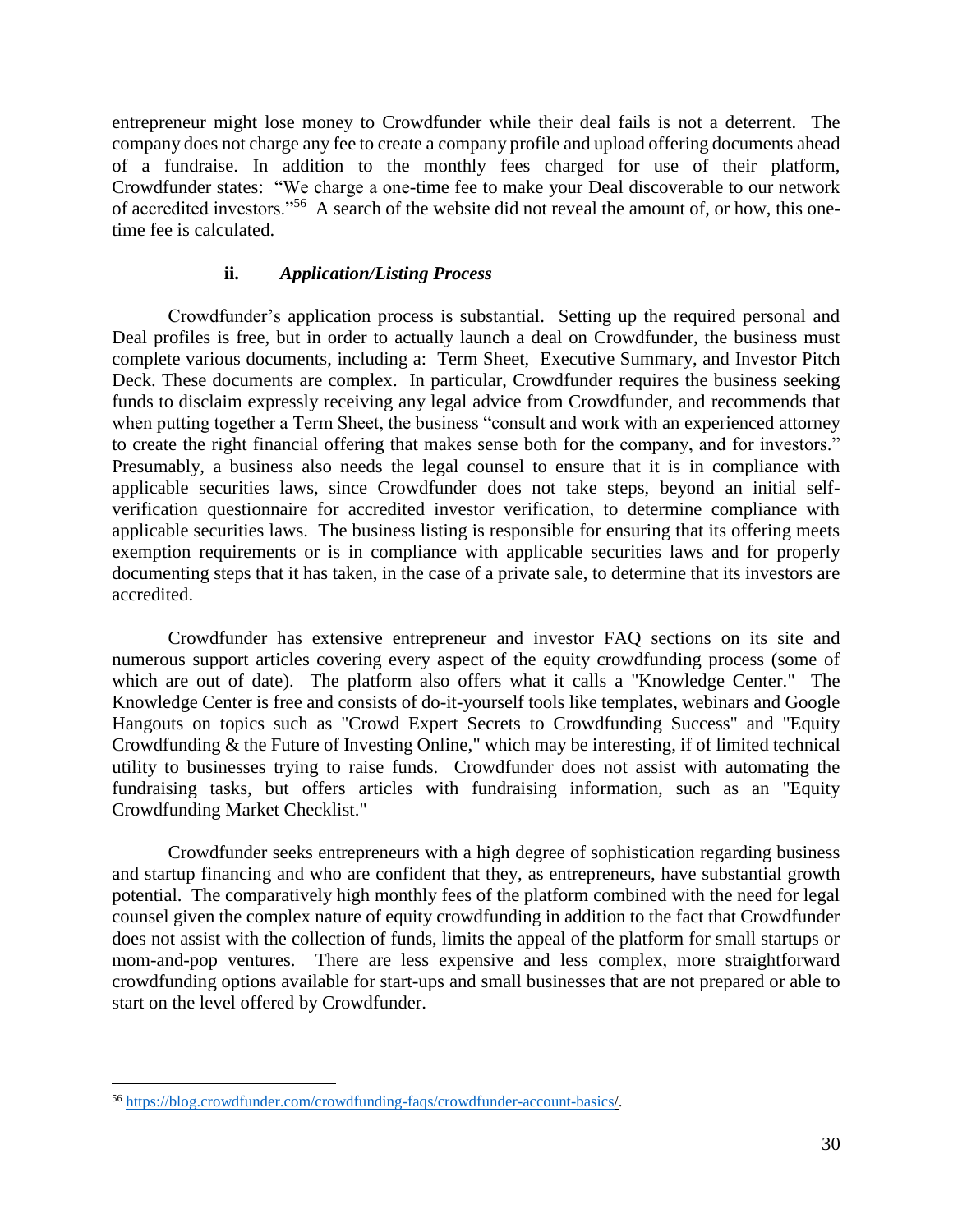### **D. OurCrowd**

Founded in 2013 and headquartered in Israel (with offices in various cities on four continents), OurCrowd [\(www.ourcrowd.com\)](http://www.ourcrowd.com/) is an equity crowdfunding platform for investing in "global startups." It allows investors to participate in investment opportunities alongside venture capital funds and institutional co-investors, at the same terms. OurCrowd's team of investment professionals reviews thousands of companies each year, meets with selected management teams and, after an in-depth due diligence process, selects opportunities to share with the investor community.

One aspect of OurCrowd that is noteworthy is its international scope of operations. OurCrowd reports that it has funded companies in Israel, the U.S.A, India, Canada, the United Kingdom, New Zealand, and Australia, and expects to announce investments in additional geographical areas in the near future.

OurCrowd only allows accredited investors to join its platform, and notes that the legal definition of that term may differ from jurisdiction to jurisdiction. (For a discussion of accredited investors in the U.S., see Section II.). OurCrowd's website adds that other requirements may apply based on local laws. For example, OurCrowd notes on its website that accredited investors in the US are required by law to provide a current third-party accreditation letter from an accountant, lawyer or broker, before completing an investment. All OurCrowd offerings are equity offerings, and, as to the U.S., are made pursuant to Rule 506(c) of Regulation D under the Securities Act of 1933.

OurCrowd pitches itself to prospective investors as a contrast to venture capital funds, in terms of the fees it charges and its relatively low minimum investment threshold of \$10,000 per company. It also notes that the investment can be limited to one company. This is contrasted to a \$1 million minimum investment threshold, which is what OurCrowd claims is a typical minimum investment in a venture capital fund and often goes toward a portfolio of companies in the discretion of the venture capital fund manager, not the investor.

Capital raising rounds on the portal are typically 45-60 days in duration. Using the OurCrowd portal, an investor can browse and select startups that interest the investors and reserve an allocation through the "I'm interested" button on the website. This begins the commitment process whereby investors receive the relevant investment documents and wiring details. It can take several weeks for an investment to close even after all the funds are collected from investors. Only once the corporate diligence is complete and the funds are wired to the company is the investment closed $\frac{57}{ }$ 

## *i. Fees*

The expenses mentioned on OurCrowd's website are on the investor's side. An OurCrowd entity receives 20% carried interest on profits distributed to the limited partners (investors) in respect of exit proceeds up to five times the amount invested; proceeds in excess of five times the

<sup>57</sup> [https://www.ourcrowd.com/startup-select.](https://www.ourcrowd.com/startup-select)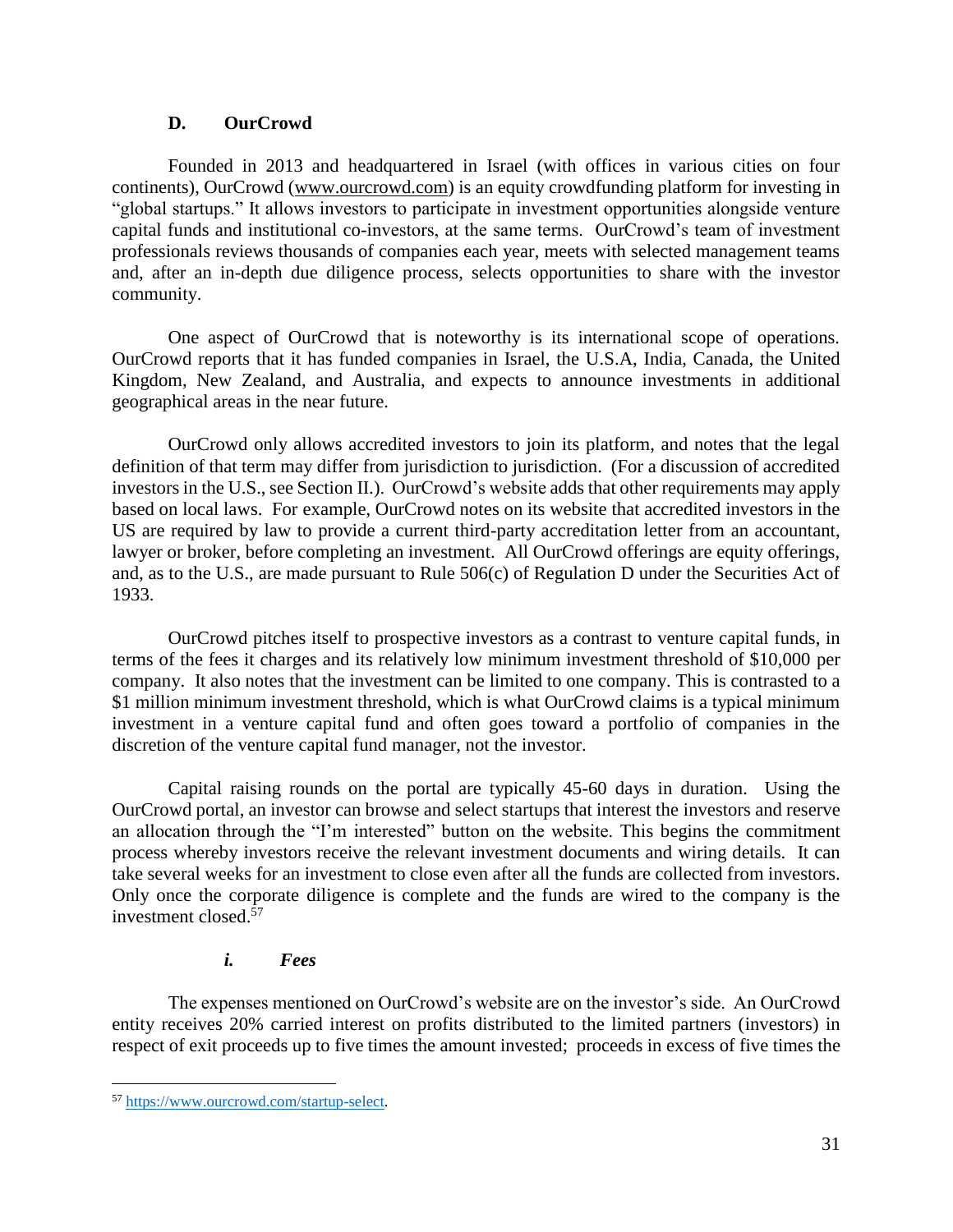amount invested are subject to carried interest at a rate of 25%.<sup>58</sup> In addition, an OurCrowd entity receives a total management fee of 8% on invested capital over the life of the investment, which is drawn down at 2% of invested capital per year for four years, and an administration fee reserve of 4% of invested capital per company for direct reimbursement of fund expenses over the eight year lifetime of the fund.<sup>59</sup>

# *ii. Application Process*

To apply as a startup to be considered for funding by OurCrowd, a company must provide four categories of information. First, its basic details: name, industry (a drop-down menu in which the closest option to restaurants is "Other"), date founded, team size, company pitch in 600 characters or less, website, video link, "number of customers/users/downloads," and top three competitors. Second, its financial details: stage of funding being sought, size of current round, pre-money valuation of current round, monthly revenue, monthly burn rate, have you raised money before, and have you participated in any accelerator/incubator program. Third, contact information for the founder and the company, and the names of any "mentors." Fourth, the company is required to upload certain files: an investment memorandum or other supporting file; and an executive summary.

# *iii. Experience Relevant to Restaurants*

OurCrowd does not have any readily discernible experience relevant to restaurants. Its website has a search function to browse the startups in which prospective investors may invest through OurCrowd. A search for "restaurant" yields no results. The sectors one may choose from to filter search results are heavily weighted toward the technology industry. They are: MedTech, Mobility, Enterprise Solutions, Internet of Things, Semiconductors, Consumer, OurCrowd Fund, GreenTech, WebTech, FinTech, and Cybersecurity. As of the time of this writing, searching all of the companies in the "Consumer" sector being funded through the portal yields approximately ten results, none of which are related to the food industry.

For a restaurateur, it appears that one possible major value addition of OurCrowd is the type of investors that it seeks to attract: solely accredited investors willing to invest at least \$10,000 and who, at least in theory, are more sophisticated businesspeople than the population of investors at large.

## **E. Growth Fountain**

Based in New York City and founded in 2013, Growth Fountain [\(www.growthfountain.com\)](http://www.growthfountain.com/) is a crowdfunding platform for small businesses. It aims to simplify the process of running a fundraising campaign. Growth Fountain also seeks to provide a platform for investors "that makes it easy to discover, support and invest in a neighbor, local business, or the next big idea."

<sup>58</sup> [https://www.ourcrowd.com/investing/fees.](https://www.ourcrowd.com/investing/fees)

<sup>59</sup> Ibid.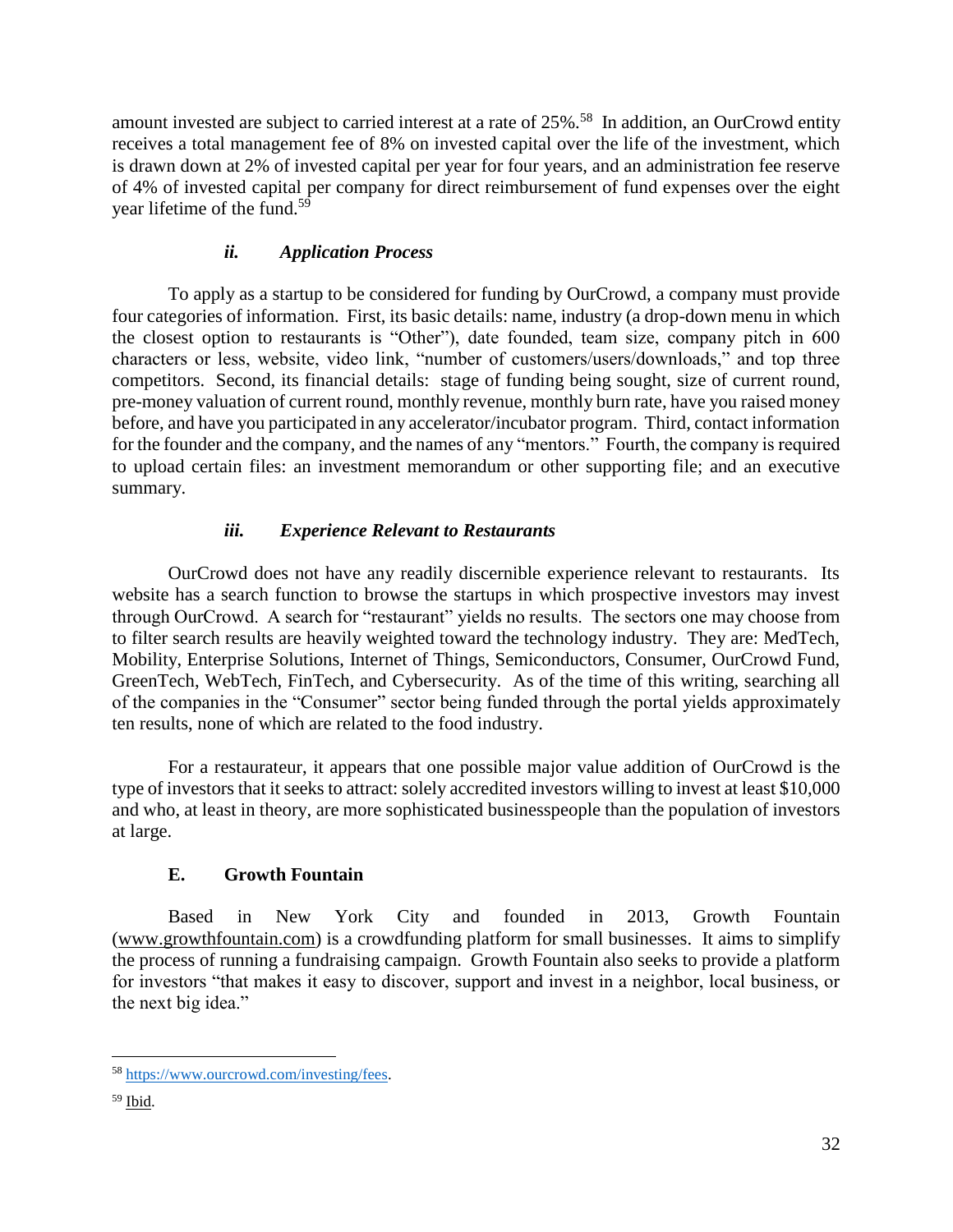GrowthFountain Capital, LLC is registered as a funding portal with the SEC and is a member of FINRA. It allows entrepreneurs to raise capital from \$10,000 to \$1 million per 12 month period per capital raising campaign (\$1 million being approximately the maximum allowed under Regulation CF). If the company does not reach its minimum fundraising target, all investor committed capital must be returned. The company seeking to raise capital is able to set a minimum and maximum amount it is willing to receive.

Besides equity, Growth Fountain also offers revenue sharing crowdfunding solutions under Regulation CF. A company can choose between the following types of securities to issue on Growth Fountain:

- 1. Revenue Share Agreement. If a company chooses to offer a Revenue Share Agreement, the company would make annual payments to its investors from a repayment pool equal to 5% of its revenue until two times (2x) the amount invested is paid back. No distributions would be required until the company's second full fiscal year and the company would also be allowed one year of forbearance if needed. These obligations would be unsecured and contain no pre-payment penalty. Growth Fountain states that this security may be a good choice for:
	- o Companies that generate or expect to generate cash (the company's operating earnings will have to be more than 5% of its revenue for this to make sense);
	- o Limited liability companies (LLCs) that are looking for ways to raise funds without the need to issue form K-1s to their members; and
	- o Companies that want to maintain a clean capital structure in anticipation of a future venture capital fundraising round.
- 2. Common Equity. Selling common equity shares/interests in the company, which may be good for growth companies that are consuming cash. This allows the company to make its investors true "owners" so that the investors can participate in the upside of the business without any cap on the amounts that can be repaid.
- 3. Common Equity and Revenue Share Agreement. This is a hybrid of #1 and #2 above. It enables a company to offer both securities with one offering: a revenue share for smaller investors and equity for larger investors. The company will choose the toggle amount (for example, investments under \$2,000 will receive the Revenue Share Agreement, and investments of \$2,000 or more will receive Common Equity).

### *iv. Fees*

Significantly, it is free for an entrepreneur to set up an account and thereby receive access to all areas of the Growth Fountain site, including the various tutorials and other educational information and guidance.

For companies that are looking to raise money through Growth Fountain, the portal charges a registration fee of \$500 purportedly to help mitigate some of the fixed costs that it incurs related to performing background checks, reviewing campaigns and filing documents. If a company is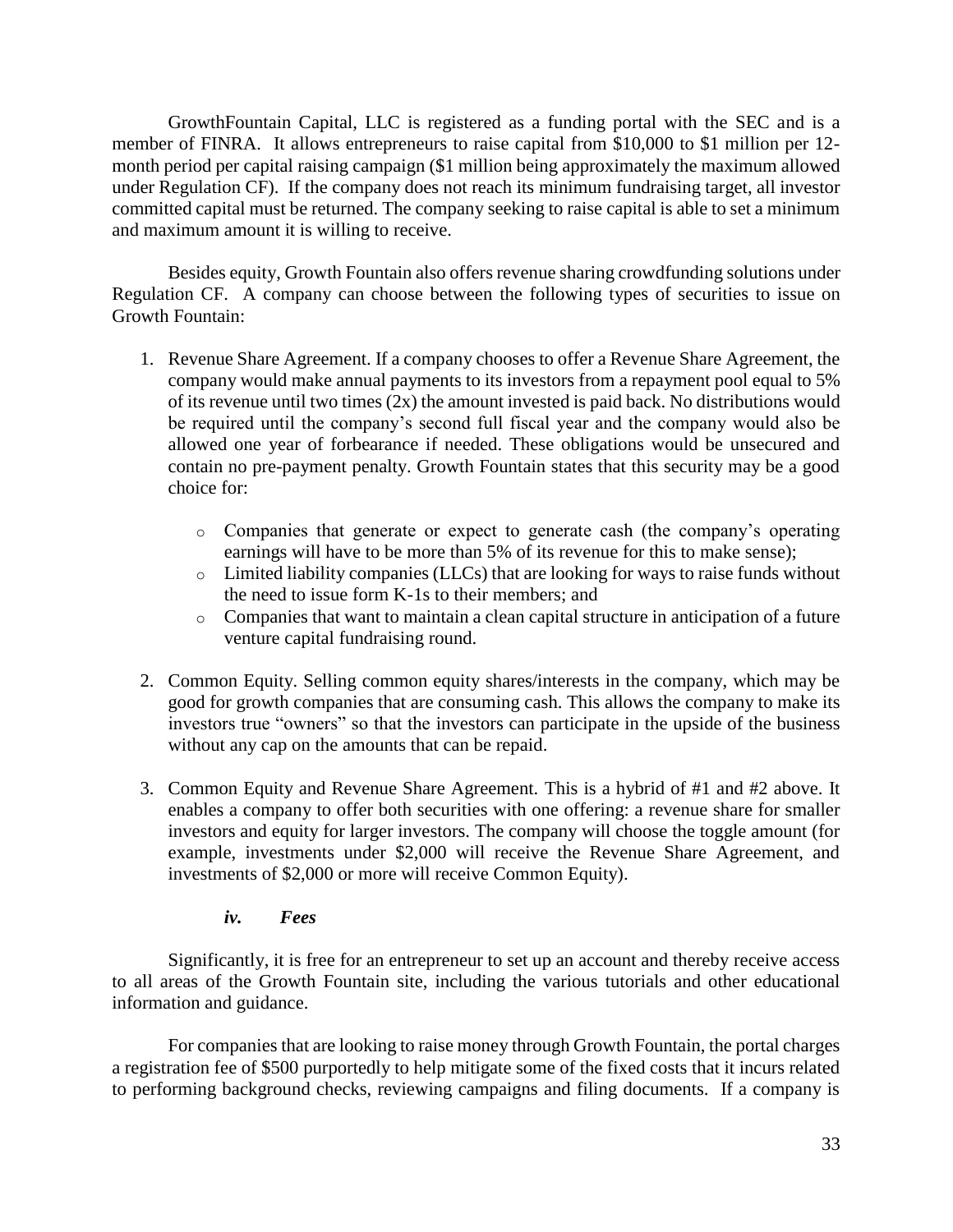able to successfully meet their minimum fundraising goal, Growth Fountain charges a success fee representing 6% of the total amount raised in the offering, along with the pass through of any variable costs attributable to the offering.

For investors that participate in an offering, Growth Fountain charges a minimal participation fee of \$10 to defray costs. This fee may be waived in certain circumstances.

### *v. Application Process*

Growth Fountain does not vet applications by companies to be listed on its site. Rather, Growth Fountain just screens for fraud.

As with the other crowdfunding portals, Growth Fountain requests various information in order to launch a fundraising campaign on its portal. However, unlike most of the other portals, Growth Fountain offers to walk the entrepreneur through the process step by step, and to set up a phone call with the entrepreneur to do so.

An entrepreneur will need to provide financial statements, prepared in accordance with GAAP, covering the two most recent years or since inception. If raising \$107,000 or less, the financials must be certified by the company's CEO. If raising \$107,001-\$1,000,000, the financials must be reviewed by an independent public accountant. However, Growth Fountain states that no audited financials are required for a first time Regulation Crowdfunding (Regulation CF) raise.<sup>60</sup>

In addition, a restaurateur will need to provide Growth Fountain with a campaign description and disclosure. This includes a description of any outstanding securities and any rights associated with those securities; a description of any historical results, financial milestones and challenges; a business plan and proposed use of funds; disclosure of material risk factors; and, team biographies (officers, directors and owners of at least 20% of the company).

Furthermore, an entrepreneur will need to generate media and public relations campaign materials, including a list of the company's supporters and potential investors; a slide deck; a video describing the restaurant and team; campaign photos; and a plan for public relations support and a social media presence.

Growth Fountain provides tools to help an entrepreneur generate a compliant Form C (which is a form required to be publicly filed when using Regulation CF). Specifically, Growth Fountain assists companies in populating and filing their Form C, including helping the company evaluate potential disqualifying events in connection with completing the Form C. Growth Fountain notes, however, that it is not a legal advisor and does not purport to provide legal advice. It recommends in all cases that a company discuss the offerings and investments with their own legal counsel.

In addition, Growth Fountain advertises that it can file documents with regulatory authorities on behalf of the entrepreneur. Finally, Growth Fountain states on its website that the

<sup>60</sup> [https://growthfountain.com/pg/entrepreneur-questions#collapseSixEntrerpreneurQuestions.](https://growthfountain.com/pg/entrepreneur-questions#collapseSixEntrerpreneurQuestions)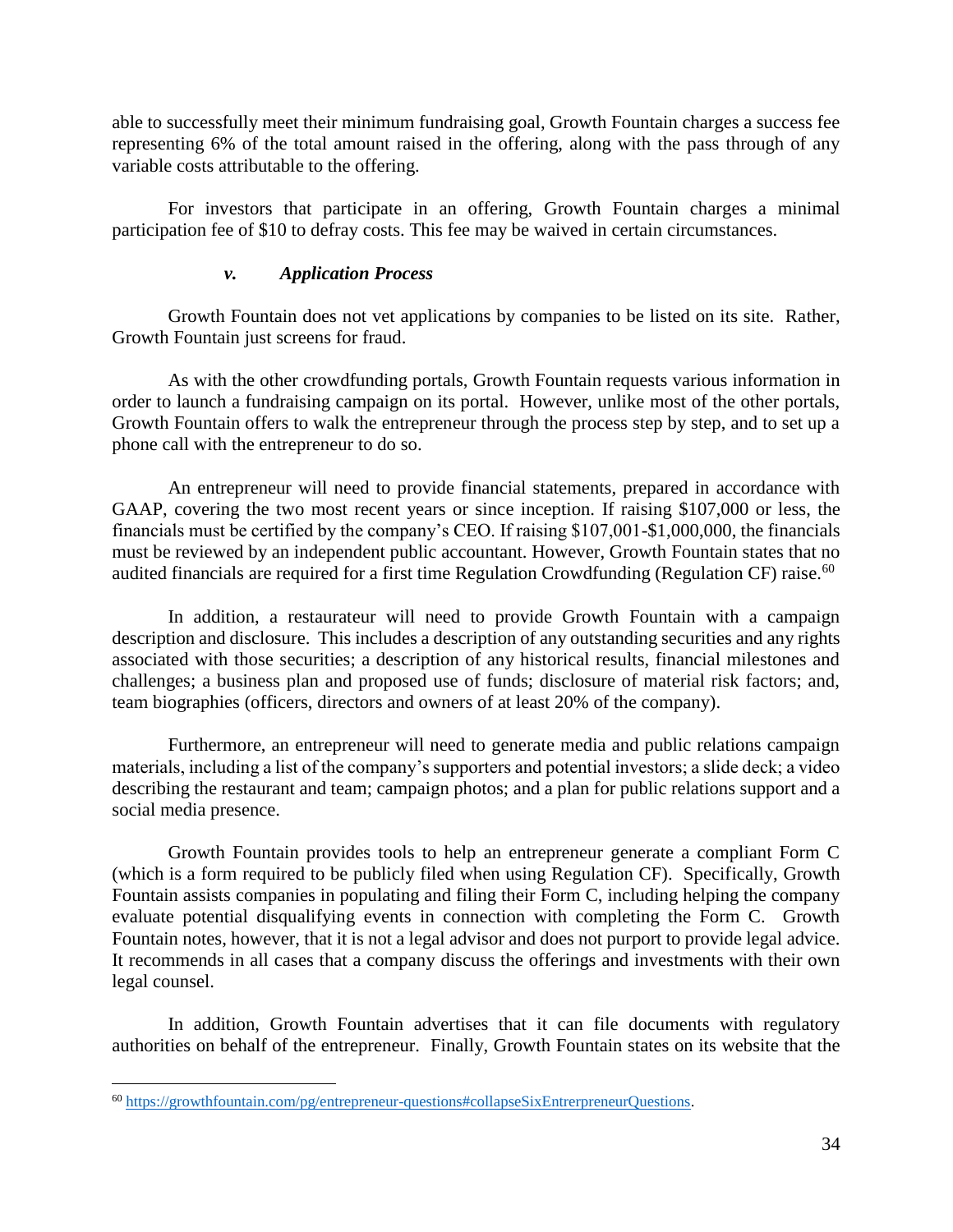entrepreneur may use Growth Fountain's template investment contracts and subscription agreements without needing to create their own forms for these documents.

Growth Fountain's website offers a variety of educational material, calculators, and useful guidance to entrepreneurs such as articles on the following topics: "Wonder How Much You Need to Raise?" and "Want to Know What Your Business Is Worth?" It also explains, in layman's terms, the basic legal requirements and restrictions involved in crowdfunding (such as a 21-day waiting period under applicable rules). The information provided is generally presented in very accessible, easy to understand terms and does not assume significant prior knowledge about crowdfunding, the JOBS Act, or securities regulation. In addition, Growth Fountain provides the entrepreneur with dashboards to monitor campaign progress, helps track the crowdfunding steps to ensure that nothing gets missed, and website functionality to communicate with investors.

#### *vi. Experience Relevant to Restaurants*

At the time of this writing, a total of four investment opportunities are listed on Growth Fountain's portal, of which only one is food related: Kansas City Breweries in Kansas City, MO. However, in the recent past, the platform included at least four other food-related investment opportunities: (1) American Draft craft beer hall in Chattanooga, TN; (2) Kobeyaki fast casual restaurants in the New York area; (3) Liberty Acres Farm in Bangor, PA (led by a team of restaurateurs and chefs); and (4) Rustik Tavern in Brooklyn, New York. All four of these food related companies were using the revenue share approach to crowdfunding on Growth Fountain, rather than the equity approach.

To provide more detail on one of the past restaurant offerings: Rustik Tavern's revenue share offering in late 2017 was for a restaurant and bar near the Brooklyn Navy Yard. The restaurant and bar, now open, is owned by Rustik 77, LLC, and was looking to open its second location. The security offered by Rustik through Growth Fountain was a Revenue Share Agreement, by which the company would share 5% of its revenue annually with investors; no distributions would be required until the second full calendar year and the company would be allowed one year of forbearance as needed; distributions would be capped at two times the invested amount; and, in the event of default, investors would become general unsecured creditors (senior to equity). The campaign ended in late 2017. But when the campaign was still active, with only 15 days left, it had a target fundraise of \$150,000 - \$500,000 and a minimum investment of \$100, but only \$2,250 had been committed.

A more recent example is the campaign for the restaurant Kobeyaki (a casual-style Japanese chain that had existing locations in New York City and Jersey City, New Jersey) conducted on Growth Fountain to raise capital for the construction of a new Kobeyaki location in Newport, New Jersey and the related pre-opening and operating costs. The company would share 5% of its revenue annually with investors, up to a cap of two times the investment amount, and subject to certain other restrictions. The campaign had a minimum investment of \$100, a target minimum raise amount of \$100,000, and a target maximum raise amount of \$300,000. As of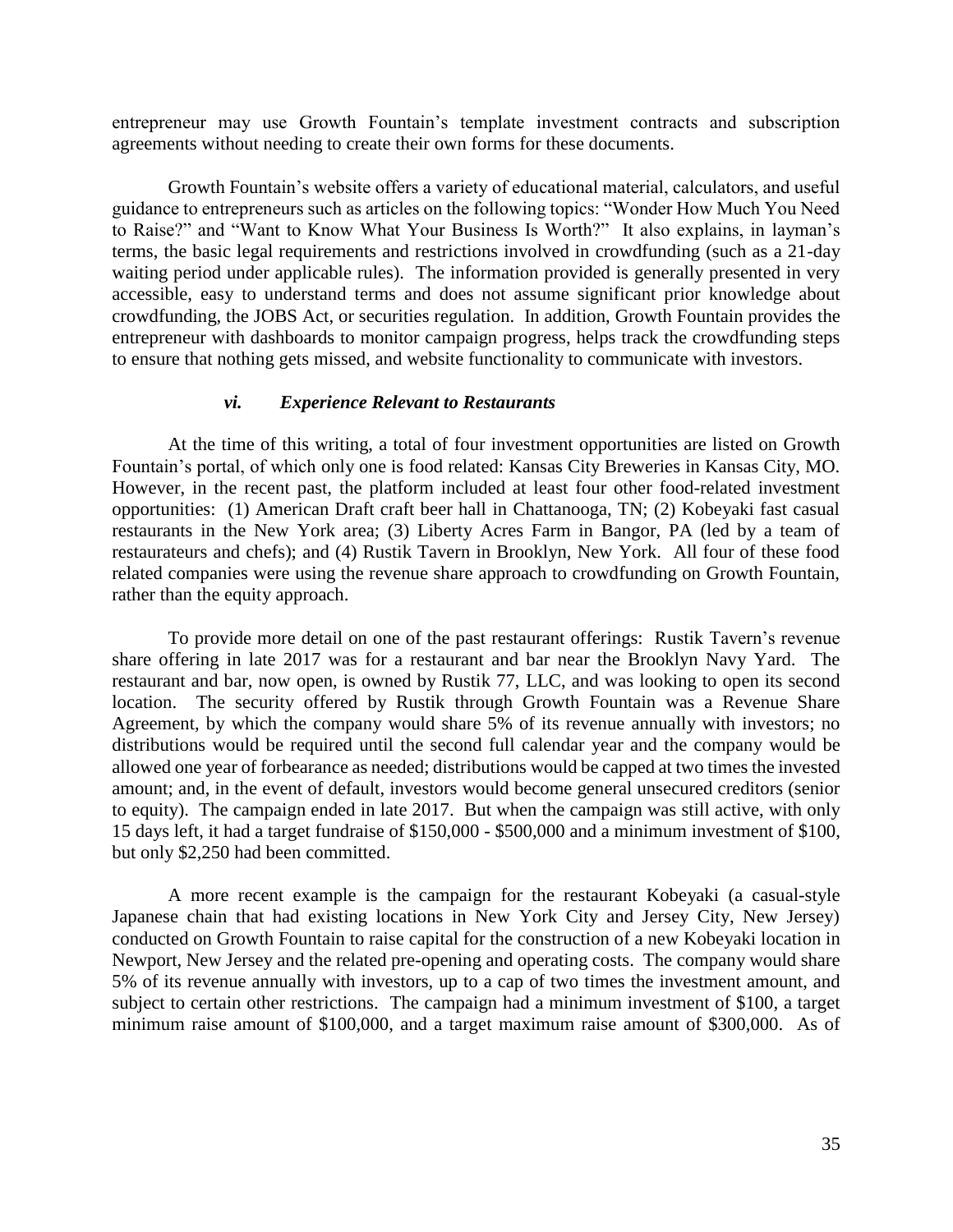February 5, 2018, there was one day left in the campaign, and \$56,000 had been committed toward the restaurant's goal. $61$ 

## **VI. MULTIPLE INVESTORS AND STATE LIQUOR AUTHORITY DISCLOSURE ISSUES**

As discussed above, crowdfunding is becoming an increasingly popular way for business owners to gain the financial backing they need to turn their concepts into realities. Unfortunately for the hospitality industry, the regulations imposed by the New York State Liquor Authority ("NYSLA"), as codified in the Alcoholic Beverage Control Law ("ABC"), unintentionally limit the effectiveness and usefulness of crowdfunding. The recent approval by the SEC of new equity crowdfunding regulations, does not, unfortunately, relieve an owner from any ABC statutory regulations or requirements pertaining to its business. One such regulation is Section 111 of the ABC, which prohibits a licensed establishment, or principal thereof, from making its license available to a person who has not been approved by the NYSLA. Certain individuals are statutorily disqualified from holding a liquor license, including those persons who: (a) are under the age of 21; (b) are not a U.S. citizen or alien admitted to the U.S. for permanent lawful residence; (c) have been convicted of any felony, or promoting or permitting prostitution, or the sale of liquor without an alcoholic beverage license; <sup>62</sup> (d) are police officers or police officials; (e) have had an alcoholic beverage license revoked; or (f) presently hold a wholesale license. As a result of these limitations, there should be a clear process to eliminate these disqualified individuals from the target investment pool prior to launching a crowdfunding campaign.

Once funding has been procured, an applicant, typically a company, is required to disclose the names, ages, citizenship and permanent home addresses for each and every one of its directors, officers and shareholders (or in the case of an LLC, its managing member(s) and members) as part of the application process. However, if a company has more than 10 members or shareholders, then only those members or shareholders owning 10% or more of any class of stock or membership interest must be disclosed. This exception is unfortunately limited because applicants must still disclose all persons who "directly or indirectly have an economic interest in the applicant's business by way of investment, loan or other financial arrangement." In other words, any person who has given money to the applicant must be disclosed regardless of their ownership percentage.

For illustration purposes, assume that Tom is gifted a 5% membership interest in XYZ, LLC and that this LLC has 20 members. Under this scenario, assuming that Tom is not statutorily disqualified from holding a license, and further assuming that he is neither an officer nor managing member of the company, there is no requirement that his interest be disclosed. Likewise, in those limited circumstances where equity is not involved (such as in donation or reward-based offering

<sup>&</sup>lt;sup>61</sup> <https://growthfountain.com/kobeyaki> (campaign is no longer available on the site).

 $62$  Unless the investor has been issued a Certificate of Relief from Disabilities. Under Correction Law §700 a person is eligible to receive a Certificate of Relief from Disabilities if they have not been convicted of more than one felony, provided that the conviction cannot have stemmed from a violation of Public Health Law §2806(5) or Vehicle and Traffic Law (VTL) §1193(2)(b). Where obtained, a Certificate of Relief from Disabilities overrides an automatic disqualification for any license, permit, or employment.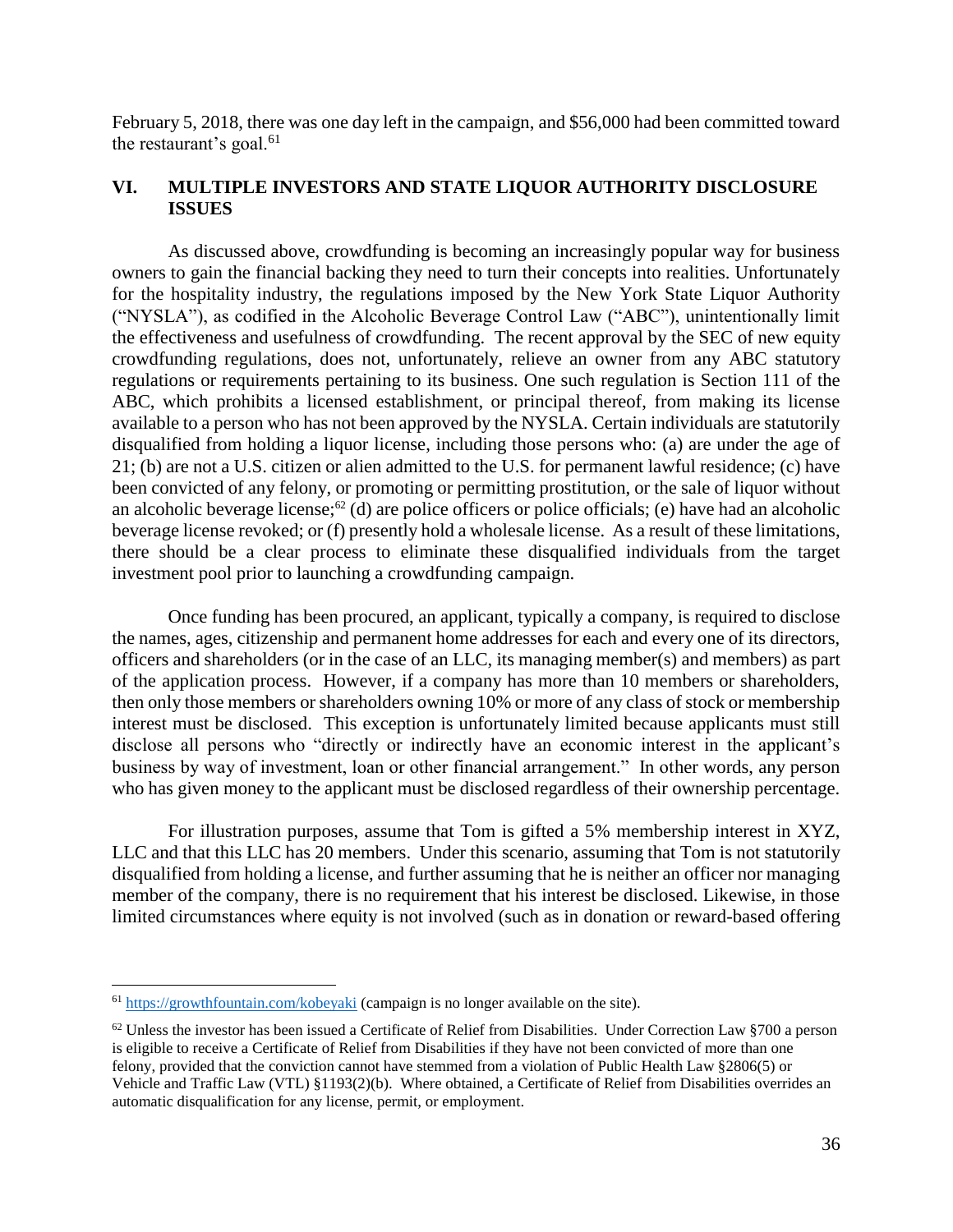campaigns, both of which are discussed in Section III), <sup>63</sup> crowdfunding can be a useful tool in raising small amounts of capital regardless of whether an alcoholic beverage license is sought. The flaw in this example is that people rarely are given a membership interest in an LLC for no consideration. Instead, a more realistic example would be to assume that Tom acquired his membership interest by investing in the company or through some other financial transaction. Now, despite the fact that Tom owns less than 10% of the company, his interest must be disclosed because of his personal investment. It is this caveat – the equity investment – that complicates crowdfunding since it necessitates the disclosure of each participant, regardless of the size of his or her investment.

There are many appealing considerations when it comes to equity crowdfunding, particularly since many would-be restaurateurs do not have ample 'connections' to generate the investment needed to open and operate their business or because they may be unwilling to grant any single person, or group of individuals, a significant ownership stake or voice in their business. Crowdfunding addresses these concerns by widely publicizing investment opportunities to a vast group of individuals, each of whom are given a chance to invest on a much smaller scale, and on terms generally considered more favorable for the company than your standard venture capital deal. One obvious downside, however, becomes the requirement of having to disclose hundreds of investors to the NYSLA.

So, how does an applicant disclose its investors? While the process is not overly complex, it is far from simple. The NYSLA requires that each investor complete a personal questionnaire detailing the following: name; date of birth; social security number; address; phone number; email address; citizenship; height; weight; hair color; eye color; sex; marital status; spouse name and social security number; position in the company; percentage ownership; five-year residential history; five-year employment history; whether they will take an active part in the business; liquor license history and affiliations (New York State and beyond) to identify any interlocking interests; <sup>64</sup> criminal history; <sup>65</sup> and any applicable statutory disqualification. Additionally, each investor must provide proof of citizenship or alien status, a copy of their driver's license or passport, and a headshot photograph, submit to fingerprinting,<sup>66</sup> and provide bank statements

<sup>&</sup>lt;sup>63</sup> Notably there is a gray area concerning rewards-based online crowdfunding as it relates to the NYSLA policy of requiring the disclosure of funds relied upon by an applicant entity.

<sup>&</sup>lt;sup>64</sup> Businesses engaged in the manufacturing, wholesale or retail sale of alcoholic beverages are highly regulated at both state and federal levels. Of particular concern are regulations governing 'interlocking interests', more commonly referred to as "tied house" prohibitions. Tied house essentially refers to a three-tier manufacturing, distribution and retail sale licensing structure whereby manufacturers are to be kept separate from wholesalers, and wholesalers are to be kept separate from retailers. Applicants (and their principals) are required to disclose any interest, whether direct or indirect, in any premises licensed by the NYSLA and/or any business that manufactures, transports or sells alcoholic beverages at wholesale. This part is broadly construed to include any interest, in any such business, anywhere in the world

<sup>65</sup> If a criminal conviction is disclosed, a Certificate of Disposition must be obtained by the disclosing investor and filed with their personal questionnaire (to ensure that a statutory disqualification does not apply), along with an affidavit from the investor explaining the details of his or her conviction.

<sup>&</sup>lt;sup>66</sup> Fingerprinting must be completed within 3 weeks from the date of the application receipt provided by the NYSLA, or an application may be disapproved. Investors who are New York residents are fingerprinted at an IdentoGO (by Morpho Trust USA Solutions) location. Out-of-State Investors are provided with fingerprint cards by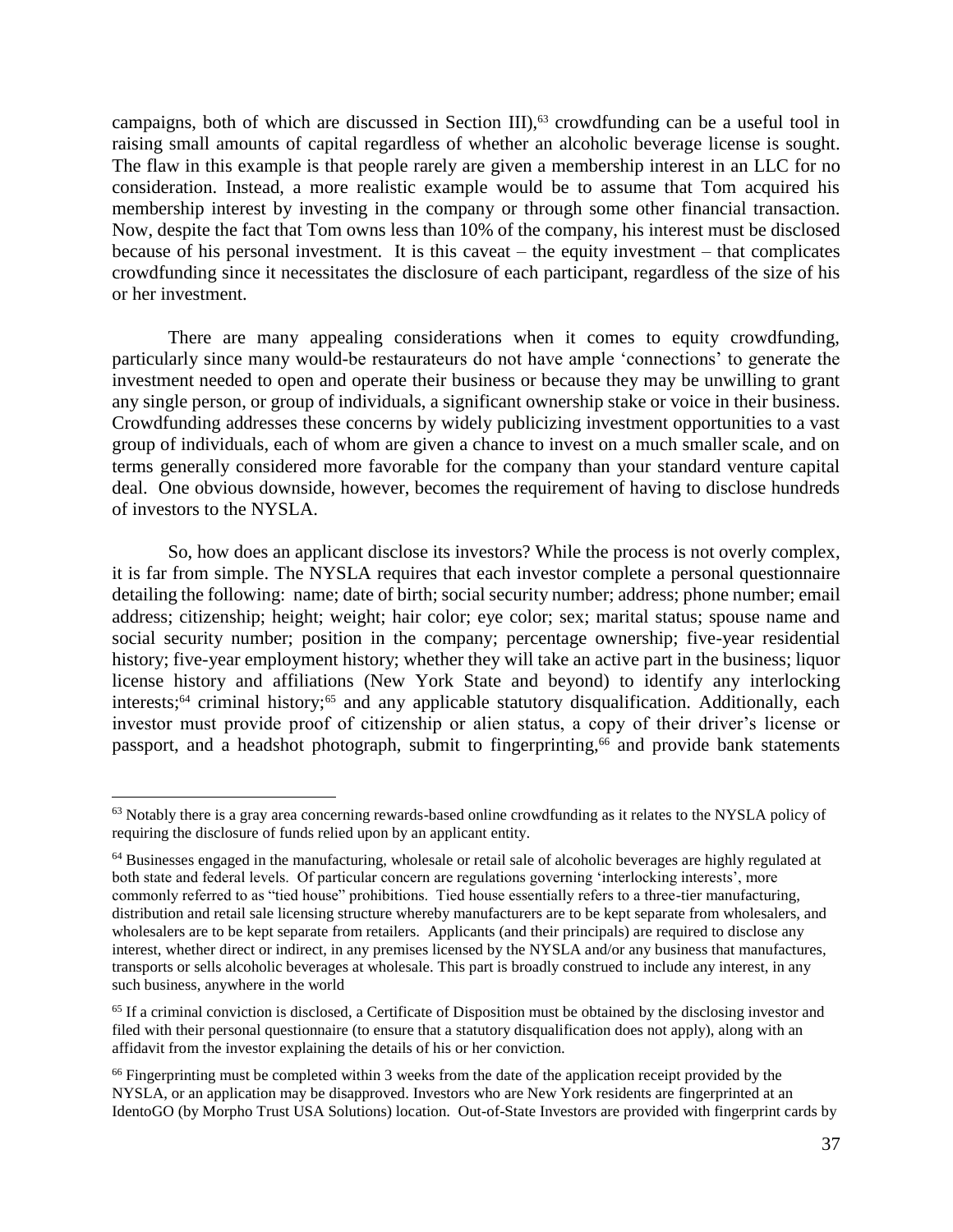(typically 3 months) or other financial documentation showing the source of their investment. If the investment source is a personal bank account, then any deposit over \$10,000 needs to be explained. A common scenario involves an individual who invests a sum of money (e.g., \$15,000) and upon review of their bank records it is discovered that the source of his or her investment was a gift or transfer from a family member. In that situation the family member who gifted the funds would also need to complete a personal questionnaire and produce their bank records to show the source of the transferred funds.

Further complicating matters, if an investment source is a joint bank account (e.g., husband and wife), the non-investing spouse must also complete a personal questionnaire. As you might imagine, with potentially hundreds of investors, the disclosure process can become onerous. The logistics of reviewing all of the required documents for each investor, as well as spouses, family members, etc., to ensure accuracy, compliance and an absence of tied house violations, can be cumbersome, particularly when you routinely have to communicate with each person to address identified deficiencies, ensure receipt of signed questionnaires, and confirm that everyone has been timely fingerprinted.

Personal questionnaires and accompanying applicant statements must then be signed by the investors and originals must be filed with the NYSLA as part of the company's application. Once the application has been filed with the NYSLA, it will be reviewed and, where applicable, a deficiency letter will be issued to outline any aspect of the application that necessitates further documentation, support or clarity. Barring an extension, responses to a deficiency letter are required within 10 days from the date of the deficiency letter, meaning that an applicant may be required to address several investor deficiencies within a limited period of time. Language barriers, time zones, schedules (work, family, vacation) and other availability concerns pose real problems affecting an applicant's ability to respond in a timely manner.

Assuming that an applicant is able to organize all its crowdfunding investors and coordinate the required filings, there remains a very real potential that one or more investors will, unwittingly, invest in more than one licensed business among the three tiers (e.g., bar and vineyard) in violation of tied-house restrictions. In such a scenario, regardless of the investor's ultimate ownership (even if it were a nominal one), both businesses would be at risk of losing their license, or, if the businesses were still in the application stage, their application likely would be denied.<sup>67</sup> At the present time, there are no online crowdfunding platforms that have a mechanism to identify and eliminate potential investors who hold an interlocking interest and ultimately the licensee bears the responsibility to insure that all crowd-sourced shareholders have properly disclosed their interests.

the applicant which can then be taken to their local police station, after which they are submitted to IdentoGO for filing with the NYSLA. The fee charged by IdentoGO, as of the date of this writing, is \$99 per person.

<sup>&</sup>lt;sup>67</sup> In Rihga International U.S.A., Inc. v. New York State Liquor Authority, the New York Court of Appeals upheld a tied house ruling from the New York State Liquor Authority when brewers indirectly owned less than 10% of a hotel alcohol beverage license, holding that "even *de minimis* ownership is a disqualifying interest under tied house laws." 620 N.Y.S.2d 784 (1994). Given the Rihga holding, applicants mulling the use of equity crowdfunding should include a requirement that all potential investors agree to submit requalification documentation at the close of the offering as a form of certification that no tied house violations exist.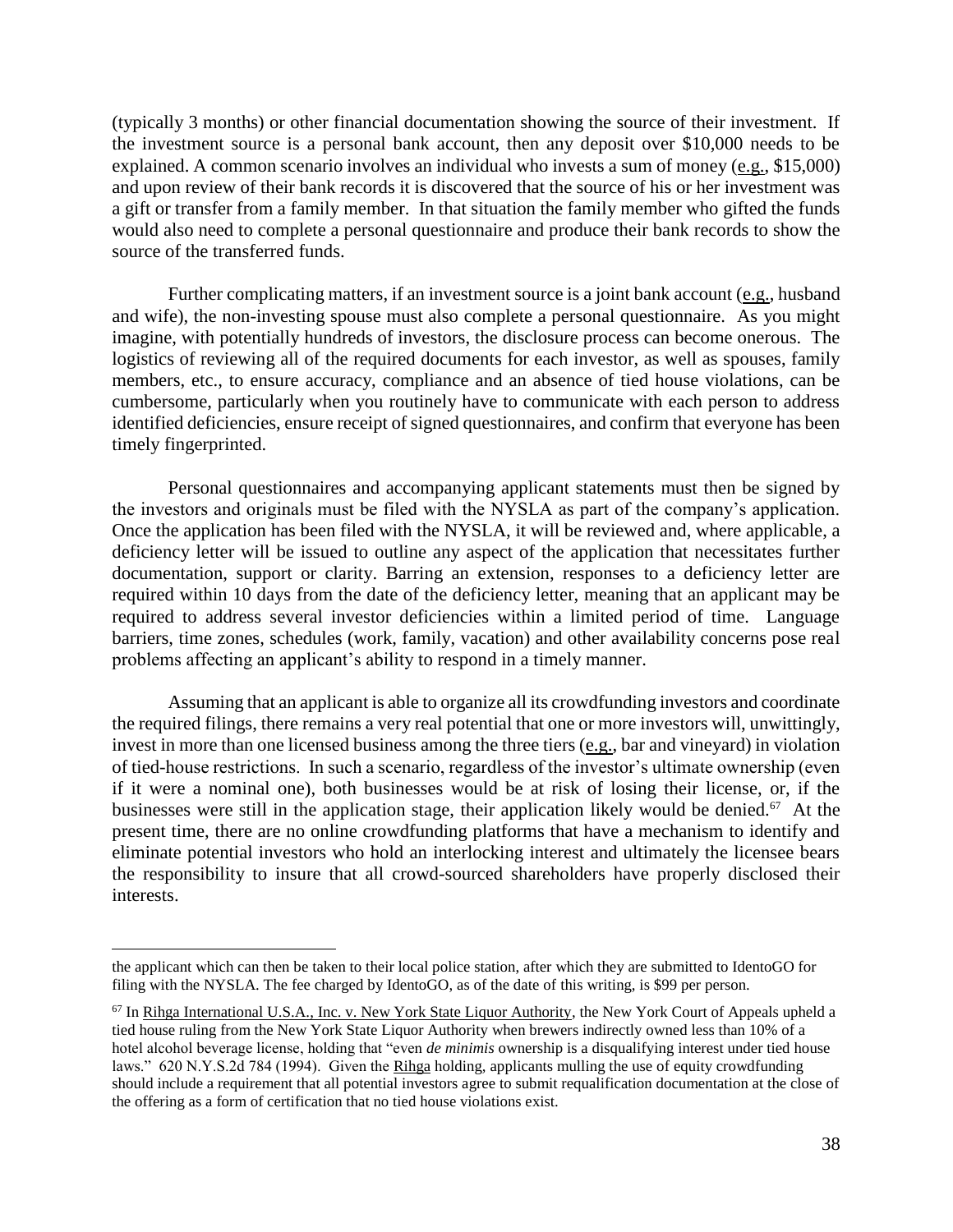Even after the issuance of a license there are continuing disclosure obligations. The NYSLA requires license holders to apply for permission to make any corporate change involving: (1) any change of officers or directors, shareholders, members, etc.; (2) any change in ownership where there are fewer than 10 stockholders or LLC members; or (3) any change involving 10 percent or more of the ownership or any change which would increase a shareholder or LLC member's ownership to 10 percent or more in companies where there are 10 or more stockholders or LLC members. Further, tied house restrictions are ongoing. Therefore, a licensed entity must be vigilant in educating its shareholders of the restrictions surrounding interlocking interests so that no after-the-fact investment is made in a business that might trigger a violation at some future point in time.

The new SEC rules on crowdfunding provide an intriguing opportunity for hospitality businesses to procure the illusive funding which is so often needed during their various stages of development and operation. This opportunity, while exciting, is not without risk, complexity or challenges, and attorneys counseling hospitality clients looking to source funding through an equity crowdfunding campaign should become knowledgeable of state and federal regulations which might otherwise complicate a simple capital raise.

#### **VII. MULTIPLE INVESTORS and COMMERCIAL REAL ESTATE LEASE ISSUES**

The concept of investing using an Internet crowdfunding model is a fairly recent development and commercial leases often are behind the curve. A restaurant or hospitality business owner planning to raise capital through an online equity crowdfunding platform would be prudent to pay close attention to restrictions that are often contained in the assignment provision of its commercial lease agreement. Generally, clauses governing a tenant's right to assign or sublet are some of the most detailed, complex and extensively negotiated provisions of a commercial lease, partly due to the fact that a tenant's covenant that it will not assign its lease cannot be implied. Landlords who want to maintain control over the identity of their commercial tenant, are therefore expected to include within the lease explicit language restricting those types of transfers which cannot be performed without first obtaining the landlord's written consent. Additionally, because New York courts disfavor assignment prohibitions, viewing them as a restraint on alienation, clauses intended to restrict lease transfers must be clear and precise in order to pass judicial scrutiny.

Most landlords employ an evaluation process to vet prospective hospitality tenants, and this process includes rigorous screening of each prospective tenant's financials, credit and rental history, experience, food and beverage concept, as well as other intangibles such as business acumen, management style, and industry reputation. Landlords are justifiably cautious when it comes to selecting who will occupy their space and, therefore draft commercial leases to expressly prohibit, or limit, a tenant's ability to assign its lease to an unknown third-party without the landlord's blessing. The most common transfer restrictions are those that address direct assignments (i.e., the transfer of a lease from one tenant to another). Less common, but no less impactful, are transfer restrictions which regulate indirect assignments. In this Section, we limit our discussion to indirect assignments resulting from the sale and issuance of stock or membership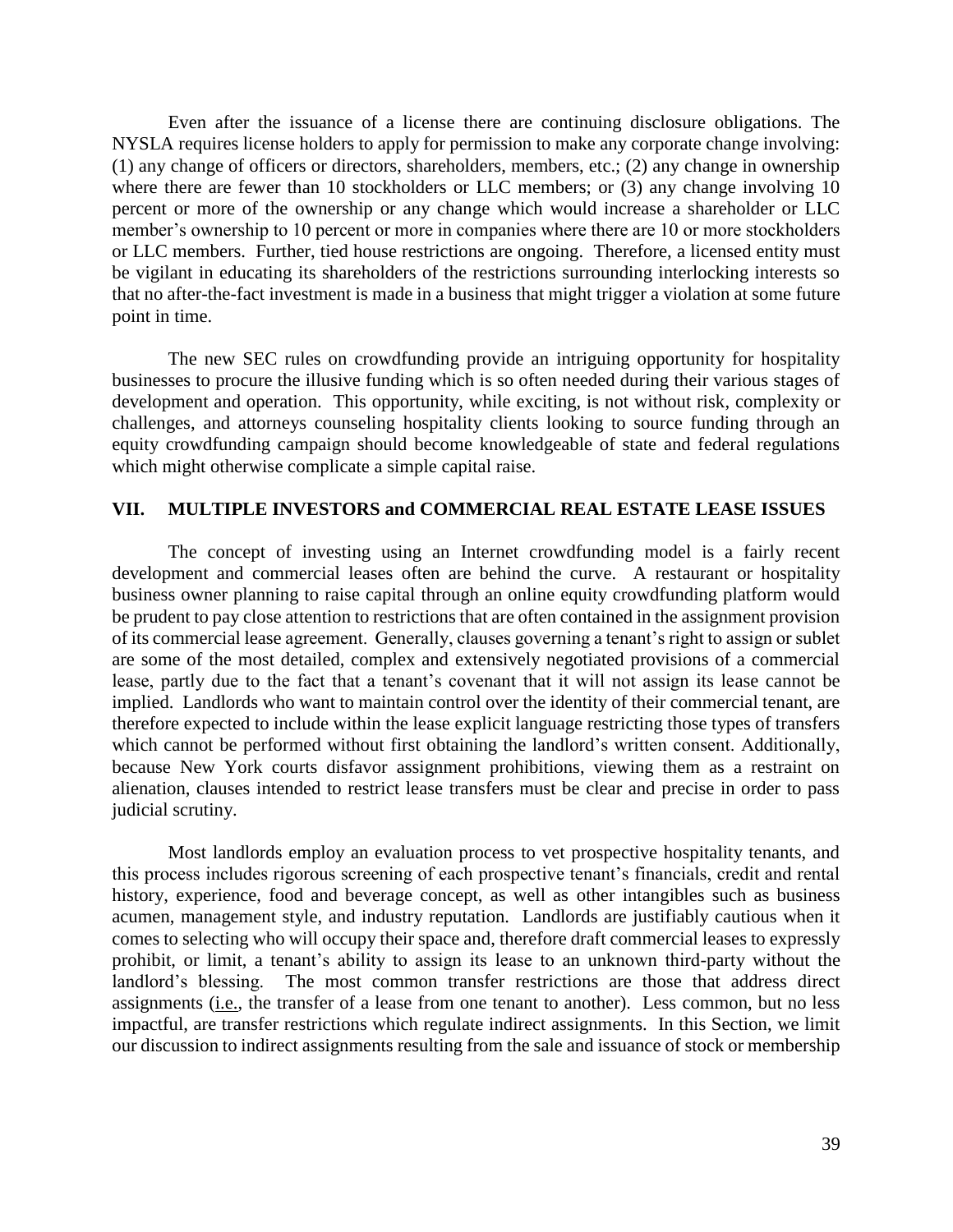interests and the admission of new shareholders or members into a corporation or  $LLC^{68}$  which, is already bound by a commercial lease. It is in this scenario that equity granted through a crowdfunding campaign proves to be the most problematic.

The lack of sufficient capital is a major reason why many restaurants fail. All too often inexperienced restauranteurs underestimate the capital requirements of their intended business, while others start without an actionable game plan outlining how additional capital will be secured when necessary. A recurrent byproduct of this head-in-the-sand approach is the failure properly to review and negotiate critical lease terms such as the circumstances under which a future change in the tenant entity's stockholdings or membership structure will require the landlord's approval.

Many landlords believe that a change in corporate holdings, or control of a commercial tenant, should be regulated as though it were an assignment. If not regulated, a tenant could effectively achieve the parallel of a lease assignment (and skirt the limitations thereof) through a successful reorganization that shifts the governing authority of a tenant, and by extension the premises, to an unvetted third-party. Notably, in the context of commercial leasing, a stockholder in a tenant entity has an absolute right to sell his or her interest to a third-party and a corporate tenant has the absolute right to issue additional shares in the corporation to existing or new stockholders in the absence of lease language explicitly requiring landlord's consent to any proposed change of control or stockholding. As such, most commercial leases contain some form of limitation over a tenant's ability to alter its corporate structure or stockholdings or membership structure.

Similar to the manner in which direct assignments are handled, indirect assignments often require the landlord's prior written consent to any corporate reorganization or amalgamation with another entity, often irrespective of affiliation. While it is common to see indirect assignment restrictions contained in a hospitality lease, the wording of such restrictions can vary appreciably. Many commercial leases contain over simplified language intended to limit, but not necessarily define, changes of control occurring with respect to the tenant entity itself, while others contain exhaustive language defining 'control', and describing in exacting detail what constitutes a 'change of control.'<sup>69</sup> Still others require that any change in stock holdings or membership interests, regardless of its corresponding ownership percentage or whether it comes with any voting rights, be pre-approved by the landlord.

Astute tenants aim to preserve their assignment rights, both to ensure that necessary capital raises and reorganizations can be undertaken, but also as a general exit strategy should the tenant elect to sell its business or business assets. A well-crafted and equitable indirect assignment

<sup>&</sup>lt;sup>68</sup> Limited liability companies and partnerships are similarly treated although the language used to restrict transfers within and among such entities is different. It is therefore recommended that careful consideration to the language settled upon where limited liability companies, general and limited partnerships, and other forms of joint ventures, are concerned.

 $69$  While negotiating indirect transfer provisions, parties should cooperatively define terms such as "control", "change of control" and "change in effective voting control", as necessary, to clarify the parties' intention and to ensure that certain future stock transfers are not unnecessarily deemed to be an assignment of the lease requiring landlord's prior written consent.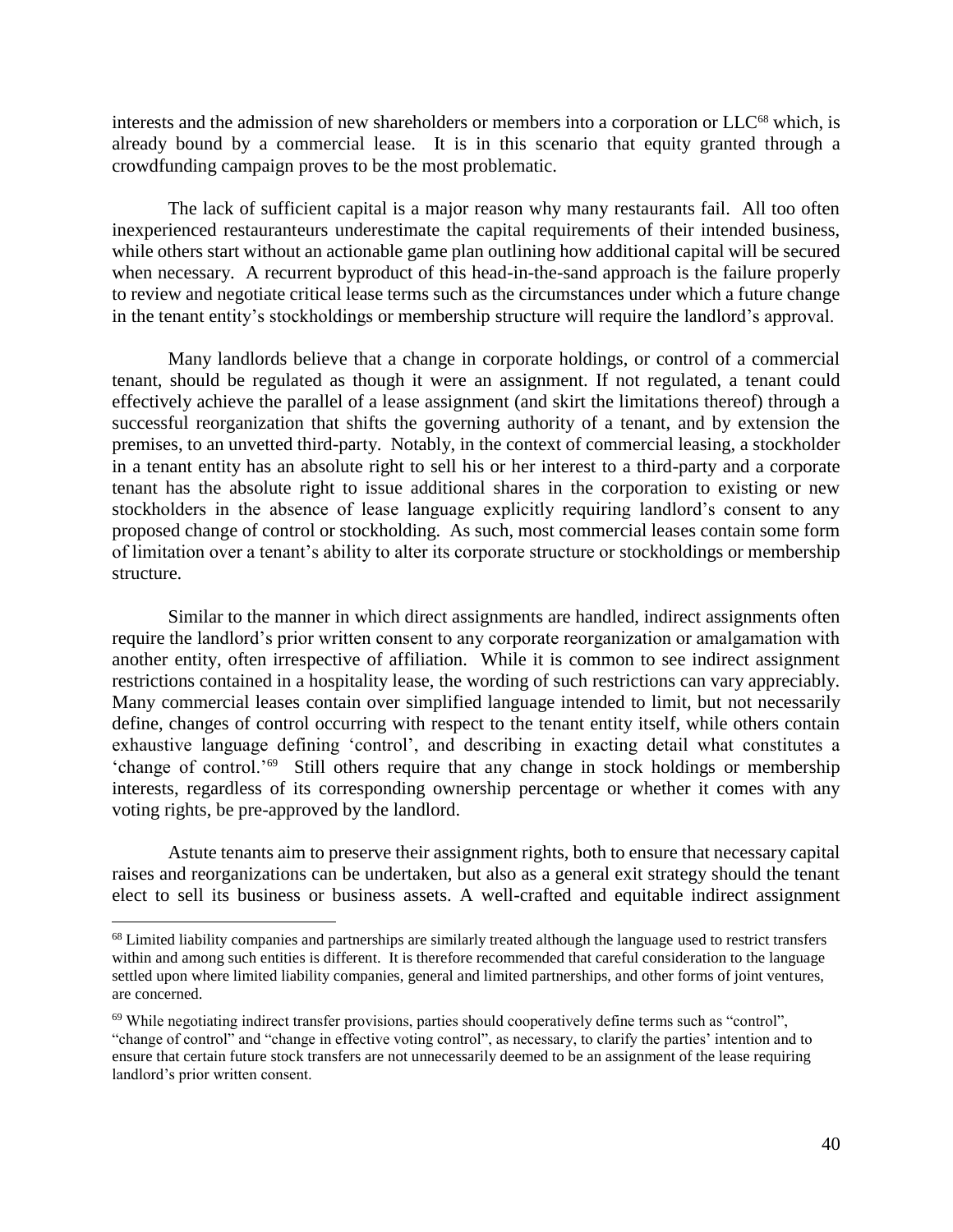provision will balance the parties' competing interests, but the norm, at least in New York City, is that most indirect assignment provisions favor the landlord. A typical transfer restriction might read:

> For the purposes of this Article, a transfer of 51 percent or more of the beneficial interest in Tenant, at one time or in a series of transactions, and whether of the issued and outstanding capital stock, partnership interest, or otherwise, shall be deemed to be an assignment of this Lease.

A less favorable (albeit common) transfer restriction, might read:

If Tenant is a corporation or limited liability company, any dissolution, merger, consolidation or reorganization of Tenant, or any sale, assignment transfer, pledge, encumbrance or other disposition of any of the corporate stock or membership interest of Tenant, or, if Tenant is a partnership, any sale, assignment, transfer, pledge, encumbrance or other disposition of any interest in such partnership, shall constitute an assignment of this Lease. With respect to any assignment of this Lease to an assignee, Tenant, all of Tenant's principals at the time of the assignment and any guarantor(s) of Tenant's obligations hereunder shall remain jointly and severally liable (as primary obligor) with the assignee, and with any and all subsequent assignees, for the performance of Tenant's obligations under this Lease during the balance of the Term, and, without limiting the generality of the foregoing, they shall remain fully and directly responsible and liable, jointly and severally, to Landlord for all acts and omissions on the part of any assignee subsequent to Tenant for a breach or violation of any of the obligations of this Lease.

The latter provision is obviously far more restrictive since all transfers, regardless of scope and size, are deemed to be an assignment of the lease, while the former provision at least exempts those transactions in which less than 51 percent of the ownership interests of the tenant entity changes hands. Arguably, the first provision should be viewed as more tenant friendly, but that does not necessarily mean it is equitable.

The actuality of how many small hospitality businesses operate is frequently ignored in the tenant negotiation of a commercial lease. As previously mentioned, it is not uncommon for a lease to inadvertently omit a provision defining "control" leaving the parties to argue that their respective interpretation should be incorporated into the lease. Within the hospitality industry, many closely-held corporations are exclusively managed and controlled by a minority class of shareholders, and others, by a board of directors and appointed officers. The degree of control vested in any particular stockholder, class of stockholders, board member or officer, is dictated by state regulation and through the by-laws of each corporation, and where applicable, the stockholders agreement. It is common to see control defined as the ownership of the majority of a corporation's stock, but it is equally common to see it defined by the right to cast a majority of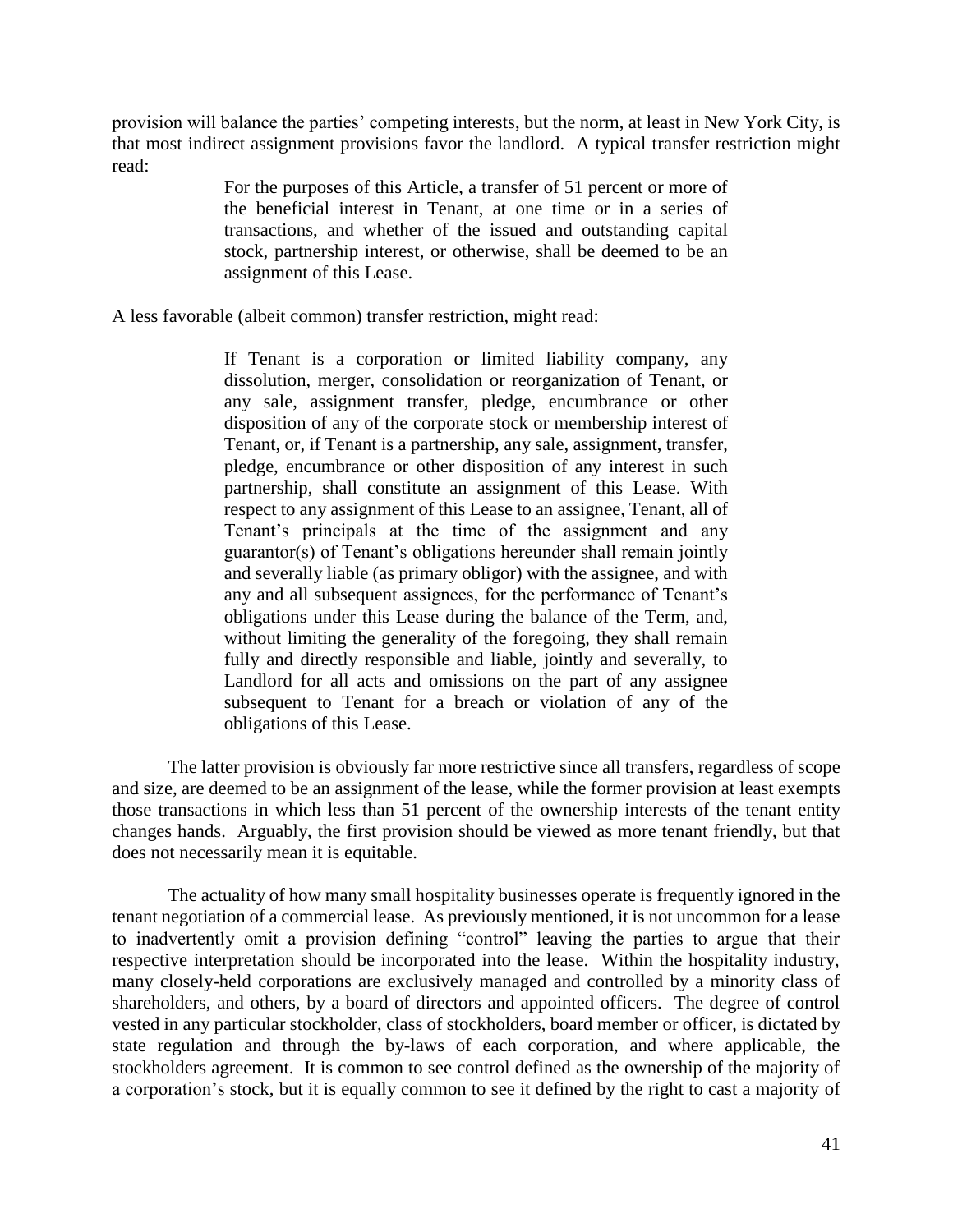the votes of a tenant's entity, or a right exclusively vested in the board of directors, authorizing it alone, to control and manage a tenant entity and its day-to-day business affairs, notwithstanding the majority ownership of all issued and outstanding shares. Stated simply, when it comes to the governance and operation of a corporation (or an LLC or partnership for that matter), control and majority ownership are not always synonymous.<sup>70</sup> Consequently, boilerplate provisions designed to restrict indirect transfers often have the unintentional effect of limiting a company's ability to secure additional capital or strategically reorganize, should the need or desire arise. This is where crowdfunding becomes difficult.

In many ways similar to a public corporation, a small, closely held company engaged in a crowdfunding campaign is, relatively speaking, unable to regulate the persons who might acquire an equity interest in their business. While a landlord may agree not to unreasonably withhold its consent to the admission of new shareholders or the transfer of shares among existing shareholders, the mere act of seeking the landlord's approval of potentially hundreds of small, crowd-sourced investors is impractical, especially given that most lease agreements require the tenant to either pay the landlord a fee to review the proposed transfer, or at-minimum, cover the landlord's expenses which are connected to their review of the proposed assignment.

Furthermore, depending on the sophistication of the landlord and the equity being granted, irrespective of voting rights, most tenants should expect some level of required disclosure for each new shareholder, meaning that the logistics of obtaining necessary material for a landlord's consideration, could be a daunting task in and of itself, particularly if certified financials are being requested.

While it is unlikely that most landlords would stand in the way of a corporate reorganization where only a small percentage of equity is issued to a pool of crowd-sourced investors, the likelihood for complication nonetheless exists and becomes exponentially greater as the equity offering increases.

## **VIII. LIMITATIONS OF JOBS ACT**

Despite the time and attention paid to the implementation of crowdfunding under Title III of the JOBS Act, crowdfunding has nevertheless failed to reach its full potential and be widely adopted. Possible reasons behind crowdfunding's current limitations:

#### **A. Low Issuer Threshold**

 $\overline{a}$ 

First and foremost, the \$1,070,000 Issuer threshold is too low to make a Crowdfunding Offering worthwhile for many potential Issuers. The cost and expense of opening a new venue can easily exceed this threshold, especially in New York City, and an Issuer may not wish or be able to conduct multiple offerings to meet its capital needs. Therefore, when confronted with the regulatory burden, costs and other issues associated with a Crowdfunding Offering a potential

 $70$  Consideration should also be given to whether the indirect assignment restriction is intended to limit specific control of the tenant entity, or whether the restriction is to be more broadly interpreted so as to encompass transfers occurring within the tenant entity's parent or affiliated entities, which may ultimately impact the effective control of the tenant entity.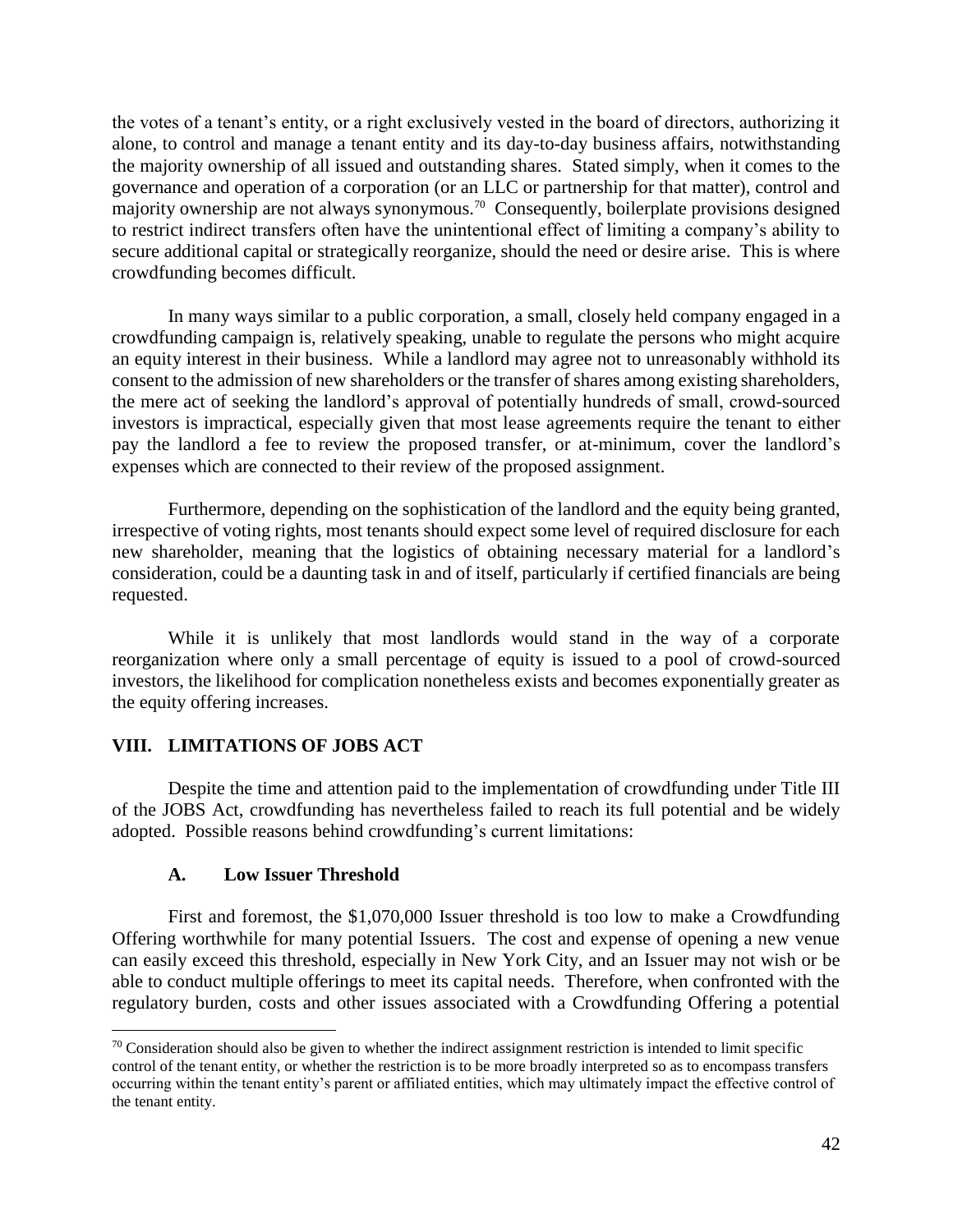Issuer, especially one who requires funding close to or in excess of the threshold, may instead choose to pursue a more traditional form of capital raise such as those described in Section II above.

#### **i. Investors**

The Investment Cap, as described in Section IV above, imposed on each Investor may similarly make an investment via a Crowdfunding Offering unattractive to certain Investors. At most, in any twelve-month period, Investors whose annual income or net worth is less than \$107,000 can invest only \$5,350 and Investors whose annual income and net worth is greater than or equal to \$107,000 can invest \$107,000. These relatively low limits may dissuade potential Investors from taking the time to consider such an investment. On the Issuer side, assuming a \$1,070,000 equity raise, the existence of the Investment Cap may result in the addition of anywhere from ten to 200 additional shareholders on an Issuer's capitalization table. The addition of so many additional names to a capitalization table may prove unattractive to the more typical or institutional investors while increasing costs to the underlying Issuer. Lastly, despite Regulation CF's disclosure requirements, the potential lack of sophistication of new Investors may increase the risk of shareholder, securities and related litigation, nuisance, or otherwise.

#### **ii. Financial Statements**

Regulation CFs' requirement that certain Issuers provide financial statements audited or reviewed by an independent public accountant with their Form C and Form C-AR filings imposes a potentially impractical and certainly expensive burden on what may be relatively early stage Issuers. An Issuer may not wish to divert capital and attention from growing its business to auditing meager financial statements that would not otherwise be audited. In addition, an Issuer may only meet this requirement by submitting an audit report with an unqualified opinion – in other words, the report cannot contain an adverse or qualified opinion (including, for example a going concern qualification) or a disclaimer of opinion. Given the realities of restaurant operations, an unqualified opinion, and thus compliance with Regulation CF, may be difficult to obtain. Lastly, given that the initial financials must be filed with the Form C, payment to the auditors will likely be due prior to, and may not be contingent upon, receipt of Offering proceeds.

## **B. Requirements for State Liquor Licenses**

As discussed more fully in Section V, the regulations of state liquor licensing authorities unintentionally impose ownership and reporting requirements for obtaining and maintaining a liquor license that may limit the appeal and usefulness of Regulation CF for Issuers. For example, NYSLA regulations prohibit a licensed restaurant or bar or principal thereof from making its liquor license available to a person who has not been approved by the NYSLA which includes persons who are statutorily disqualified from holding such a license  $(e.g.,)$  persons who are under the age of 21, non-US citizens, police officers, or convicted felons). Additionally, NYSLA license application and maintenance regulations require certain disclosures, including personal identifying, background, spousal, and financial information, about the owners, directors and officers of the license applicant or owner. The nature and part of the appeal of crowdfunding under Regulation CF is the ability to reach and raise funds from hundreds of potential investors.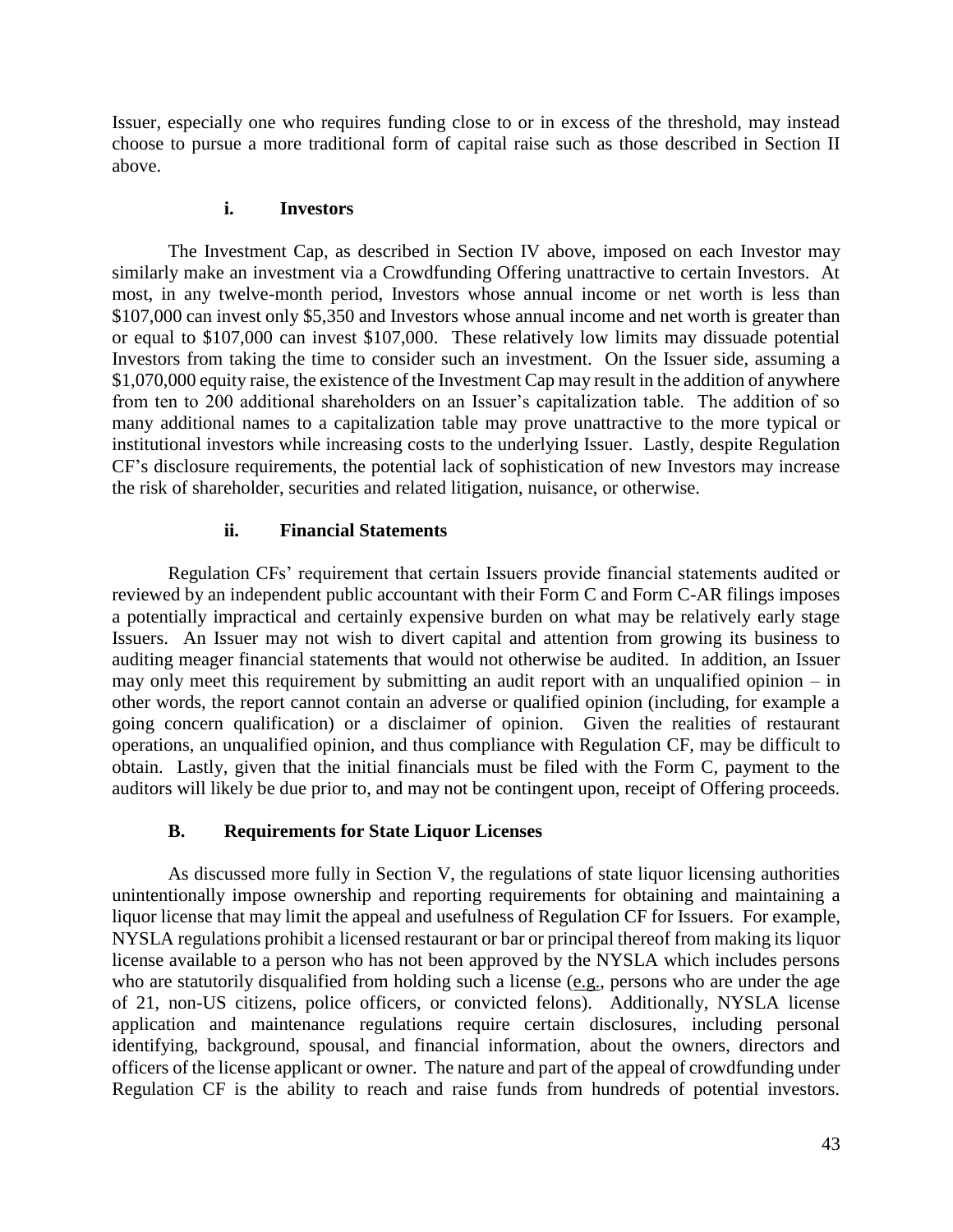However, the appeal, practicality, and utility of this capital raise method is diminished if the Issuer potentially has to vet or provide disclosures for hundreds of investors for purposes of obtaining or maintaining its liquor license to comply with NYSLA requirements or similar regulatory requirements in other states. Not only could such a process prove daunting and expensive, but the Issuer may have little time to cure any deficiencies by identifying and eliminating investors who will prevent compliance. Obtaining and holding a liquor license is vital to the success of most restaurateurs and foregoing or delaying obtaining such a license is often not a viable option.

## **C. Lease Transfer Restrictions**

As discussed in Section VII, Commercial landlords typically want to control the transfer of a lease by a tenant to an un-vetted third-party, and accordingly, treat and regulate a change in the ownership or control of a commercial tenant such as a restaurant or bar as an indirect assignment of the tenant's lease. Most commercial leases reflect this in provisions that require the prior consent of the landlord to any transfer or assignment of a lease and some form of restriction on a commercial tenant's ability to change its ownership or control structure in order to limit the ability of the tenant to make unauthorized transfers or effectuate an indirect assignment of the lease. A crowdfunding capital raise under Regulation CF involving multiple investors may result in a change of ownership or control that triggers an indirect assignment under the terms of the Issuer's commercial lease. Consequently, the Issuer will need to obtain the approval of the landlord for multiple and potentially hundreds of crowd-sourced investors to comply with the terms of its lease. This is impractical and potentially time consuming as well as expensive if the landlord requires a fee to review and approve the terms of the transfer; and the landlord may have considerable leeway to withhold or deny consent.

## **iii. Offering Costs**

In addition to the costs and expenses to the Issuer associated with its financial statements, an Issuer must also compensate its attorneys involved in the Offering process and the Intermediary portal on whose online platform it conducts the Crowdfunding Offering. As with its auditors, an Issuer's attorneys may require payment for services rendered in contemplation of, but prior to, the consummation of the Offering and regardless of the success of the Offering. This potential cost may prevent Issuers from undertaking Offerings or, if they do, from seeking thorough legal counsel. With respect to Intermediaries, while compensation to Intermediaries can vary from platform to platform (see Section IV for an in-depth discussion of certain online platforms), an Issuer can expect to pay approximately seven percent (7%) of the gross proceeds raised in a Crowdfunding Offering to an Intermediary, whether in cash or securities. Payment of this compensation will reduce proceeds available for use by the Issuer or impose costs of issuance on the Issuer, depending on the type of security; however, at least it can be tied to the outcome of the Offering.

## **iv. Compliance Requirements**

Even after the closing of the Offering, the time and expense imposed by ongoing reporting requirements of Regulation CF may dissuade an Issuer from relying on Regulation CF in the first place. An Issuer must post updates and one or more Form C-Us regarding the Crowdfunding